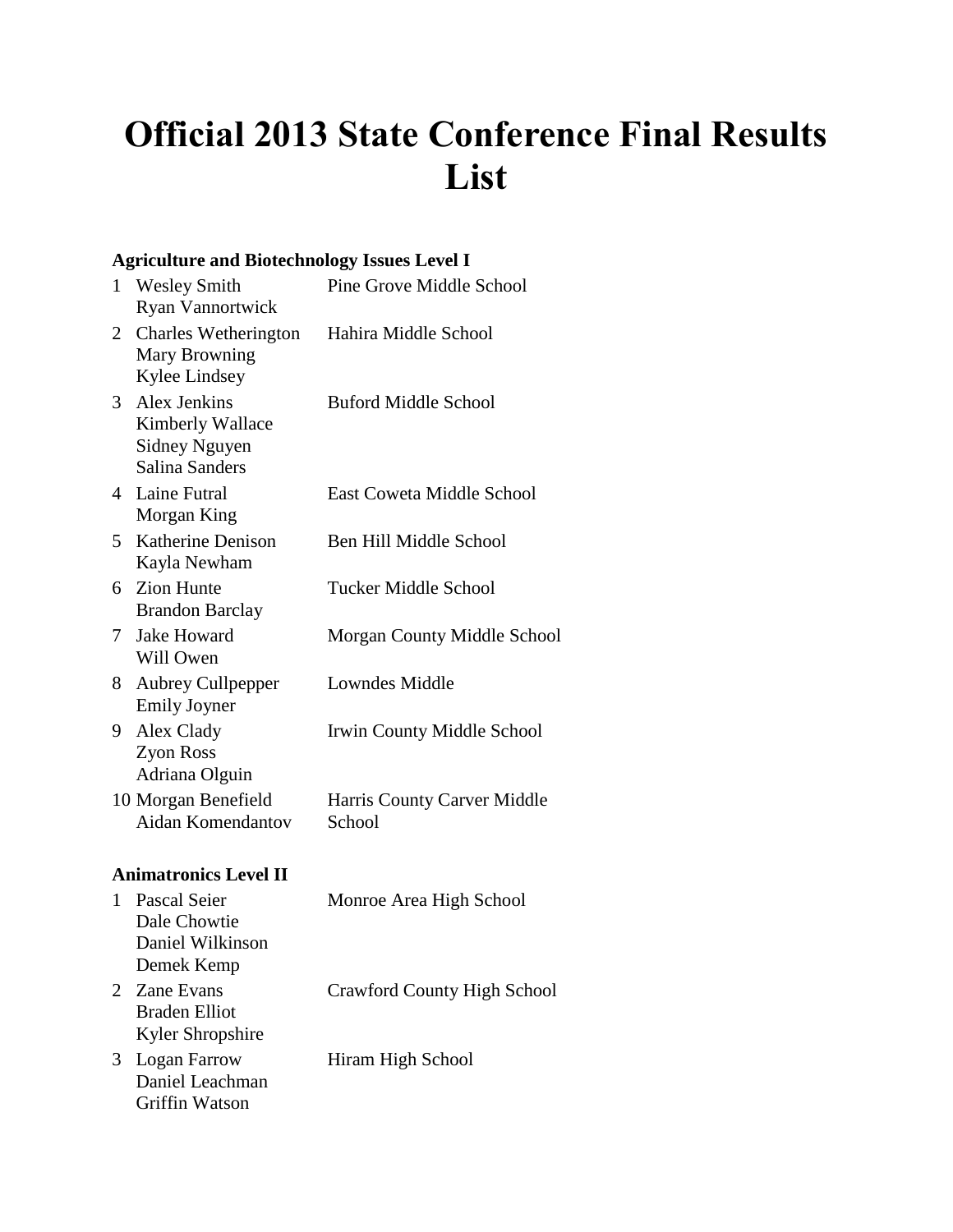| 4  | Adam Litke<br>Hope Shackelford                                                            | <b>Woodstock High School</b>                           |
|----|-------------------------------------------------------------------------------------------|--------------------------------------------------------|
| 5. | Norris Nicholson<br>Keenan Nicholson<br>Tripp Hemker                                      | South Forsyth High School                              |
|    | 6 Karima Alkhalid<br>Jeet Patel<br>Miles Sakmar<br>Adrian Smith                           | Gwinnett School of Math,<br>Science and Technology     |
| 7  | Samantha Deptula<br>Lauren Williams                                                       | Tucker High School                                     |
| 8  | Lee Warnick                                                                               | Woodville Tompkins Technical<br>and Career High School |
| 9  | Robert Anderson<br>Joshua Castillo<br>Jack Fontana<br>Alyssa Guo<br><b>Yassin Moghazy</b> | Parkview High School                                   |

### **Architectural Renovation Level II**

Michael Webb

| $\mathbf{1}$ | <b>Kaitlyn Shinault</b><br>Ameesha Meyers                                                    | A.R.Johnson Health Science<br>And Engineering Magnet<br>School |
|--------------|----------------------------------------------------------------------------------------------|----------------------------------------------------------------|
| 2            | Kush Bhatia<br><b>Catherine Denney</b><br>Conor Flynn<br>Lily Li<br>Linh Nguyen<br>Sida Tang | Parkview High School                                           |
| 3            | <b>Noah Sannes</b>                                                                           | Cambridge High School                                          |
| 4            | <b>Blake Allman</b><br>Dale Chowtie<br>Oscar Gallardo<br>Valerie Manthei<br>Joshua Riley     | Monroe Area High School                                        |
| 5.           | Farhaan Samnani                                                                              | Duluth High School                                             |
| 6            | Rosa Garcia-Calderon                                                                         | Hiram High School                                              |
| 7            | Peter Choi<br>Drew Brown<br>John Lyall<br><b>Andrew Mesa</b>                                 | South Forsyth High School                                      |
| 8            | Upsana Khan                                                                                  | Chamblee High School                                           |
|              |                                                                                              |                                                                |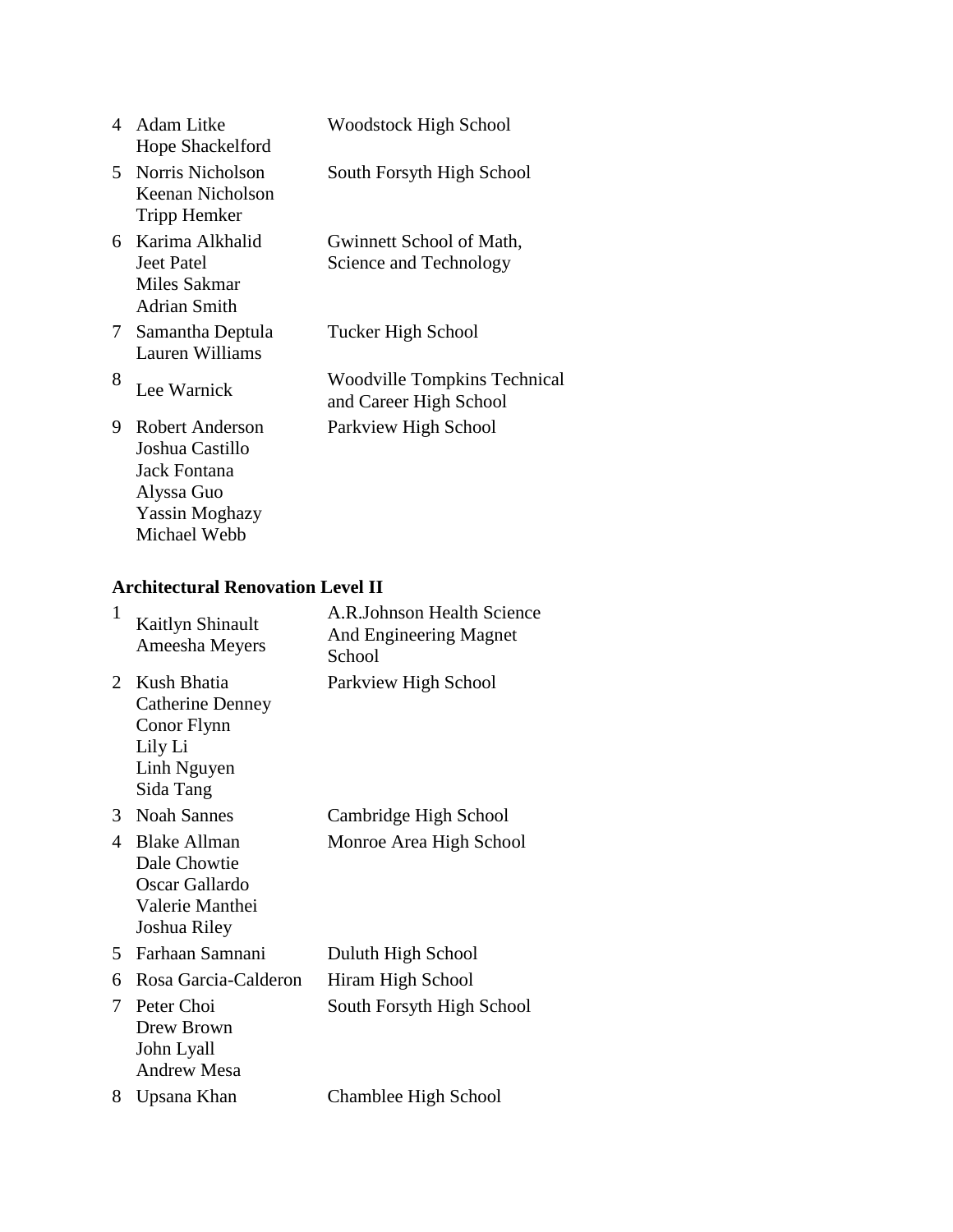| 9 Aubrey Whitehead | Hart County High School   |
|--------------------|---------------------------|
| 10 Holden Galatas  | <b>Tucker High School</b> |

# **Biotechnology Design Level II**

| $\mathbf{1}$   | Dipan Patel<br>Maximilian Wang                                                                                                                              | Lowndes High School          |
|----------------|-------------------------------------------------------------------------------------------------------------------------------------------------------------|------------------------------|
|                | 2 Parth Patel<br>Michael Masdea<br>William Penniman                                                                                                         | <b>Woodstock High School</b> |
| 3              | Ashlynne Koerner<br>Meghan Zulock<br><b>Ryan Baker</b><br>Cris Erasga                                                                                       | Monroe Area High School      |
| $\overline{4}$ | Will O'Rourke<br><b>Micah Poisal</b>                                                                                                                        | North Cobb High School       |
| 5              | Kush Bhatia<br><b>Catherine Denney</b><br>Linh Nguyen<br><b>Cade Shorter</b><br>Jessica Sibert<br>Sida Tang                                                 | Parkview High School         |
|                | 6 Akhila Moturu<br>Norris Nicholson<br>Keenan Nicholson<br>Pavanni Gadde<br>Seuhahn Ghu<br><b>Dharuv Patel</b><br>Rahul Katkar<br>Radhika Kamath<br>Amy Dai | South Forsyth High School    |
|                | 7 Kelsie Nolan<br>Maryjo Brooks                                                                                                                             | Gilmer High School           |
| 8              | George Saussy<br><b>Kenneth Fields</b>                                                                                                                      | Ware County High School      |
|                | 9 Brandon Dantzler<br>Chris Hall<br><b>Rusty Sparks</b>                                                                                                     | Ridgeland High School        |
|                | 10 Dmitri Shan<br><b>Taylor Thomas</b>                                                                                                                      | Loganville High School       |
|                |                                                                                                                                                             |                              |

# **Career Prep Level I**

| 1 Ryan Vannortwick | Pine Grove Middle School |
|--------------------|--------------------------|
| 2 Trevor Terry     | Hahira Middle School     |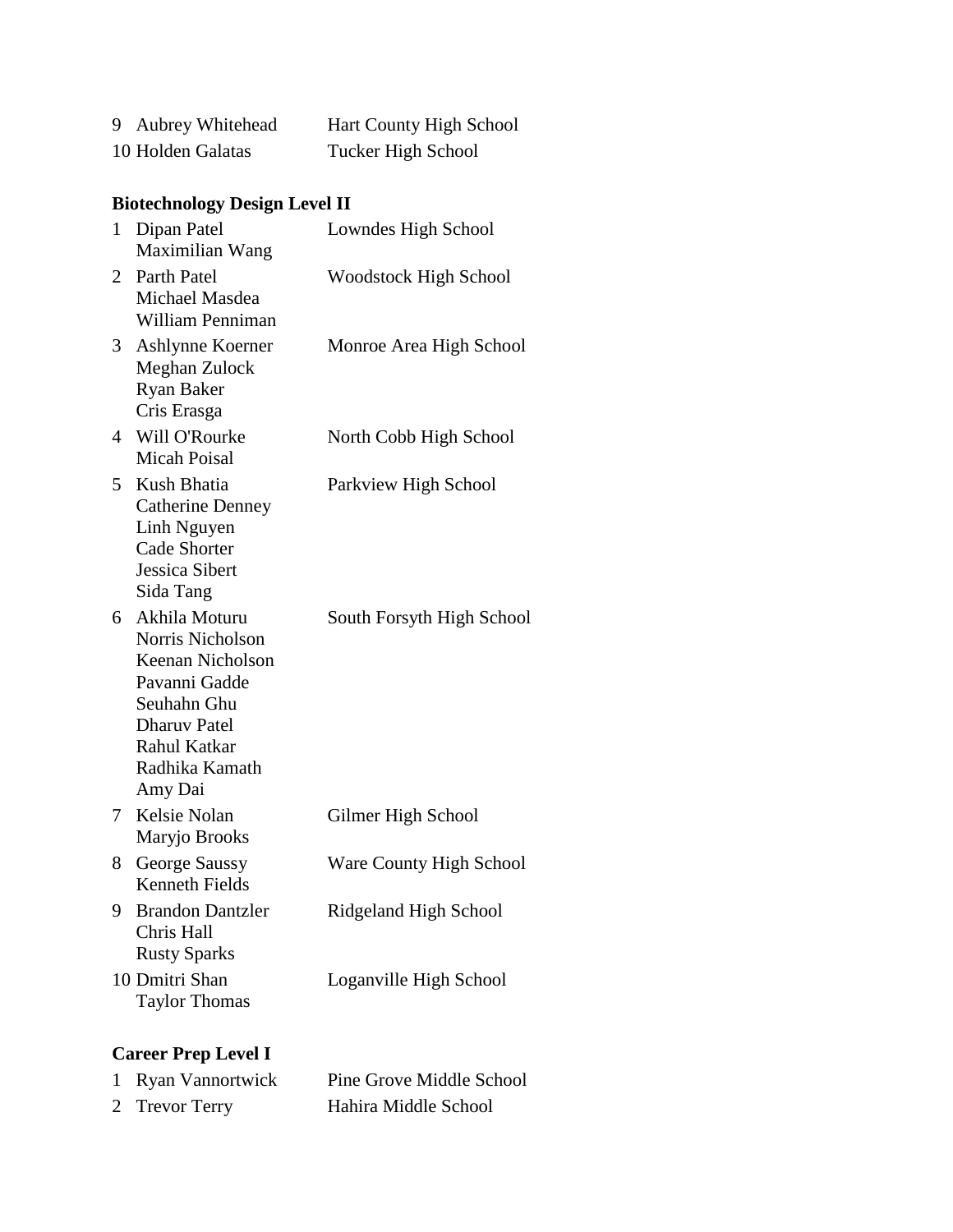Tillman Kinley Hart County Middle School Kimberly Wallace Buford Middle School Lauryn Jennings East Coweta Middle School Final Patel Morgan County Middle School Kimberley Lammons Brooks County Middle School Rachel Walker Irwin County Middle School David Shoemaker Franklin County Middle School Britton Quintrell Fannin County Middle

#### **Career Preparation Level II**

|                             | <b>Ryan Baker</b>        | Monroe Area High School                                                        |
|-----------------------------|--------------------------|--------------------------------------------------------------------------------|
| $\mathcal{D}_{\mathcal{L}}$ | Dacia Graham             | Irwin County High School                                                       |
| 3                           | Selina Kongngoen         | Mount Zion High School                                                         |
| 4                           | Seong Kim                | Collins Hill High School                                                       |
|                             | Olivia Stehr             | Parkview High School                                                           |
| 6                           | <b>Brittney Carter</b>   | Tucker High School                                                             |
|                             | Megan Shiflett           | <b>Fitzgerald High School</b>                                                  |
| 8                           | Elaina Taylor            | Alonzo A Crim Open Campus<br>High School 21st Century<br><b>Learning Cente</b> |
|                             | <b>Christina Andrews</b> | <b>Forsyth Central High School</b>                                             |
|                             | 10 Maryjo Brooks         | Gilmer High School                                                             |

#### **Challenging Technology Issues Level I**

| $\mathbf{1}$ | <b>Tre Bennett</b><br>David Shoemaker    | Franklin County Middle School         |
|--------------|------------------------------------------|---------------------------------------|
| 2            | Morgan Benefield<br>Joshua Street        | Harris County Carver Middle<br>School |
| 3            | Spencer Pipkin<br>Callie Rickert         | Hahira Middle School                  |
|              | 4 Tillman Kinley<br>Kierstin Worley      | <b>Hart County Middle School</b>      |
| 5            | Chloe Lynch<br>Kaleb Gauntt              | Coastal Middle School                 |
|              | 6 Reid Griffin<br><b>Spencer Martin</b>  | Irwin County Middle School            |
| 7            | Alana Kelly<br>Katelyn Walp              | Southwest Middle School               |
| 8.           | <b>Trey Denison</b><br><b>Chase King</b> | Ben Hill Middle School                |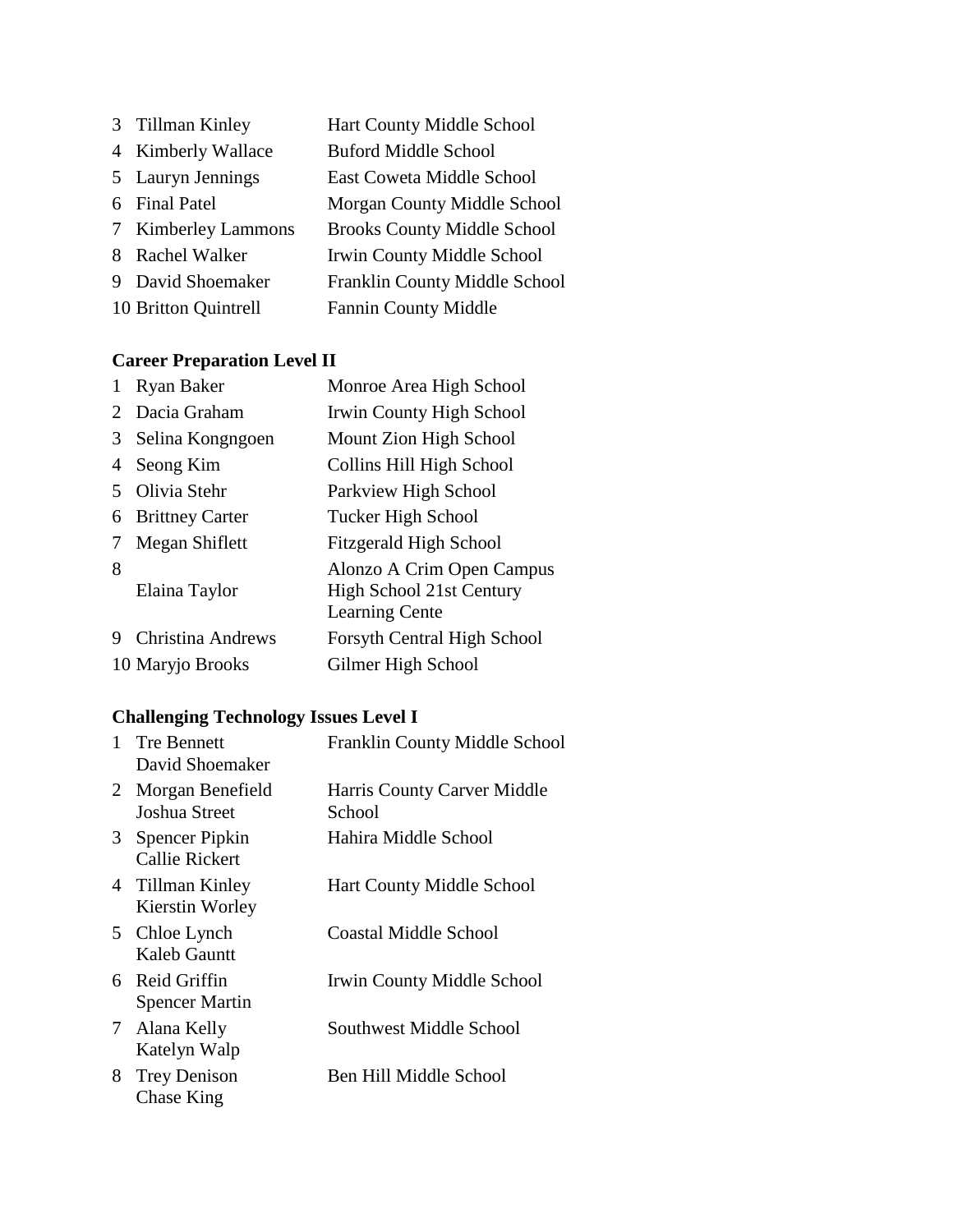| 9 Kaden Llewellyn<br>Dagan Slaton           | Chattanooga Valley Middle   |
|---------------------------------------------|-----------------------------|
| 10 Sean Kirkpatrick<br><b>Tyler Johnson</b> | <b>Buford Middle School</b> |

# **Chapter Team Level I**

| $\mathbf{1}$ | <b>Tre Bennett</b><br><b>Jared Cobb</b><br>Aleah Hylton<br><b>Allie Cobb</b><br><b>Jade Wester</b><br><b>Claire Fowler</b>        | Franklin County Middle School         |
|--------------|-----------------------------------------------------------------------------------------------------------------------------------|---------------------------------------|
| 2            | Lindsey Aumann<br>Chloe Lynch<br><b>Bonny Odonnell</b><br><b>Christian Marie Lucero</b><br><b>Charter Nickles</b><br>Kaleb Gauntt | <b>Coastal Middle School</b>          |
| 3            | Kayla Sims<br>Morgan King<br>Lauryn Jennings<br>Makalin Langford<br>Jessica Exley<br>Mary Thompson                                | East Coweta Middle School             |
|              | 4 Parker Boutwell<br>Thomas Falkenhausen<br>Rebecca James<br>Ramiro Santillan<br>Ryan Vannortwick<br>Lito Miller                  | Pine Grove Middle School              |
| 5            | <b>Matthew Burgamy</b><br>Peyton Cockrell<br><b>Sydney Collier</b><br>Joshua Street<br>Samantha Thomas<br>Hannah Willard          | Harris County Carver Middle<br>School |
|              | 6 Robby Espano<br>Maddi Tuggle<br><b>Spencer Martin</b><br><b>Peyton Martin</b><br>Will Schalch<br>Maribeth Tomberlin             | <b>Irwin County Middle School</b>     |
| 7            | Jaucea Seldon<br><b>Alexis McNall</b>                                                                                             | <b>Marshall Middle School</b>         |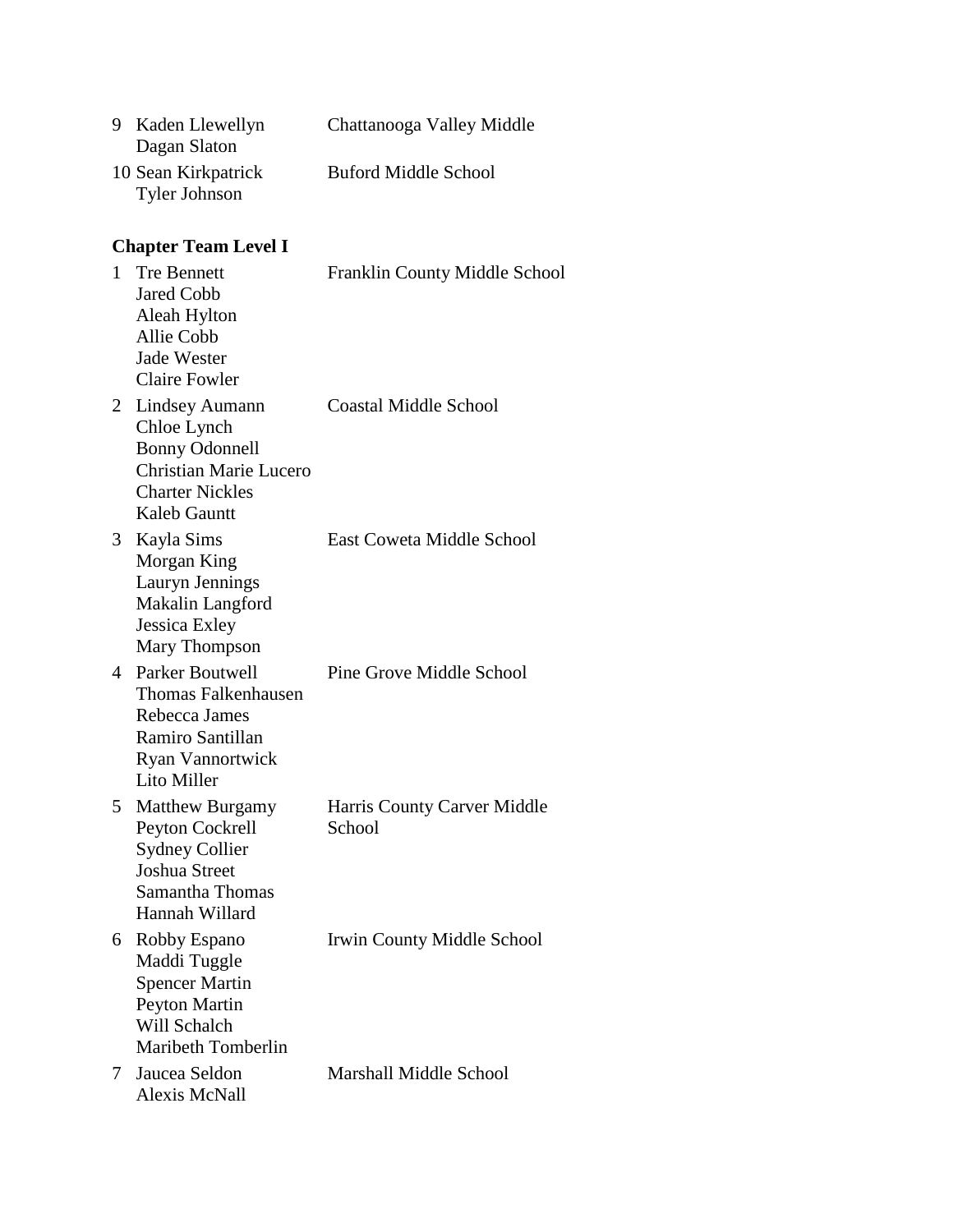| <b>Benzavious James</b>  |                             |
|--------------------------|-----------------------------|
| Jamaya Carter            |                             |
| Zoyie Grant              |                             |
| Zanautique Ramos         |                             |
| <b>Britton Quintrell</b> | <b>Fannin County Middle</b> |
| Nelson Soriero           |                             |
| <b>Tanner Blevins</b>    |                             |
| Tristen Flowers          |                             |
| May Herendon             |                             |
| <b>Bailey White</b>      |                             |
| Rebecca Westbrook        | Perry Middle School         |
| Sam Sharpe               |                             |
| <b>Austin Yoemans</b>    |                             |
| <b>Heath Hancock</b>     |                             |
| Evan Rimedio             |                             |
|                          |                             |
|                          |                             |

# **Chapter Team Level II**

| 1 | Zane Evans<br><b>Ellie Combs</b><br><b>Braden Elliot</b><br>Hannah Lowery<br>Jake Stephenson<br>Dakota Tharpe                     | <b>Crawford County High School</b> |
|---|-----------------------------------------------------------------------------------------------------------------------------------|------------------------------------|
|   | 2 A.C. Williams<br>Emma Fulkerson<br>Michael Daly<br>Kenlaysia Brown<br>Alfredo Small<br>Aaron Estrada                            | Savannah Arts Academy              |
|   | 3 Kush Bhatia<br>Conor Flynn<br>Lily Li<br>Linh Nguyen<br>Armaan Velji<br>Meh-Ki White                                            | Parkview High School               |
| 4 | Samantha Deptula<br><b>Brittney Carter</b><br>Lauren Williams<br>Dannielle Odom<br><b>Stephany Monzon</b><br><b>Alexis Haynes</b> | Tucker High School                 |
| 5 | Aj Santos<br>Victoria Reynolds<br>Cynthia McIntire                                                                                | Collins Hill High School           |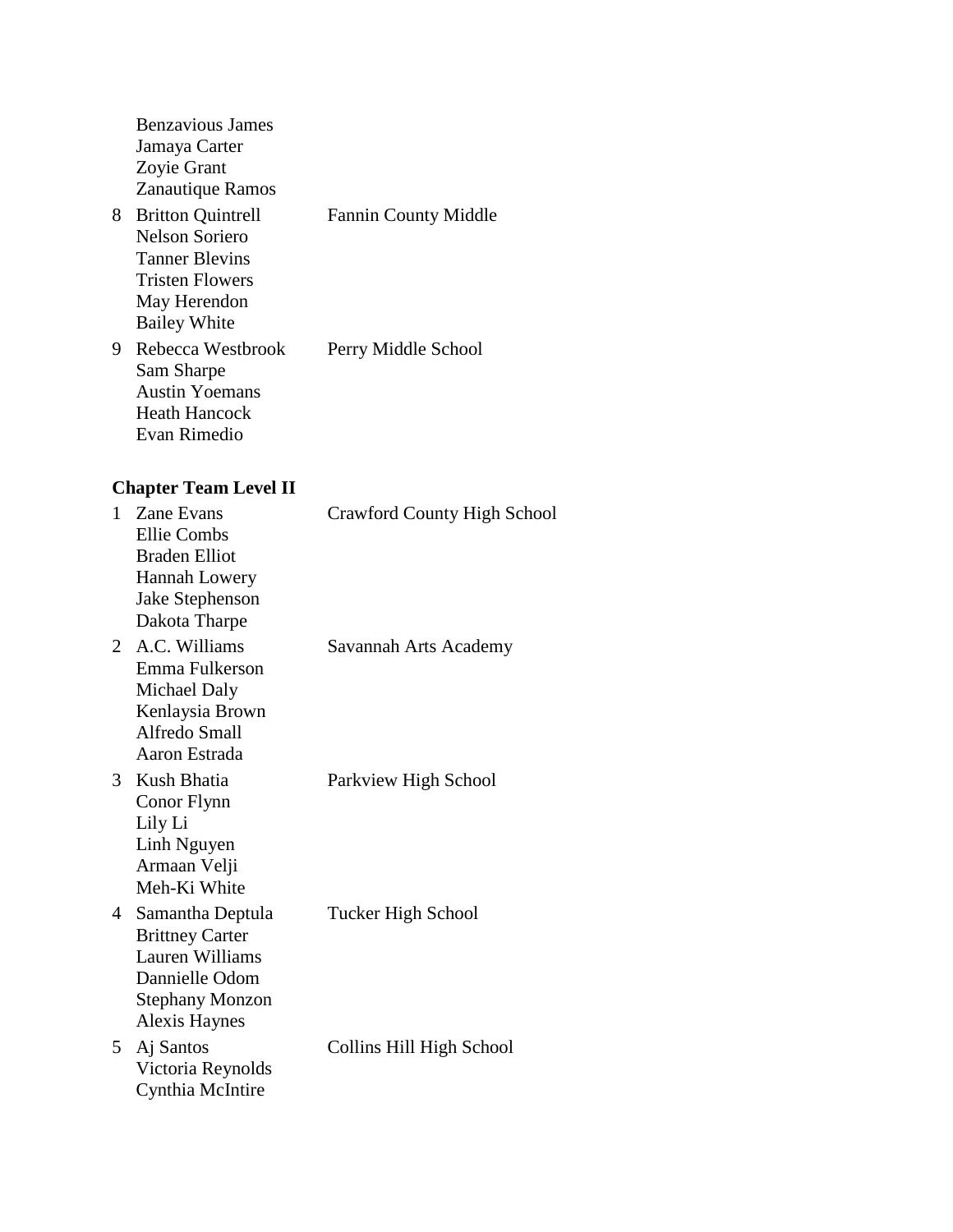|    | Nauman Lalani<br><b>Tristan Fernandes</b><br><b>William Curtis</b>                                                                       |                           |
|----|------------------------------------------------------------------------------------------------------------------------------------------|---------------------------|
| 6  | Kelah Hendon<br>Jacob Godfrey<br><b>Brett Robertson</b><br><b>Blake Wilson</b><br><b>Adam Leicht</b><br>Kaleb Grieshop                   | Pickens High School       |
| 7  | Pascal Seier<br><b>Fabienne Durig</b><br>Oscar Gallardo<br>Kayla McElreath<br><b>Tori Mitchell</b><br>Cris Erasga                        | Monroe Area High School   |
| 8  | Michaela Bailey<br><b>Alex Tucker</b><br>Katie Arney<br><b>Tommy Rogers</b><br>Dmitri Shan<br>Emilia Hitchcock                           | Loganville High School    |
| 9. | Francisco Obergon<br>Silvestre Escandon<br>Kennington Smith<br><b>Christopher Brown</b><br><b>Brandon Thompson</b><br>Dennis Obergon     | Whitewater High School    |
|    | 10 Mason Buchanan<br><b>Storm Deyton</b><br><b>Adam Boyce</b><br><b>Clay Davenport</b><br><b>Courtney Queen</b><br><b>Michael Newton</b> | Fannin County High School |

# **Communication Challenge Level I**

| Hannah Willard     | Harris County Carver Middle<br>School |
|--------------------|---------------------------------------|
| 2 Final Patel      | Morgan County Middle School           |
| 3 Angela Bae       | Pine Grove Middle School              |
| 4 Makalin Langford | East Coweta Middle School             |
| 5 Mary Browning    | Hahira Middle School                  |
| 6 Becky Ballew     | Chattanooga Valley Middle             |
| 7 Makayla Brown    | <b>Brooks County Middle School</b>    |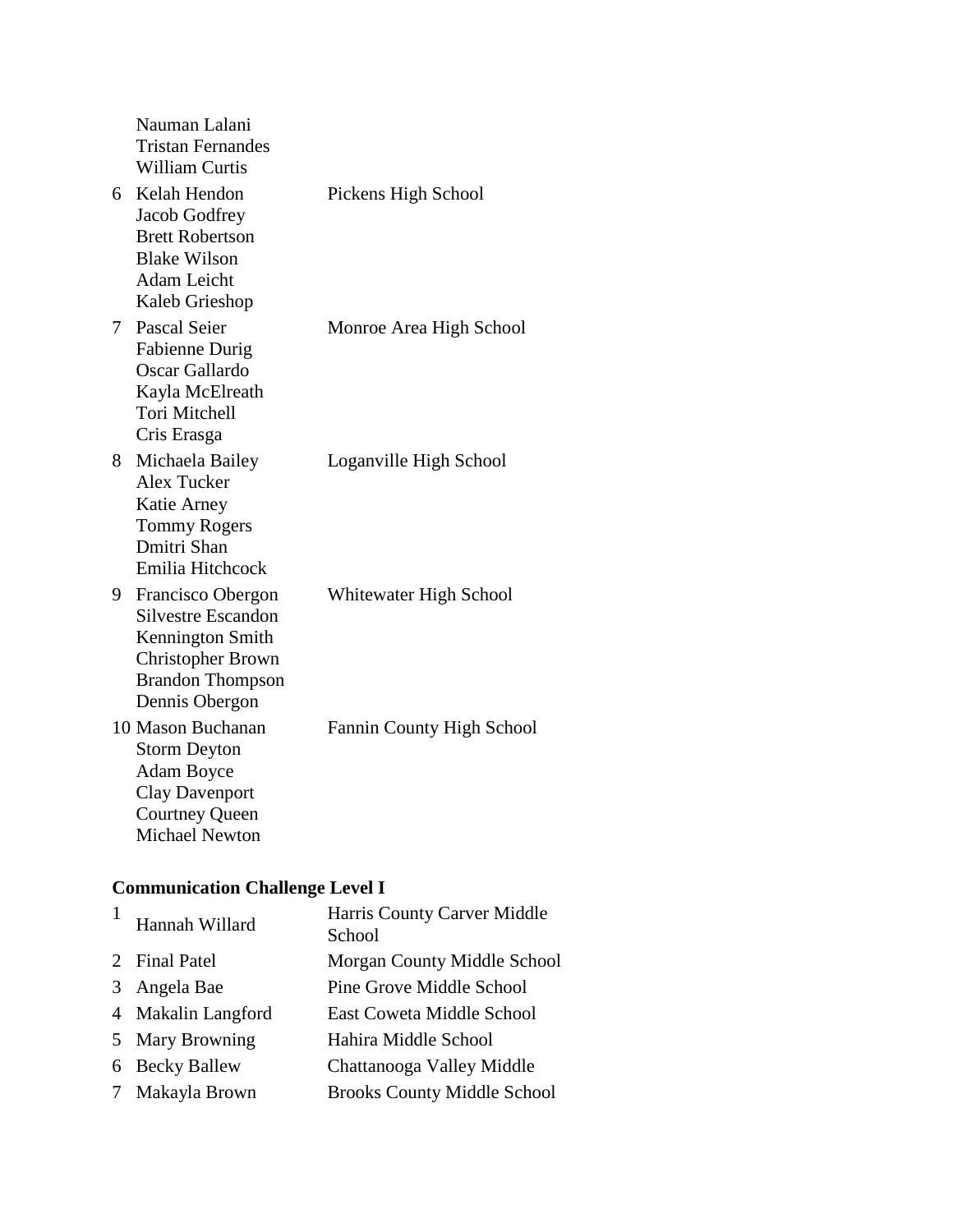| David Reid          | <b>Sandy Springs Charter Middle</b><br>School |
|---------------------|-----------------------------------------------|
| 9 Aubrey Cullpepper | Lowndes Middle                                |
| 10 Brennan Coile    | Franklin County Middle School                 |

# **Community Service Video Level I**

| $\mathbf{1}$   | <b>Callie Rickert</b><br>Kylee Lindsey                                                                                                                         | Hahira Middle School                  |
|----------------|----------------------------------------------------------------------------------------------------------------------------------------------------------------|---------------------------------------|
| $\overline{2}$ | Angela Bae<br><b>Amber Saddler</b>                                                                                                                             | Pine Grove Middle School              |
| 3              | <b>Carson Reynolds</b>                                                                                                                                         | Harris County Carver Middle<br>School |
| 4              | Elizabeth Lanier<br>Katherine Wall                                                                                                                             | Morgan County Middle School           |
| 5              | <b>Tre Bennett</b><br>Aleah Hylton<br>Allie Cobb<br>Jade Wester<br>Morgan Roach<br><b>Haley Gaines</b><br><b>Claire Fowler</b><br>Alyssa Womack<br>Hannah Cary | Franklin County Middle School         |
| 6              | Maddi Tuggle<br>Zyon Ross<br>Rachel Walker<br>Maribeth Tomberlin                                                                                               | Irwin County Middle School            |
| 7              | Ty'asia Cobb<br><b>Alexis McNall</b>                                                                                                                           | <b>Marshall Middle School</b>         |

# **Computer Aided Design 2D, Architecture Level II**

|   | Valerie Manthei    | Monroe Area High School              |
|---|--------------------|--------------------------------------|
| 2 | <b>Andrew Mesa</b> | South Forsyth High School            |
| 3 | Gabriellia Bailey  | Jonesboro High School                |
| 4 | Austin Wyrich      | Habersham Central High<br>School     |
| 5 | Anthony Cammarata  | Newton College and Career<br>Academy |
|   | 6 Anthony Luke     | Richmond Hill High School            |
| 7 | Davey Smith        | Ridgeland High School                |
| 8 | Juancarlos Martin  | Gilmer High School                   |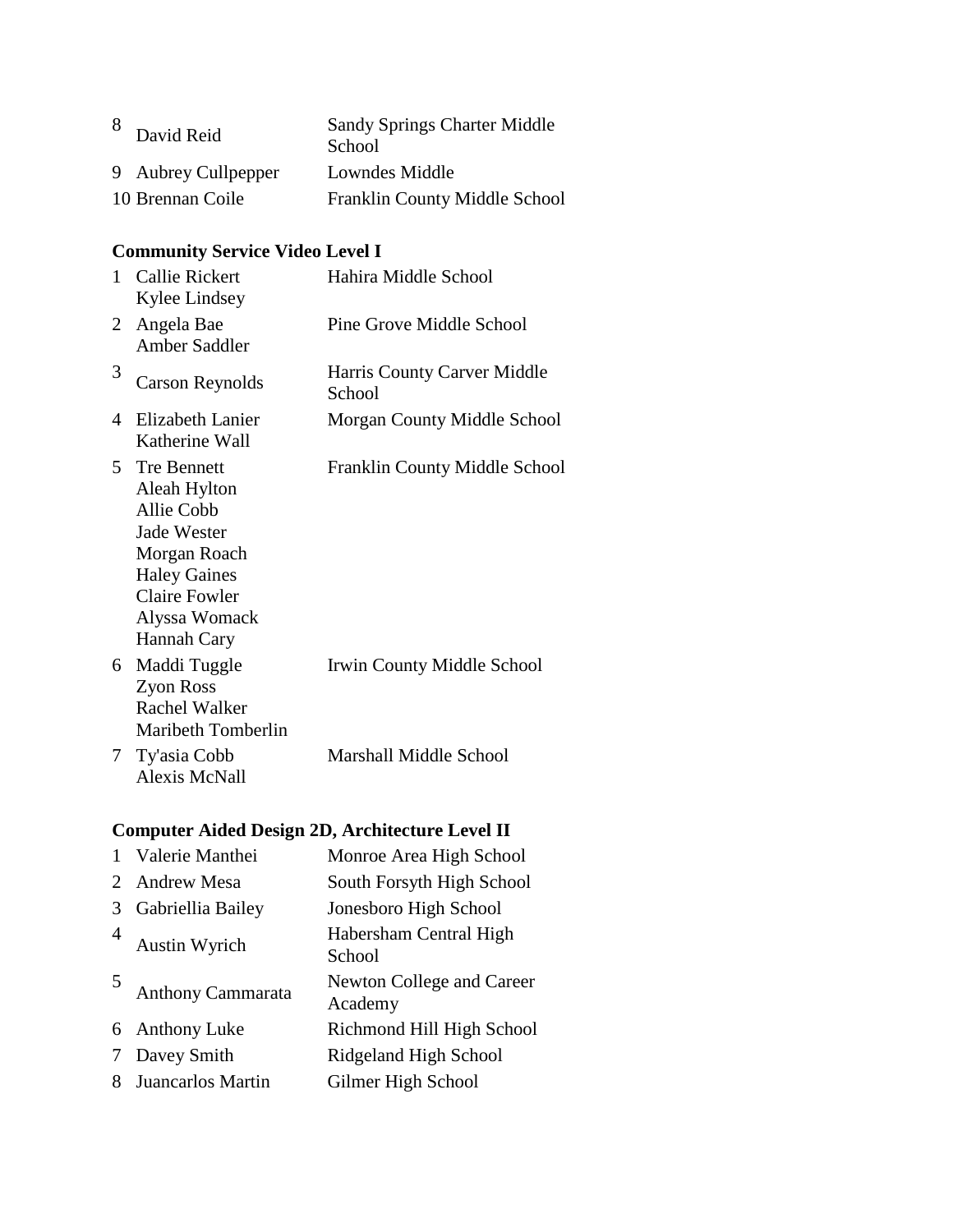| 9                     | Gwinnett School of Math, |
|-----------------------|--------------------------|
| <b>Adrian Smith</b>   | Science and Technology   |
| 10 Michael Greenstein | Dunwoody Hs              |

#### **Computer Aided Design 3D, Engineering Level II**

 Brandon Cummings Collins Hill High School 2 Enrique Muro Dalton High School Marcus Givens East Laurens High School 4 Justin Cohran Hiram High School Tyler Barron Loganville High School Dale Chowtie Monroe Area High School Christopher Mercurio Mill Creek High School Sokou Gagnon Charles Drew High School Kether Griffin Grady High School 10<br>Lee Warnick Woodville Tompkins Technical<br> $\frac{10}{2}$  Lee Warnick and Career High School

#### **Computer Numerical Control (CNC) Production Level II**

|   | Kyle Bergeron<br>Cody Bochese                  | Loganville High School    |
|---|------------------------------------------------|---------------------------|
|   | 2 Jessica Hutchins<br>Joey Van Osch            | Monroe Area High School   |
| 3 | <b>Wesley Newton</b><br><b>Gregory Lindsey</b> | Lowndes High School       |
| 4 | Duncan Hord<br>Alex Stronzensky                | South Forsyth High School |

#### **Construction Challenge Level I**

|   | <b>Tre Bennett</b><br>Noah Seals<br>Andrew Thomas<br>Chuck Vickery<br>Samuel Fernandez<br><b>Bo Breedlove</b><br>Jared Cobb<br><b>Austin Mabry</b> | Franklin County Middle School |
|---|----------------------------------------------------------------------------------------------------------------------------------------------------|-------------------------------|
|   | 2 Elizabeth Lanier<br>Katherine Wall                                                                                                               | Morgan County Middle School   |
| 3 | Spencer Pipkin<br>Samuel Walker                                                                                                                    | Hahira Middle School          |
| 4 | <b>Ryan Rawlings</b>                                                                                                                               | Lowndes Middle                |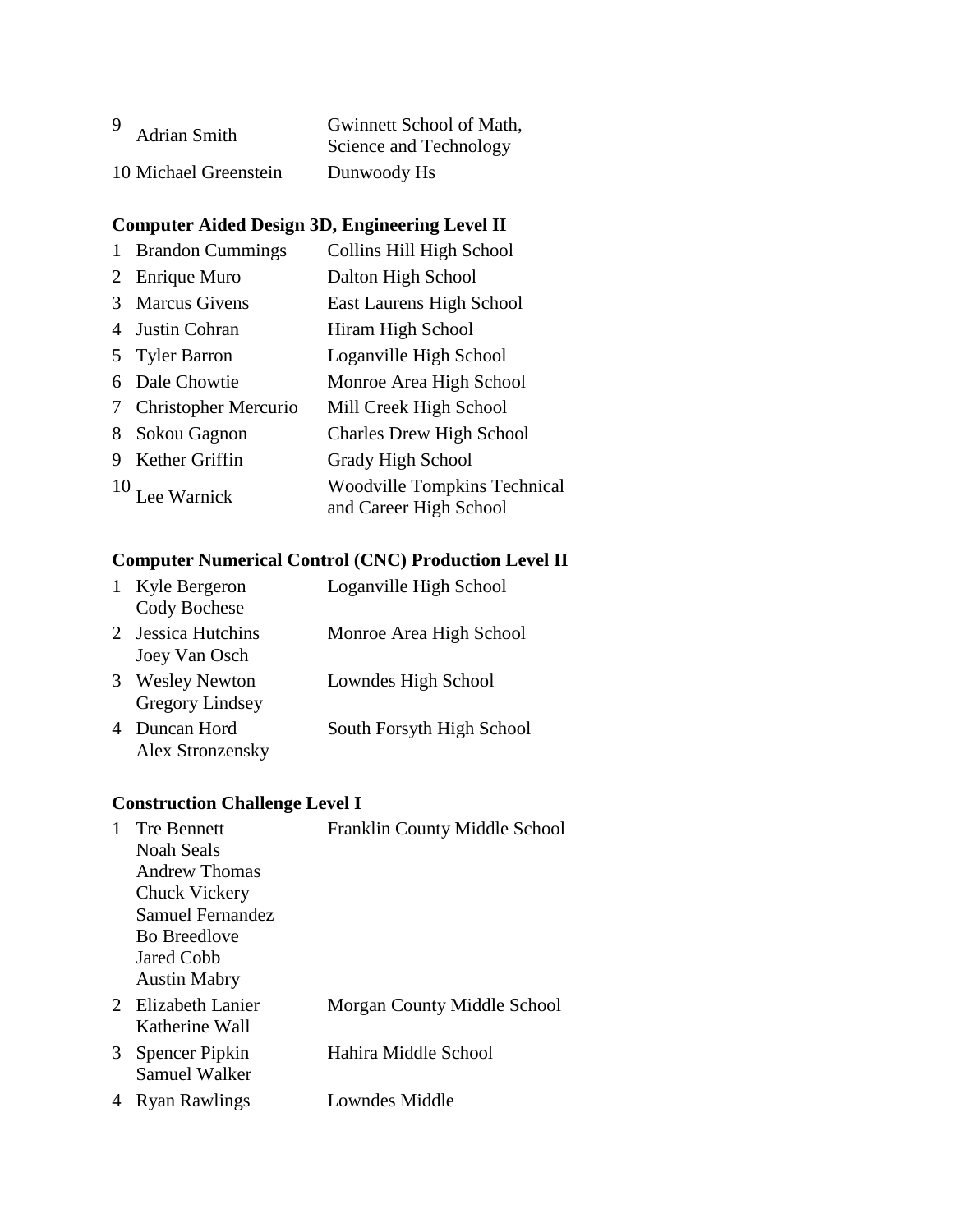Kelby Brown

|   | 5 Laine Futral<br>Morgan King<br>Dakota Still<br>Nick Burkey<br><b>Andrew Parten</b><br><b>Walker Andrews</b><br>River Hardin<br><b>Landon Hicks</b>                                                                                                                                                                                                  | East Coweta Middle School  |
|---|-------------------------------------------------------------------------------------------------------------------------------------------------------------------------------------------------------------------------------------------------------------------------------------------------------------------------------------------------------|----------------------------|
| 6 | Alex Clady<br>Maddi Tuggle<br>Sammi Bowen<br>Reid Griffin<br><b>Spencer Martin</b><br><b>Wesley McGill</b><br>Zyon Ross<br><b>Rachel Walker</b><br><b>Andrew Daniel</b><br><b>Peyton Martin</b><br>Mark Olds<br>Adriana Olguin<br>Melanie Payne<br><b>Terrell Peters</b><br>Will Schalch<br>Maribeth Tomberlin<br>Madi Walker<br><b>Madison Young</b> | Irwin County Middle School |

# **Debating Technological Issues Level II**

| $\mathbf{1}$ | Jason Garcia<br>Davey Smith                | Ridgeland High School        |
|--------------|--------------------------------------------|------------------------------|
| 2            | <b>Shelton Loggins</b><br>Emilia Hitchcock | Loganville High School       |
| 3            | <b>Katy McCune</b><br>Jenna Smith          | Wilkinson County High School |
|              | 4 Asimm Hirani<br>Sida Tang                | Parkview High School         |
|              | 5 A.C. Williams<br>Alfredo Small           | Savannah Arts Academy        |
|              | 6 Kyleia Hutton<br><b>Mollie Simon</b>     | Chamblee High School         |
|              | 7 MacKenzie Norfolk<br>Duncan Hord         | South Forsyth High School    |
| 8            | Derrick Bailey                             | Mill Creek High School       |
|              |                                            |                              |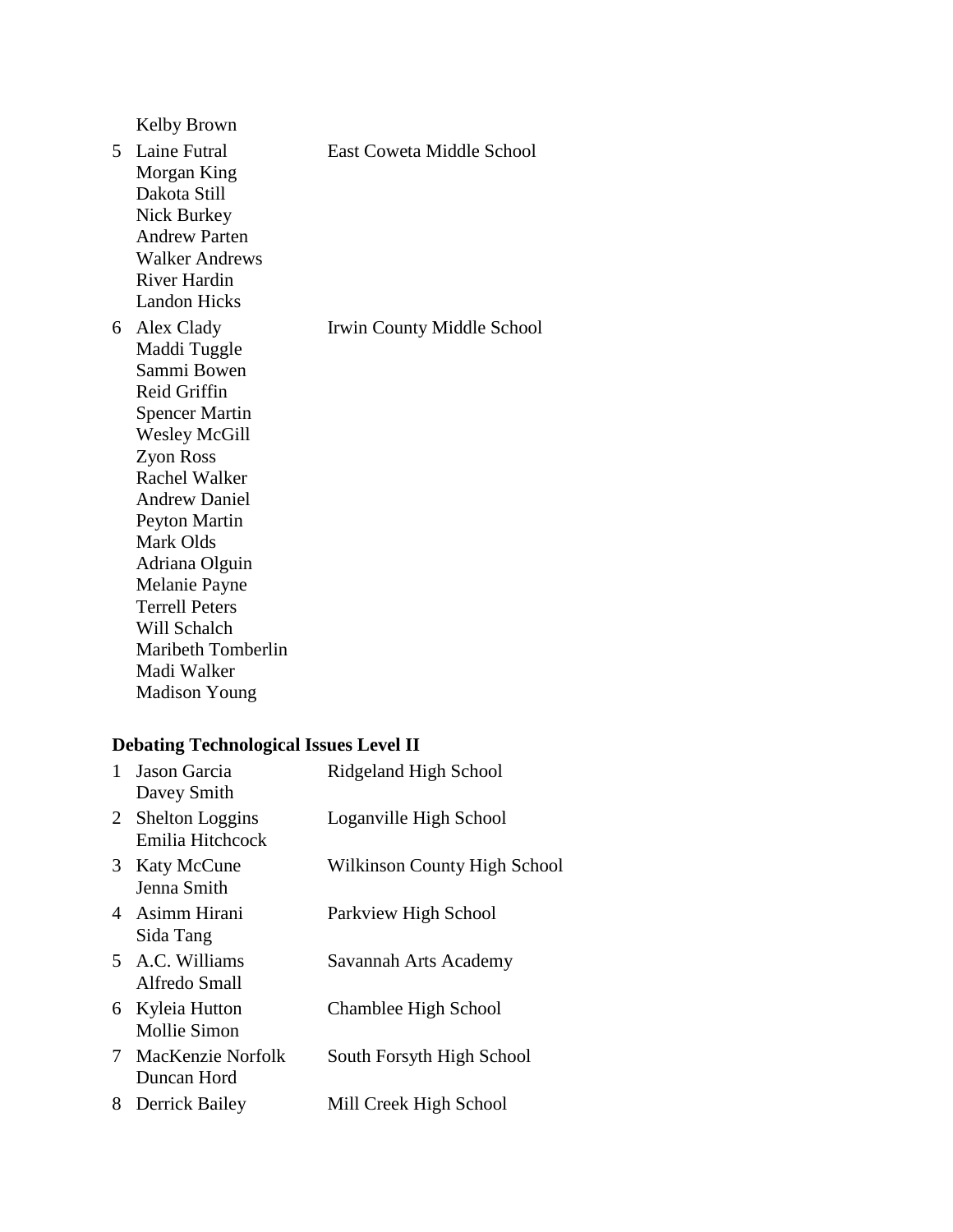Mike Deiters

| 9 Benjamin Martin<br><b>Malik Brooks</b>     | Lowndes High School             |
|----------------------------------------------|---------------------------------|
| 10 Taylor Kicklighter<br><b>Shelby Duffy</b> | <b>Burke County High School</b> |

# **Desktop Publishing Level II**

| Akhila Moturu         | South Forsyth High School                                                      |
|-----------------------|--------------------------------------------------------------------------------|
| Sara Browning         | Lowndes High School                                                            |
| <b>Madison Wilson</b> | <b>Hart County High School</b>                                                 |
| Sida Tang             | Parkview High School                                                           |
| Alisa Padgett         | Cook High School                                                               |
| Brianna Stone         | <b>Fitzgerald High School</b>                                                  |
| <b>Zenith Gilbert</b> | Alonzo A Crim Open Campus<br>High School 21st Century<br><b>Learning Cente</b> |
| Azmeena Hussaini      | Collins Hill High School                                                       |
| Amy Zhai              | Forsyth Central High School                                                    |
| 10 Lance Grimes       | Monroe Area High School                                                        |
|                       |                                                                                |

# **Digital Photography Level I**

|                       | <b>Alexis McNall</b> | <b>Marshall Middle School</b>         |
|-----------------------|----------------------|---------------------------------------|
| $\mathcal{D}_{\cdot}$ | Abbie Johnson        | <b>Hart County Middle School</b>      |
| 3                     | Hannah Willard       | Harris County Carver Middle<br>School |
|                       | 4 Lane Corum         | <b>Burke County Middle School</b>     |
| $\overline{5}$        | <b>Final Patel</b>   | Morgan County Middle School           |
|                       | 6 Hannah Gandy       | Pine Grove Middle School              |
| 7                     | Salina Sanders       | Buford Middle School                  |
| 8                     | <b>Claire Fowler</b> | Franklin County Middle School         |
| 9                     | Kaden Llewellyn      | Chattanooga Valley Middle             |
|                       | 10 Jordin Reed       | <b>East Coweta Middle School</b>      |

# **Digital Video Production Level II**

| 1. | Akhila Moturu    | South Forsyth High School |
|----|------------------|---------------------------|
|    | Norris Nicholson |                           |
|    | Keenan Nicholson |                           |
|    | Jacob Francis    |                           |
|    | Seuhahn Ghu      |                           |
|    | Sai Molugoori    |                           |
|    |                  |                           |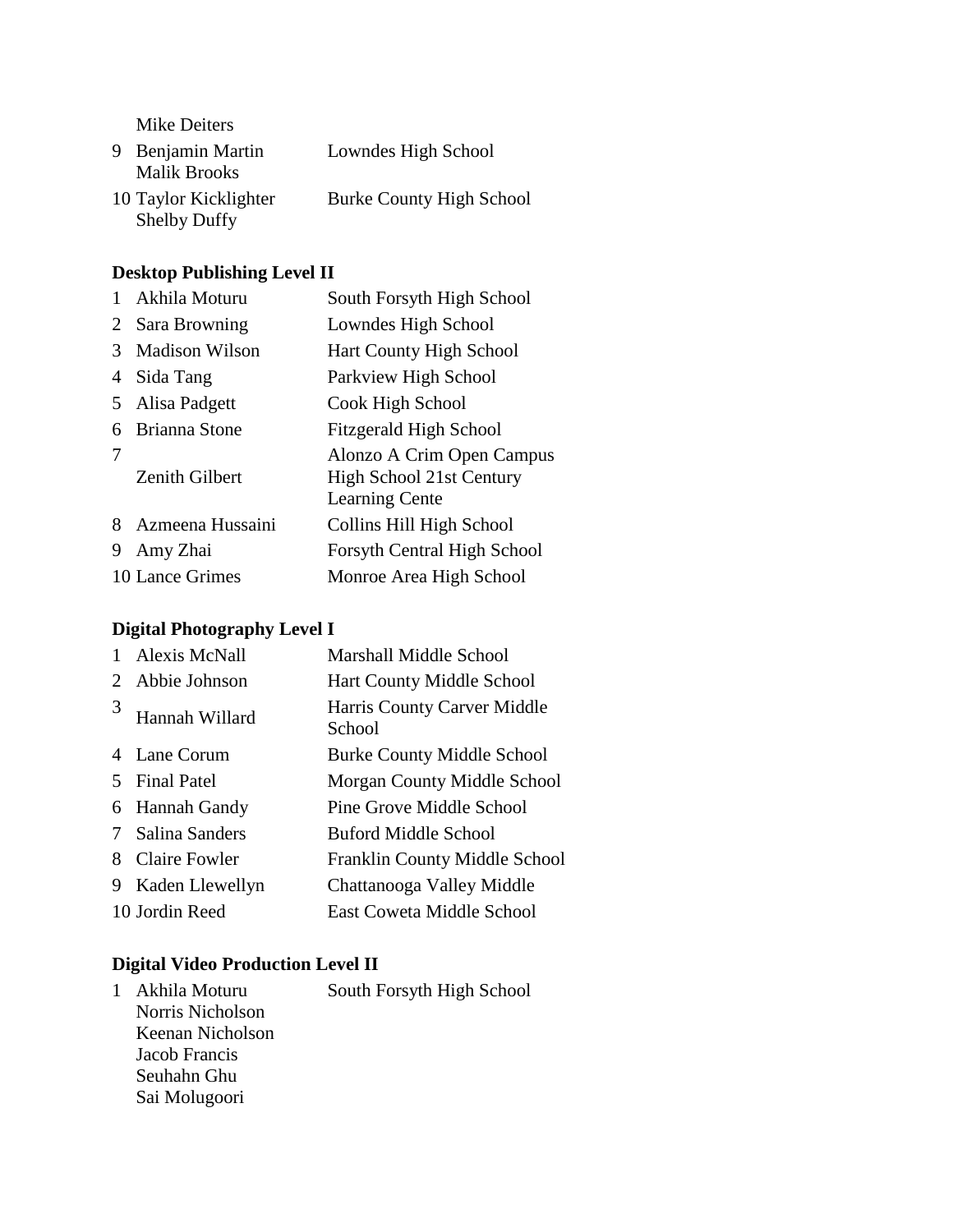|    | <b>Dharuv Patel</b><br>Rahul Katkar                                                                                                                        |                                |
|----|------------------------------------------------------------------------------------------------------------------------------------------------------------|--------------------------------|
| 2  | Robert Anderson<br>Kush Bhatia<br>Kevin Bonanno<br><b>Lucas Carver</b><br>Conor Flynn<br><b>Milan Ravenell</b><br>Armaan Velji                             | Parkview High School           |
| 3  | Alec Leeseberg<br>Alex Bondar<br>Corey Burke<br><b>Matthew Soucie</b><br><b>Jared Sprouse</b>                                                              | Lakeside High School (1805)    |
|    | 4 Pascal Seier<br><b>Tori Mitchell</b><br>Vidaya Persaud<br><b>Caleb Priest</b>                                                                            | Monroe Area High School        |
| 5  | <b>Hannah Courtney</b><br>Makayla Cross<br><b>Blakely Epperson</b><br>Jason Garcia<br><b>Hannah Guest</b><br>Cordell Kingsley<br>Sam Snyder<br>Morgan Tate | Ridgeland High School          |
| 6  | Aj Santos<br>Nauman Lalani<br>Seong Kim<br>Wilson Chin<br><b>Jason Cheng</b><br>Timi Mikinde                                                               | Collins Hill High School       |
| 7  | Deion Harris                                                                                                                                               | Riverdale High School          |
| 8  | Eric Burns<br><b>Brendan Driscoll</b><br><b>Mike Deiters</b><br><b>Christopher Mercurio</b><br>Alexander Federico                                          | Mill Creek High School         |
| 9. | Michaela Bailey<br><b>Alex Tucker</b>                                                                                                                      | Loganville High School         |
|    | 10 Kinsley Brown<br><b>Ross Morris</b><br>Jennifer Kershner<br>Darius Mayfield                                                                             | <b>Hart County High School</b> |
|    |                                                                                                                                                            |                                |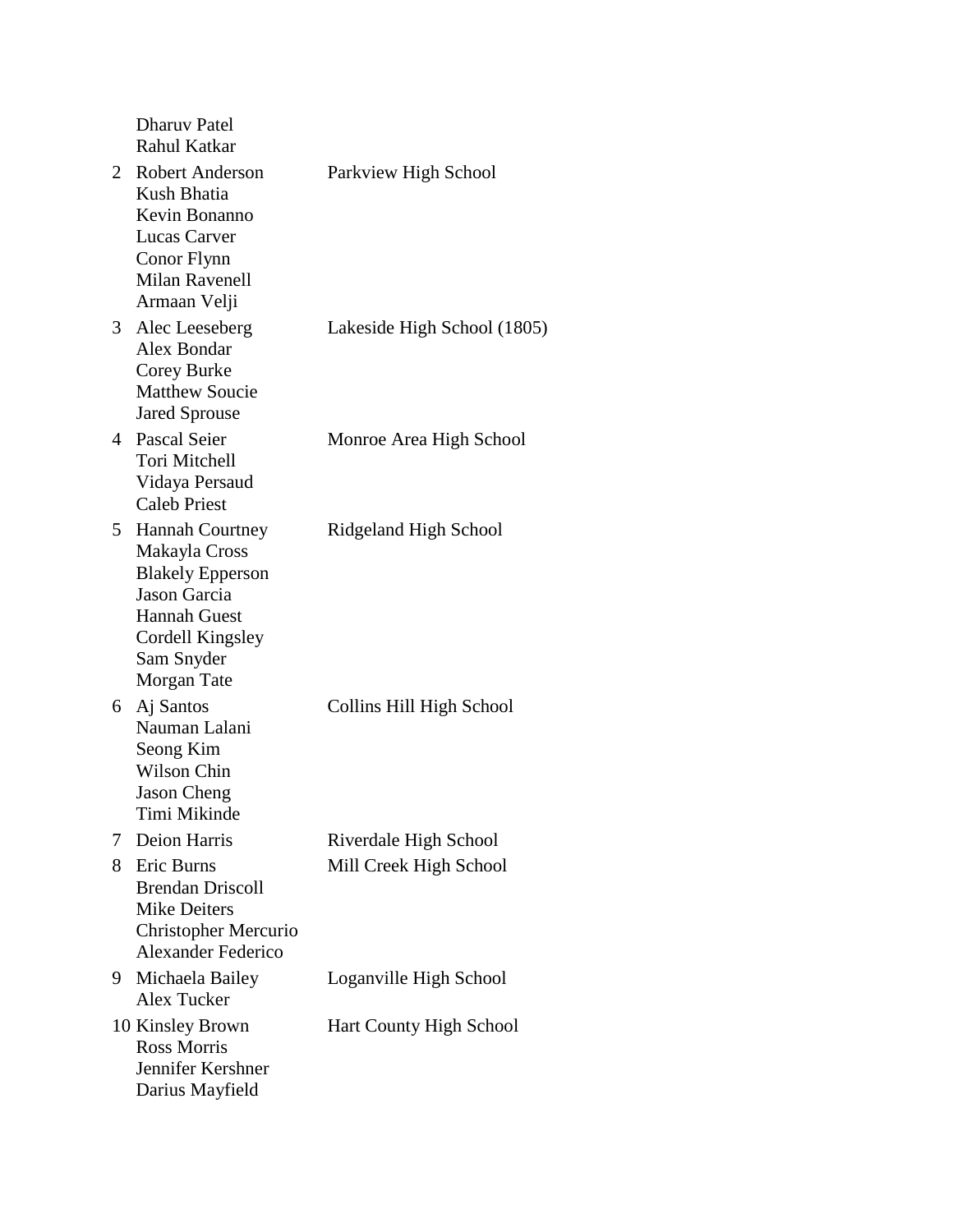#### Malachi Potillo

#### **Dragster Level I**

|   | <b>Andrew Thomas</b> | Franklin County Middle School        |
|---|----------------------|--------------------------------------|
|   | 2 Liam Wetherington  | Hahira Middle School                 |
| 3 | <b>Bryce Karlins</b> | Creekland Middle School              |
|   | 4 Bo Breedlove       | <b>Franklin County Middle School</b> |
|   | 5 Zane Davis         | Chattanooga Valley Middle            |
|   | 6 Madison Morris     | Chattanooga Valley Middle            |
|   | 7 Trevor Terry       | Hahira Middle School                 |
| 8 | Evan Rimedio         | Perry Middle School                  |
| 9 | Aliya Epps           | Druid Hills Middle                   |
|   | 10 Ishan Deva        | Coastal Middle School                |

#### **Dragster Design Level II**

|   | <b>Parth Patel</b>     | Lowndes High School       |
|---|------------------------|---------------------------|
|   | 2 Tori Mitchell        | Monroe Area High School   |
| 3 | Megan Parker           | Trion High School         |
|   | 4 Wesley Newton        | Lowndes High School       |
|   | 5 Jonathan Shealy      | <b>Trion High School</b>  |
|   | 6 Plamen Marinov       | Parkview High School      |
|   | 7 Daniel Wilkinson     | Monroe Area High School   |
| 8 | <b>Matthew Holton</b>  | Dawson County High School |
| 9 | <b>Maverick Pierce</b> | Pickens High School       |
|   | 10 Hannah Abel         | Mill Creek High School    |

#### **Electrical Application (GA Only) Level II**

 Alexandre Loheac South Forsyth High School Lisa Reed Mill Creek High School Justin Estep Mill Creek High School Brandon Cummings Collins Hill High School Christopher Donegan Parkview High School Syed Ali South Forsyth High School Kevin Culp West Forsyth High School Caleb Priest Monroe Area High School Michael Webb Parkview High School Craig Raslawski Collins Hill High School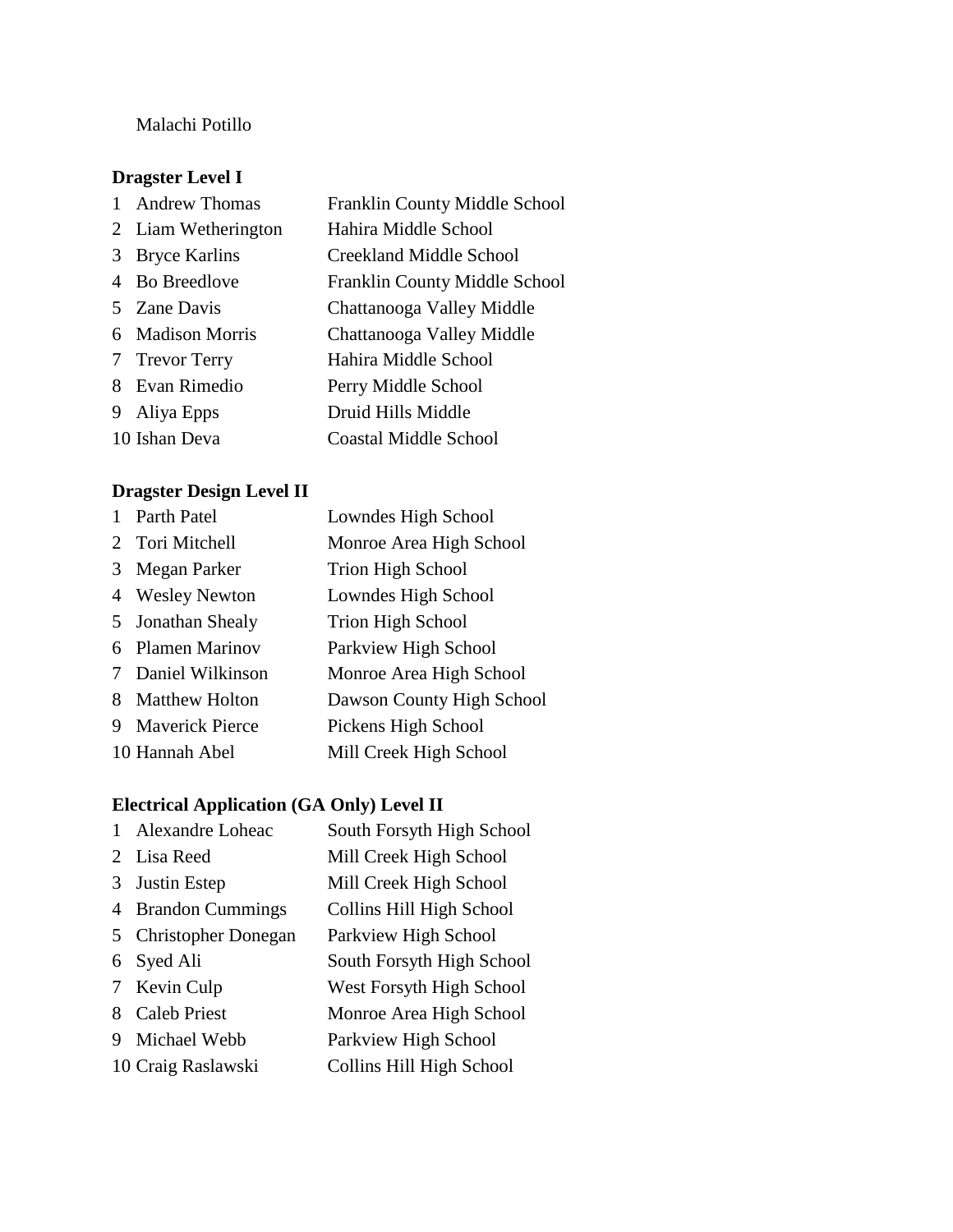# **Electrical Applications Level I**

| 1 | <b>Alexander Miretsky</b> | <b>Peachtree Charter Middle</b><br>School |
|---|---------------------------|-------------------------------------------|
|   | 2 Jake Howard             | Morgan County Middle School               |
| 3 | Robby Espano              | Irwin County Middle School                |
| 4 | <b>Bryce Karlins</b>      | Creekland Middle School                   |
| 5 | Roanld Garcia             | Ben Hill Middle School                    |
| 6 | Jared Cobb                | Franklin County Middle School             |
|   | Micah Genter              | Chattanooga Valley Middle                 |
| 8 | Jonathan Garner           | Morgan County Middle School               |
| 9 | Will Tate                 | Chattanooga Valley Middle                 |
|   | 10 Wesley Smith           | Pine Grove Middle School                  |

# **Engineering Design Level II**

| $\mathbf{1}$   | Kaitlyn Shinault<br>Ameesha Meyers<br><b>Brianna Bennett</b>                                            | A.R.Johnson Health Science<br>And Engineering Magnet<br>School |
|----------------|---------------------------------------------------------------------------------------------------------|----------------------------------------------------------------|
| 2              | <b>Blake Allman</b><br>Dale Chowtie<br>Jessica Hutchins<br>Joshua Riley                                 | Monroe Area High School                                        |
| 3 <sup>1</sup> | Logan Simpson<br>Imani Sinclair<br>Jessica Cruz                                                         | Chamblee High School                                           |
| 4              | <b>Jason Kent</b><br><b>Zachary Marr</b><br>Sean McMurray<br>Michael Souwan                             | Hiram High School                                              |
| 5              | Nicholas Vargas<br><b>Ryan Krontz</b><br>Michael Tidwell                                                | <b>Brooks County High School</b>                               |
|                | 6 Chaturvedi Archish<br>Liam Eastham<br>Wilson Pu<br>Tejas Sardas                                       | Dunwoody Hs                                                    |
| 7              | <b>Andrew Fluevog</b><br>Asimm Hirani<br><b>Alexander Rush</b><br><b>Cade Shorter</b><br>Febechi Thomas | Parkview High School                                           |
| 8              | <b>Hannah Courtney</b><br>Makayla Cross                                                                 | Ridgeland High School                                          |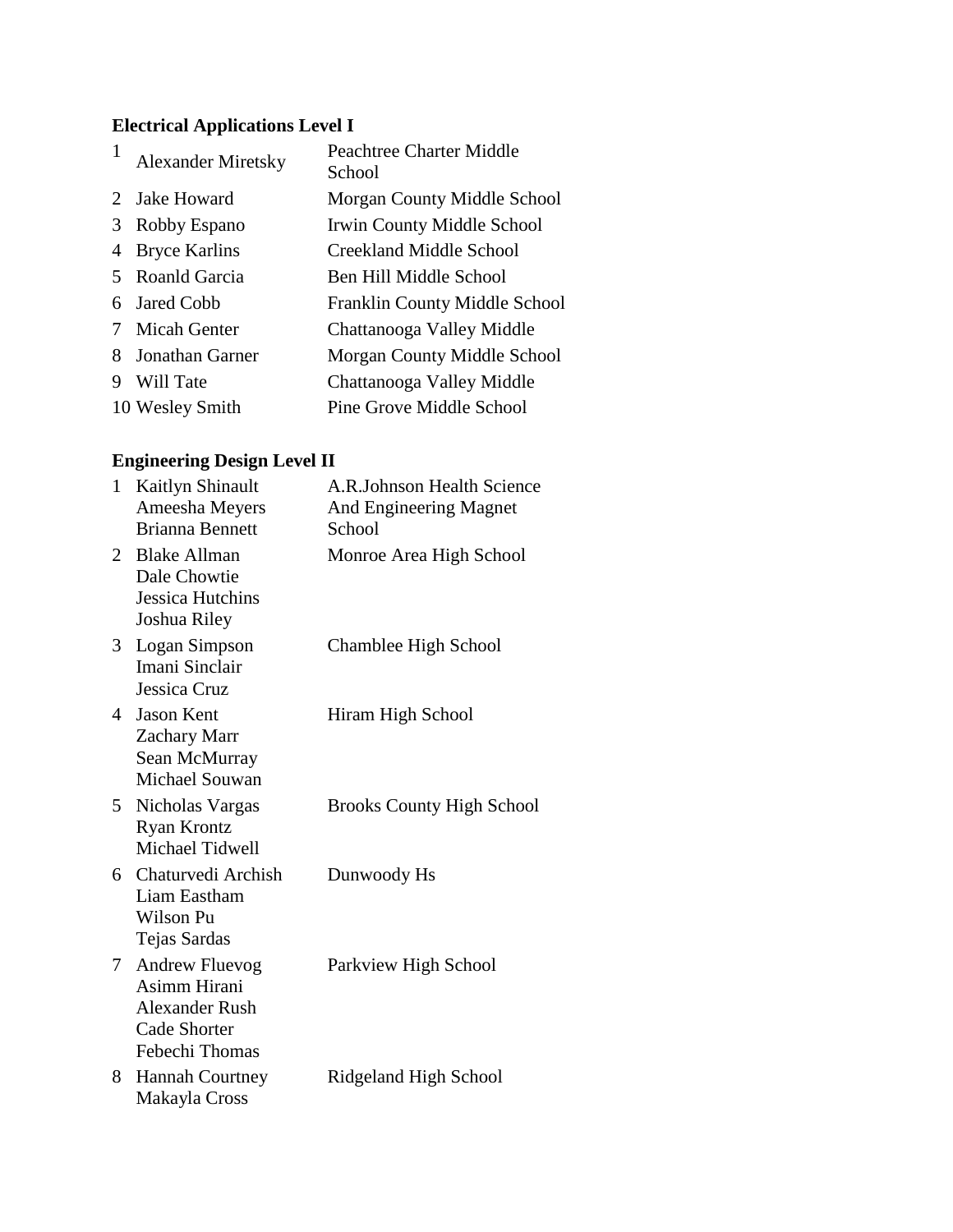Hannah Guest

| 9 | <b>Ethan Morriss</b>   | <b>Woodstock High School</b> |
|---|------------------------|------------------------------|
|   | Hope Shackelford       |                              |
|   | Corey Loeb             |                              |
|   | 10 Andrew Mesa         | South Forsyth High School    |
|   | <b>Blake Lafayette</b> |                              |
|   | Tripp Hemker           |                              |
|   | Angela Dilorio         |                              |

#### **Environmental Focus Level I**

| 1              | Elizabeth Lanier<br>Katherine Wall                       | Morgan County Middle School           |
|----------------|----------------------------------------------------------|---------------------------------------|
| 2              | Rebecca James<br><b>Wesley Smith</b>                     | Pine Grove Middle School              |
| 3              | Spencer Pipkin<br><b>Callie Rickert</b><br>Kylee Lindsey | Hahira Middle School                  |
| $\overline{4}$ | <b>Sydney Collier</b><br>Hailee Scarbrough               | Harris County Carver Middle<br>School |
| 5 <sup>5</sup> | Khang Huynh<br>Eugene Kim<br>Cj Collins                  | Buford Middle School                  |
| 6              | Kayla Sims<br>Makalin Langford                           | East Coweta Middle School             |
| 7              | Abbie Johnson<br>Lexie Tallent                           | Hart County Middle School             |
| 8.             | <b>Aubrey Cullpepper</b><br><b>Emily Joyner</b>          | Lowndes Middle                        |
| 9              | Annakate Kimbrell<br><b>Madelyn Stone</b>                | Ben Hill Middle School                |
|                | 10 Samuel Fernandez<br>Jacob Heider<br>Aleah Hylton      | <b>Franklin County Middle School</b>  |

# **Essays On Technology Level I**

| 1 Salina Sanders    | <b>Buford Middle School</b>        |
|---------------------|------------------------------------|
| 2 Kimberley Lammons | <b>Brooks County Middle School</b> |
| 3 Alyssa Womack     | Franklin County Middle School      |
| 4 Davis Cover       | East Coweta Middle School          |
| 5 Liam Wetherington | Hahira Middle School               |
| 6 Becky Ballew      | Chattanooga Valley Middle          |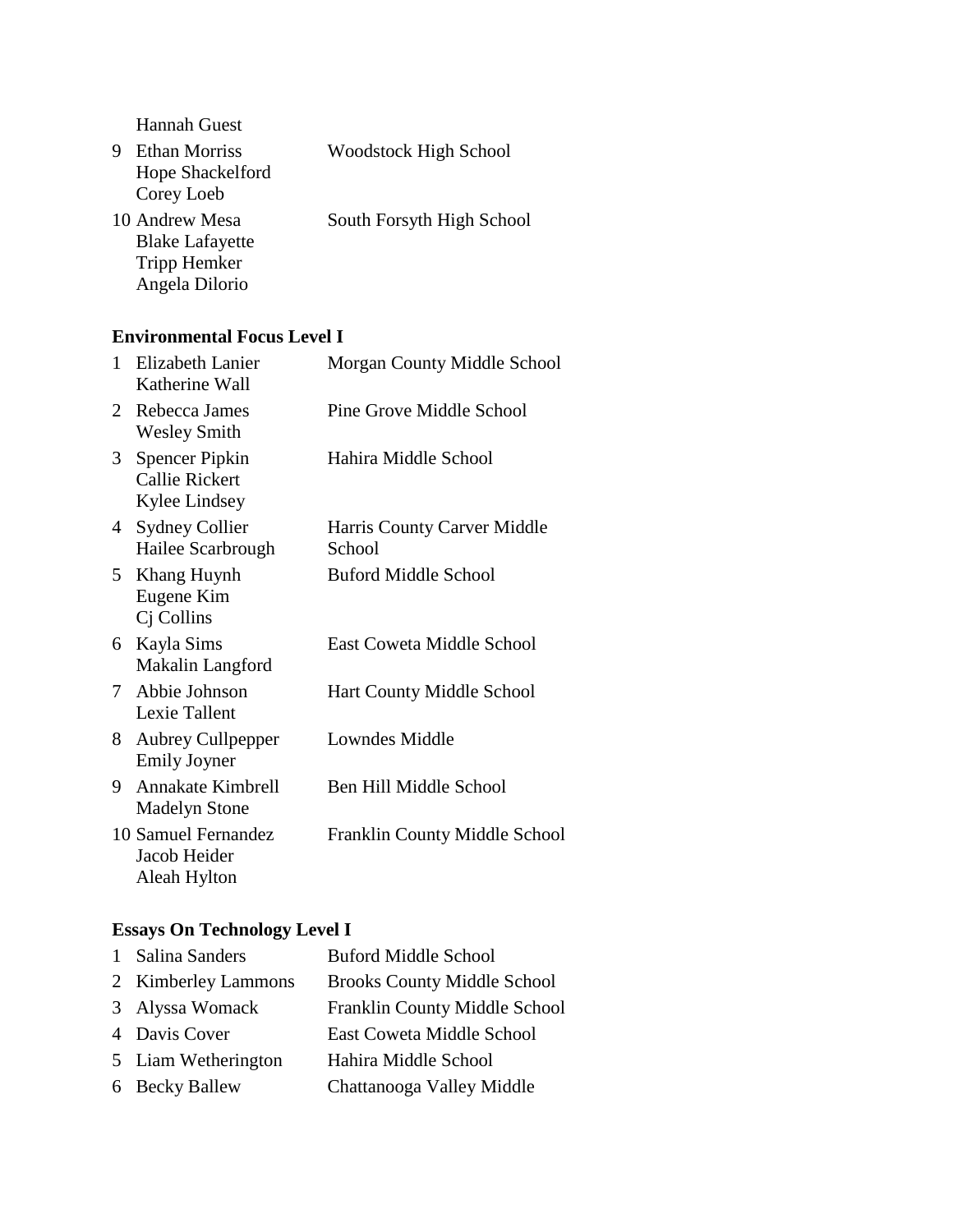| 7 Austin Futch    | Ben Hill Middle School                |
|-------------------|---------------------------------------|
| 8 Thomas Bailey   | Morgan County Middle School           |
| 9 Peyton Cockrell | Harris County Carver Middle<br>School |
| 10 Robby Espano   | Irwin County Middle School            |

# **Essays On Technology Level II**

|   | Brianna Reddick      | Winder-Barrow High School                                      |
|---|----------------------|----------------------------------------------------------------|
| 2 | Makayla Jacobs       | Cook High School                                               |
| 3 | Kaitlyn Shinault     | A.R.Johnson Health Science<br>And Engineering Magnet<br>School |
| 4 | Joseph Walker        | Lambert High School                                            |
| 5 | <b>Shelby Duffy</b>  | Burke County High School                                       |
| 6 | <b>Stacey Stuber</b> | Collins Hill High School                                       |
| 7 | Olivia Stehr         | Parkview High School                                           |
| 8 | <b>Dylan Thomson</b> | Northview High School                                          |
| 9 | <b>Jay Douglas</b>   | Lowndes High School                                            |
|   | 10 Selina Kongngoen  | Mount Zion High School                                         |

# **Extemporaneous Speech Level II**

|   | Mollie Simon           | Chamblee High School                               |
|---|------------------------|----------------------------------------------------|
| 2 | James Ivey             | Apalachee Hs                                       |
| 3 | Jalen Cornell          | Ola High School                                    |
| 4 | MacKenzie Norfolk      | South Forsyth High School                          |
| 5 | Karima Alkhalid        | Gwinnett School of Math,<br>Science and Technology |
| 6 | Parker Wiley           | <b>Fitzgerald High School</b>                      |
| 7 | Kevin Ingram           | Coffee High School                                 |
| 8 | Kush Bhatia            | Parkview High School                               |
| 9 | <b>Stephen Calhoun</b> | Gilmer High School                                 |
|   | 10 Jason Garcia        | Ridgeland High School                              |

### **Fashion Design Level II**

| 1 Kyleia Hutton | Chamblee High School    |
|-----------------|-------------------------|
| Upsana Khan     |                         |
| Mollie Simon    |                         |
| Imani Sinclair  |                         |
| 2 Tori Mitchell | Monroe Area High School |
| Vidaya Persaud  |                         |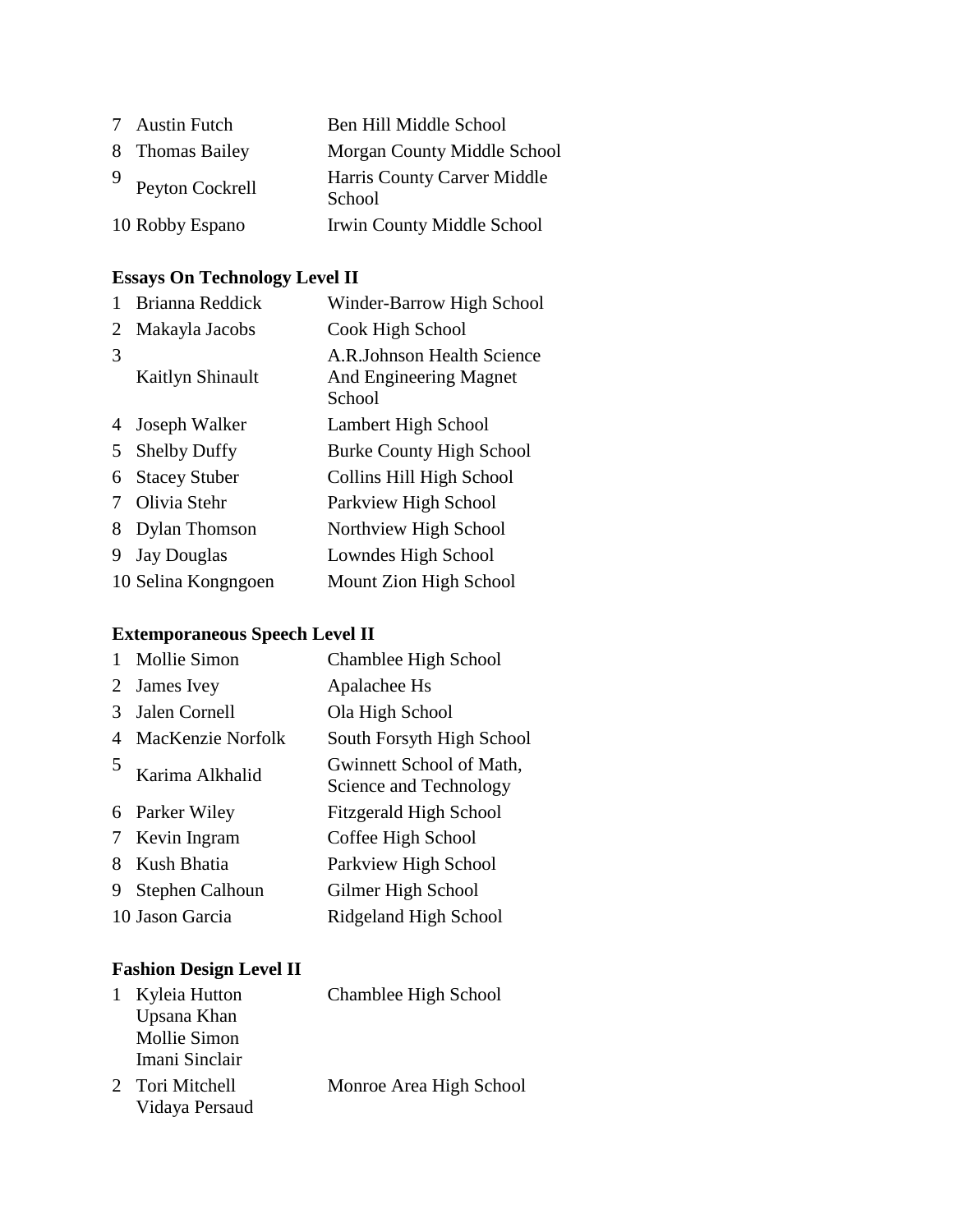Joshua Riley Erica Holland

|    | 3 Tiffany Chau<br>McKenzie Callaway<br>Melissa Shuford<br>Amy Su   | South Forsyth High School                                     |
|----|--------------------------------------------------------------------|---------------------------------------------------------------|
| 4  | <b>Rose Cifuentes</b><br>Azaria Moore                              | Rockdale Career Academy                                       |
|    | 5 Lucas Carver<br>Dorena Nguyen<br>Jessica Sibert<br>Meh-Ki White  | Parkview High School                                          |
|    | 6 Cynthia McIntire<br><b>Tristan Fernandes</b><br>Azmeena Hussaini | Collins Hill High School                                      |
| 7  | <b>Emily Brickell</b><br><b>Christina Andrews</b>                  | <b>Forsyth Central High School</b>                            |
| 8. | <b>Stephany Monzon</b><br><b>Savion Johnson</b>                    | Tucker High School                                            |
| 9  | Juan Sanchez<br>Hannah Hill                                        | Hart County High School                                       |
|    | 10 Andrea Jivens<br>Quayshauna McKay                               | <b>Woodville Tompkins Technical</b><br>and Career High School |

# **FIRST Lego League Level I**

| 1           | Derek Walker Jr<br>Joshua Sullivan<br><b>Emanuel Tezera</b><br>Cameron Ware<br>Zion Hunte<br><b>Brandon Barclay</b><br><b>Justin Thorton</b><br>Usman Jamal | Tucker Middle School                  |
|-------------|-------------------------------------------------------------------------------------------------------------------------------------------------------------|---------------------------------------|
| $2^{\circ}$ | Morgan Benefield<br>Seth Chapman<br>Peyton Cockrell<br>Peston Millerd<br><b>Brandon Swint</b>                                                               | Harris County Carver Middle<br>School |
|             | 3 Daniel Gilbert<br>Aidan Komendantov<br>Palmer Marlowe<br>Lucas Pleasant                                                                                   | Harris County Carver Middle<br>School |
| 4           | <b>Britton Quintrell</b>                                                                                                                                    | <b>Fannin County Middle</b>           |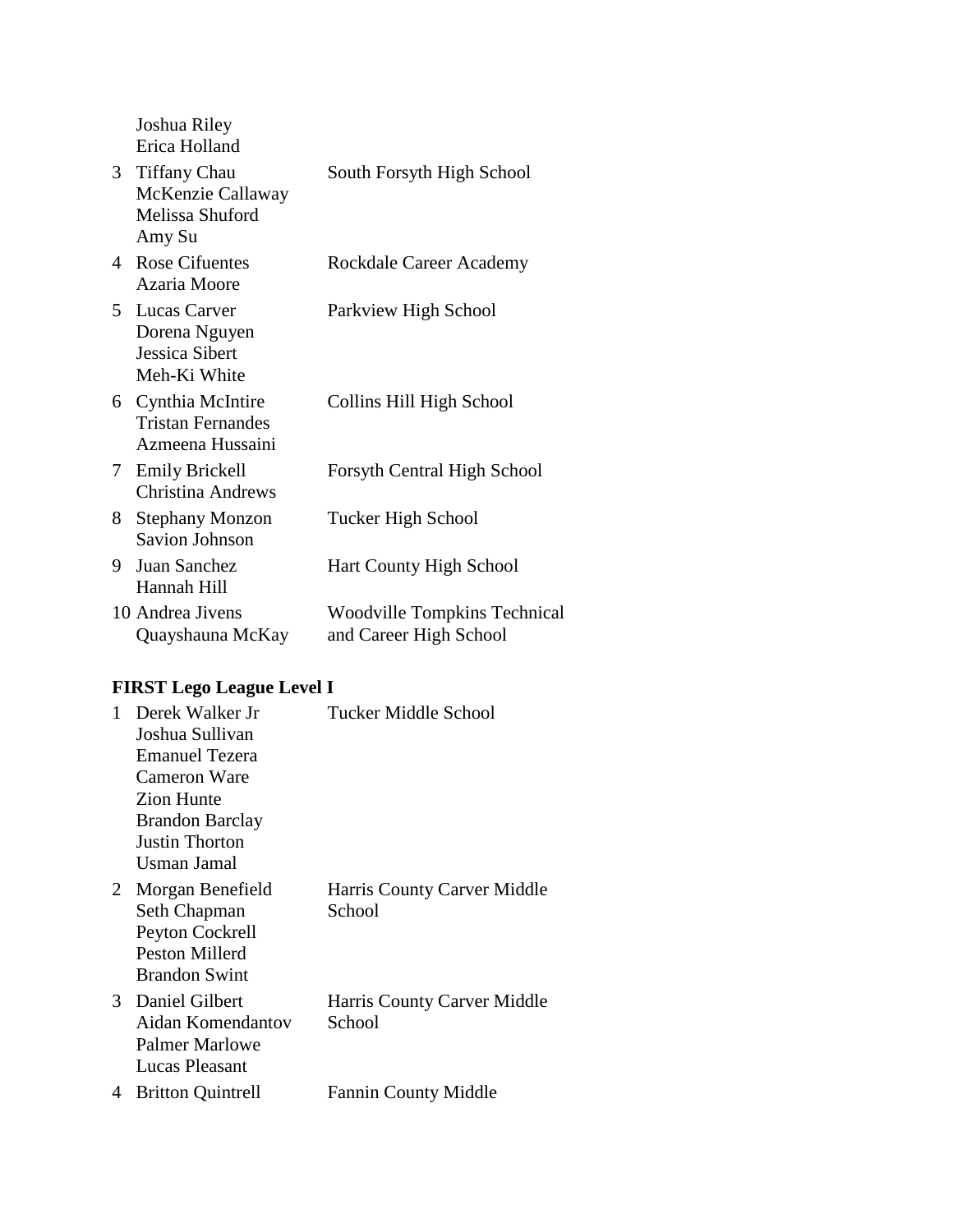Nelson Soriero Tanner Blevins Tristen Flowers Grant Sheperd Bailey White

### **Flight Level I**

| $\mathbf{1}$    | Jacob Heider<br><b>Austin Mabry</b>          | Franklin County Middle School         |
|-----------------|----------------------------------------------|---------------------------------------|
| $\mathbf{2}$    | Charles Wetherington<br><b>Samuel Walker</b> | Hahira Middle School                  |
| 3               | Nathaniel Timmerman<br>Kolston Byrd          | Chattanooga Valley Middle             |
| 4               | <b>Andrew Daniel</b><br>Mark Olds            | Irwin County Middle School            |
| 5.              | Mia Richardson<br><b>Jonathan Garner</b>     | Morgan County Middle School           |
| 6.              | <b>Brett Beals</b><br><b>Ryan Rawlings</b>   | Lowndes Middle                        |
| $7\phantom{.0}$ | <b>Bryce Karlins</b><br>Jon Waldo            | Creekland Middle School               |
| 8               | Will Futral<br><b>Landon Hicks</b>           | East Coweta Middle School             |
| 9.              | <b>Christian Davis</b><br>Deandre Reid       | Freedom Middle School                 |
|                 | 10 Daniel Gilbert<br>Kyle Hoogendorn         | Harris County Carver Middle<br>School |

# **Flight Endurance Level II**

|    | Oscar Gallardo         | Monroe Area High School      |
|----|------------------------|------------------------------|
| 2  | Jeremy Milton          | Rockdale Career Academy      |
| 3  | Joey Van Osch          | Monroe Area High School      |
| 4  | <b>Josh Trammell</b>   | Dawson County High School    |
| 5. | Syed Ali               | South Forsyth High School    |
|    | 6 Francisco Obergon    | Whitewater High School       |
|    | <b>Matthew Stotter</b> | Collins Hill High School     |
| 8  | <b>Gregory Lindsey</b> | Lowndes High School          |
| 9  | <b>Russell Sprouse</b> | <b>Woodstock High School</b> |
|    | 10 Stivens Salazar     | <b>Woodstock High School</b> |

### **Future Technology Teacher Level II**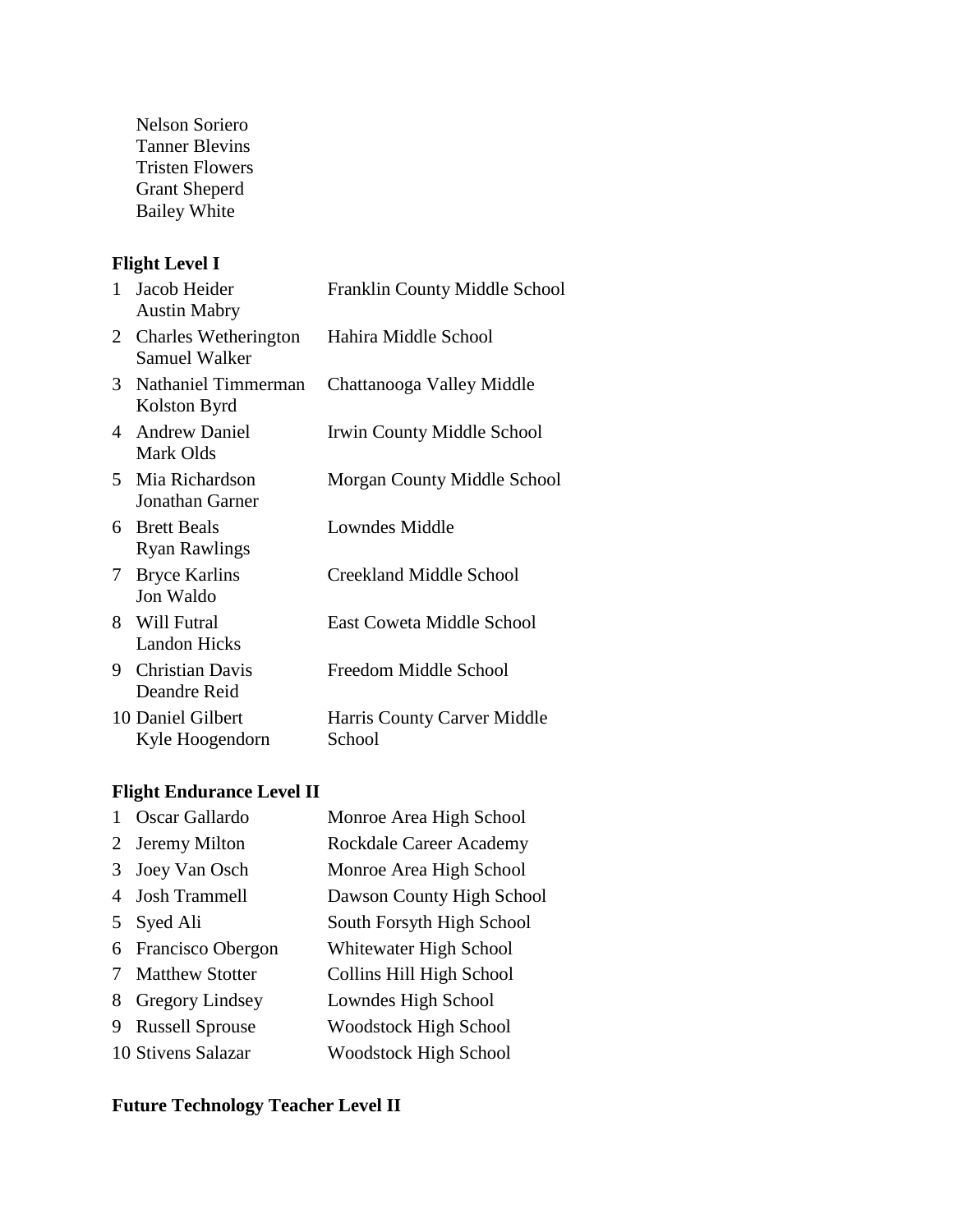|   | Amanda Middleton   | South Forsyth High School        |
|---|--------------------|----------------------------------|
| 2 | <b>Ryan Baker</b>  | Monroe Area High School          |
| 3 | Kursti Ropp        | Loganville High School           |
| 4 | Olivia Stehr       | Parkview High School             |
| 5 | Erica Holland      | Monroe Area High School          |
| 6 | MacKenzie Norfolk  | South Forsyth High School        |
| 7 | Lily Li            | Parkview High School             |
| 8 | White William      | <b>Brooks County High School</b> |
| 9 | <b>Jay Douglas</b> | Lowndes High School              |
|   | 10 Aaron Estrada   | Savannah Arts Academy            |

# **Global Manufacturing Level I**

| 1 | Sean Kirkpatrick<br><b>Tyler Johnson</b> | <b>Buford Middle School</b>   |
|---|------------------------------------------|-------------------------------|
| 1 | Samuel Fernandez<br>Allie Cobb           | Franklin County Middle School |
|   | 1 Cassidy Hofer<br>Dylan Meyer           | Morgan County Middle School   |

# **Go Green Manufacturing Level I**

| 1 | <b>Trevor Terry</b><br><b>Samuel Walker</b>                                                                                                                                                                | Hahira Middle School                  |
|---|------------------------------------------------------------------------------------------------------------------------------------------------------------------------------------------------------------|---------------------------------------|
| 2 | <b>Tre Bennett</b><br><b>Noah Seals</b><br><b>Andrew Thomas</b><br>Chuck Vickery<br><b>Samuel Fernandez</b><br>Morgan Roach<br><b>Haley Gaines</b><br><b>Claire Fowler</b><br>Alyssa Womack<br>Hannah Cary | Franklin County Middle School         |
| 3 | Samantha Boren<br><b>Sydney Collier</b><br>Wyatt Redmond.<br>Hailee Scarbrough<br>Samantha Thomas<br>Hannah Willard                                                                                        | Harris County Carver Middle<br>School |
| 4 | Ty'asia Cobb<br><b>Alexis McNall</b><br>Zoyie Grant<br>Zanautique Ramos                                                                                                                                    | Marshall Middle School                |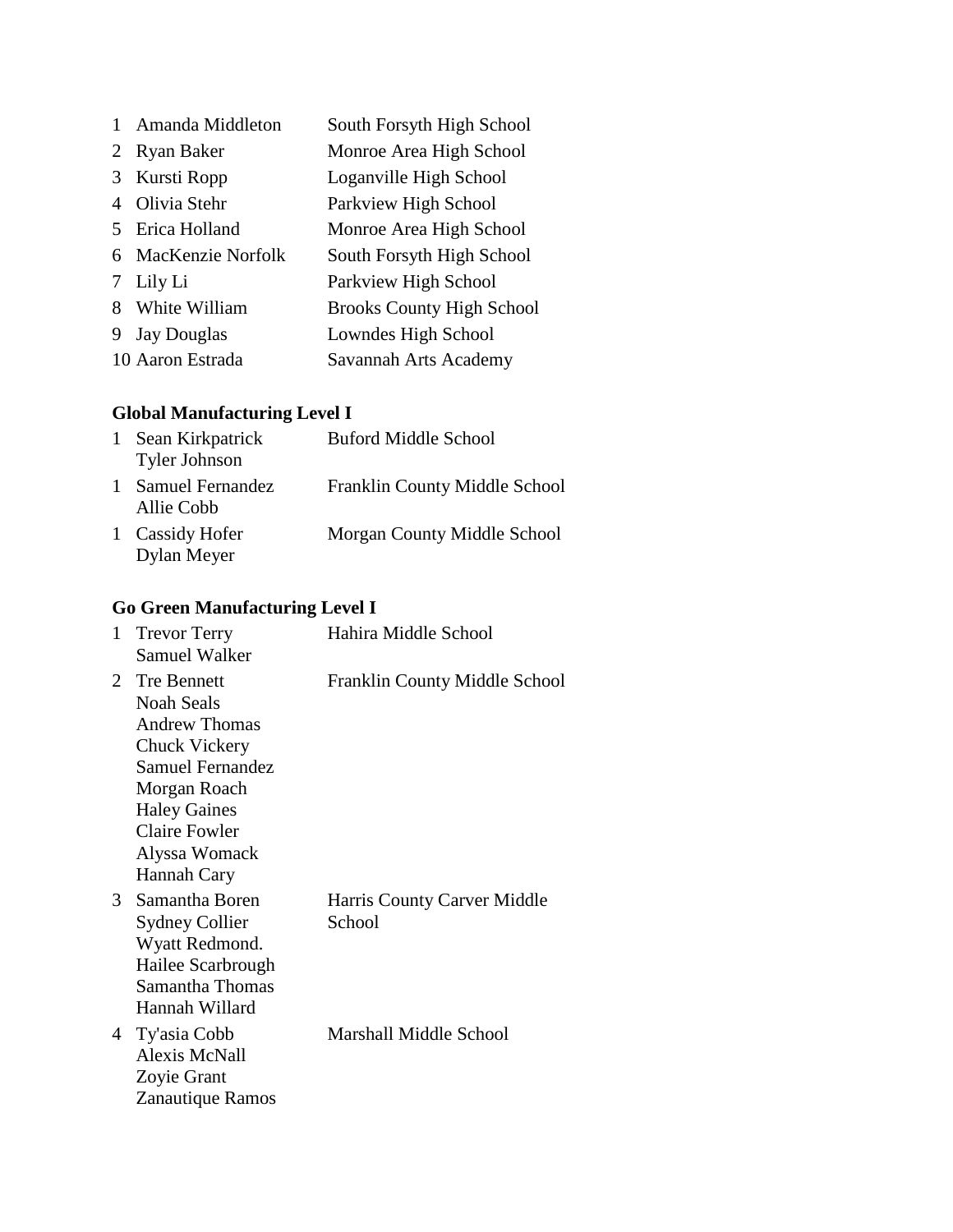|    | 5 Cassidy Hofer<br>Mia Richardson<br>Dylan Meyer                                               | Morgan County Middle School                   |
|----|------------------------------------------------------------------------------------------------|-----------------------------------------------|
| 6  | Maddi Tuggle<br>Sammi Bowen<br><b>Maribeth Tomberlin</b>                                       | Irwin County Middle School                    |
| 7  | Landon Alligood<br>Devon Knudson<br>Ramiro Santillan                                           | Pine Grove Middle School                      |
| 8  | Cassandra Chu<br>Emma Johnson<br><b>Ben Sandoz</b>                                             | <b>Sandy Springs Charter Middle</b><br>School |
| 9. | Kayla Sims<br>Jordan West<br><b>Heather Dayton</b><br><b>Anderson Thomas</b><br>Kendall Kellum | East Coweta Middle School                     |
|    | 10 MacIe Garner<br><b>Whittnay Warren</b><br>Skylar Wildes                                     | Lowndes Middle                                |
|    | <b>Inventions &amp; Innovations Level I</b>                                                    |                                               |
| 1  | Charles Wetherington<br><b>Spencer Pipkin</b><br>John Crawford<br>Kathryn Rothenhofer          | Hahira Middle School                          |
| 2  | Kristin Storck<br><b>Bhavya Patel</b><br>Melissa Chiu                                          | <b>Henderson Middle School</b>                |
| 3  | Parker Boutwell<br>Ramiro Santillan<br>Lito Miller                                             | Pine Grove Middle School                      |
| 4  | <b>Alex Bartlett</b><br><b>Skyler Hedley</b><br><b>Blaire Meldrum</b>                          | <b>Crawford County Middle</b><br>School       |
| 5  | Laine Futral<br>Morgan King<br>Jessica Exley<br>Mary Thompson                                  | East Coweta Middle School                     |

6 MacIe Garner Whittnay Warren Skylar Wildes Lowndes Middle

Madison Hightower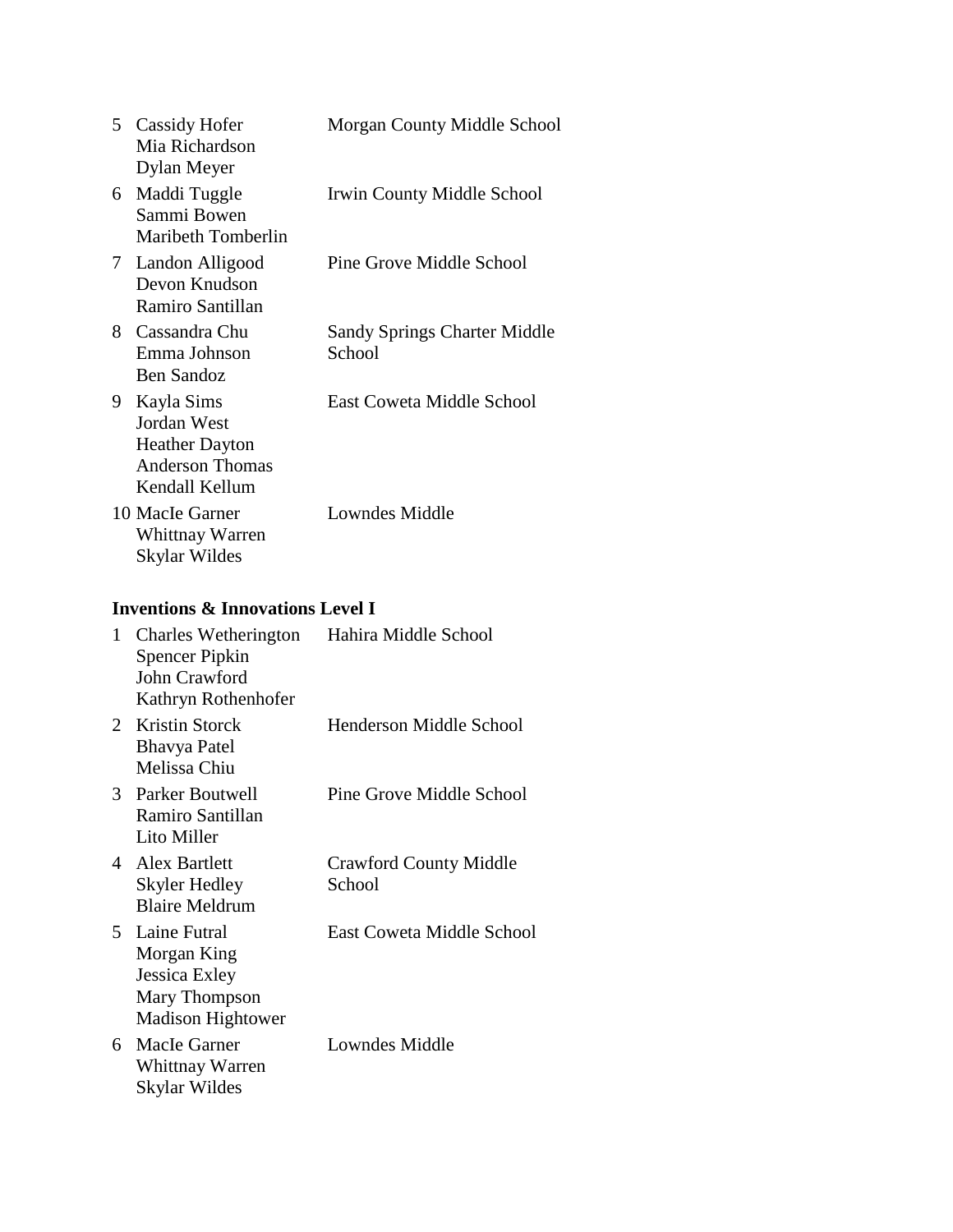|    | Sarah Adam<br>MacKenzie Koleff<br>William Sanders                    | Creekland Middle School       |
|----|----------------------------------------------------------------------|-------------------------------|
| 8. | Jade Wester<br>Morgan Roach<br>Hannah Cary                           | Franklin County Middle School |
| 9. | - Illiana Hall<br>Sidney Nguyen<br>Payton Shells                     | Buford Middle School          |
|    | 10 Austin Futch<br>Roanld Garcia<br>Raj Patel<br><b>Walker Smith</b> | Ben Hill Middle School        |

# **Leadership Strategies Level I**

| $\mathbf{1}$    | Zenzele Smith<br>Shay Heard<br><b>Laney Stetson</b>                 | Hart County Middle School             |
|-----------------|---------------------------------------------------------------------|---------------------------------------|
| 2               | Charles Wetherington<br><b>Trevor Terry</b><br><b>John Crawford</b> | Hahira Middle School                  |
| 3               | Abigail Harden<br><b>Ansley Harden</b><br>Kasey Kight               | Ben Hill Middle School                |
| 4               | <b>Carson Reynolds</b><br>Hailee Scarbrough<br>Hannah Willard       | Harris County Carver Middle<br>School |
| 5               | Jordin Reed<br><b>Christian Devlin</b><br>Kendall Kellum            | East Coweta Middle School             |
| 6               | <b>Kristin Storck</b><br><b>Bhavya Patel</b><br>Melissa Chiu        | Henderson Middle School               |
| $7\overline{ }$ | <b>Noah Seals</b><br><b>Andrew Thomas</b><br><b>Haley Gaines</b>    | Franklin County Middle School         |
| 8.              | Mia Richardson<br>Will Owen<br><b>Jonathan Garner</b>               | Morgan County Middle School           |
| 9               | Landon Alligood<br><b>Thomas Falkenhausen</b><br>Devon Knudson      | Pine Grove Middle School              |
|                 | 10 Alex Bartlett                                                    | <b>Crawford County Middle</b>         |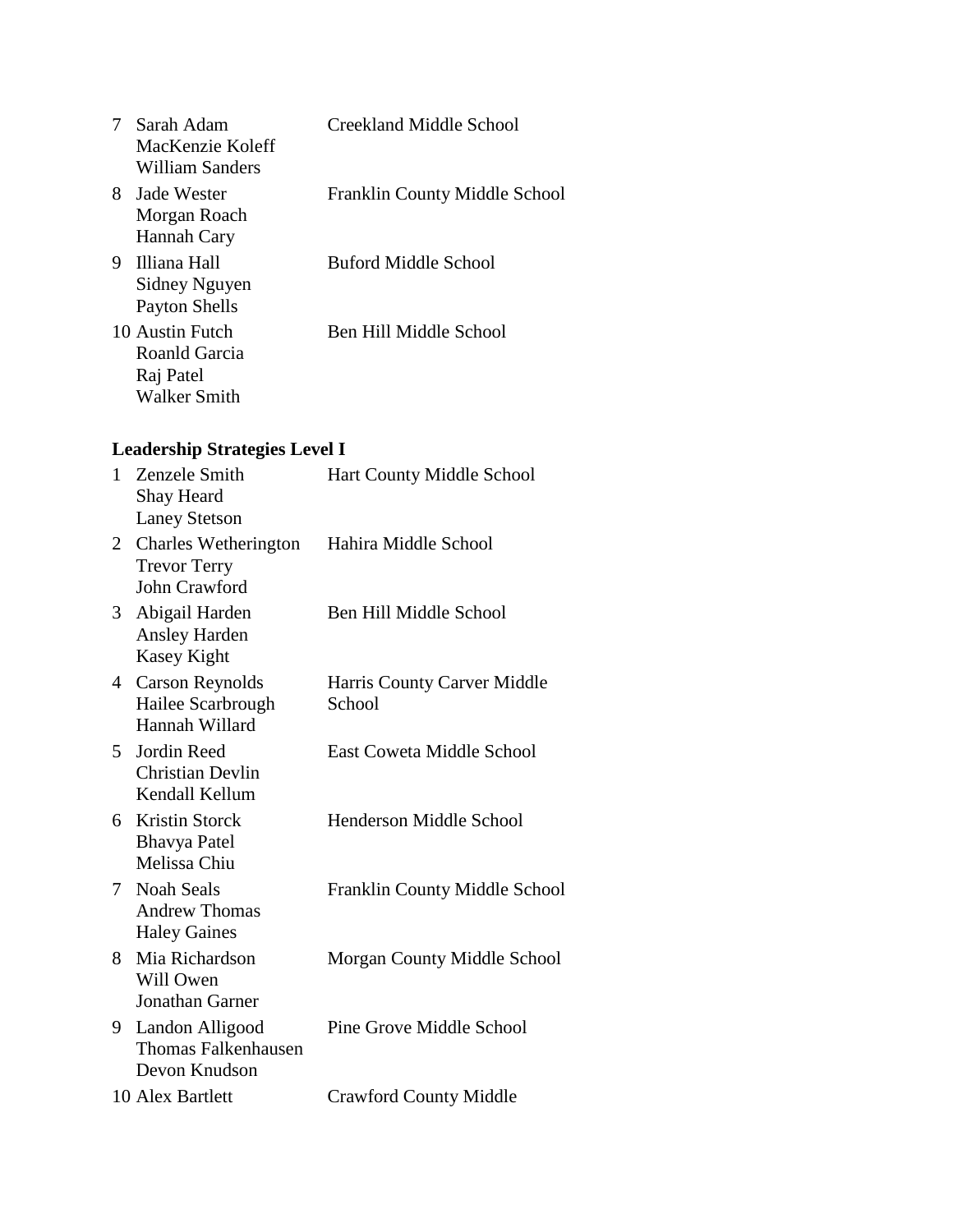Blaire Meldrum Morgan Shepard School

### **Manufacturing Prototype Level II**

| 1              | <b>Tristan Fernandes</b><br><b>William Curtis</b><br><b>Brandon Cummings</b><br><b>James Moran</b><br><b>Austin Sawyer</b><br><b>Matthew Stotter</b><br>Sean Harrington<br>Omozusi Guobadia | Collins Hill High School     |
|----------------|---------------------------------------------------------------------------------------------------------------------------------------------------------------------------------------------|------------------------------|
| $\overline{2}$ | Daniel Wilkinson<br>Demek Kemp<br>Cris Erasga                                                                                                                                               | Monroe Area High School      |
| 3              | Joshua Castillo<br><b>Christopher Donegan</b><br><b>Andrew Fluevog</b><br><b>Plamen Marinov</b><br><b>Yassin Moghazy</b><br>Armaan Velji                                                    | Parkview High School         |
| 4              | <b>Taylor Thomas</b>                                                                                                                                                                        | Loganville High School       |
| 5              | <b>Whitney Penney</b><br>Kari Montgomery                                                                                                                                                    | Hiram High School            |
| 6              | Craig Butler<br>Autumn Callahan<br><b>Austin Garrick</b>                                                                                                                                    | Dawson County High School    |
| 7              | <b>Stivens Salazar</b><br>Nick Salvino<br><b>Lindsy Davis</b>                                                                                                                               | <b>Woodstock High School</b> |
| 8              | <b>Scott Devries</b>                                                                                                                                                                        | <b>Woodland Hs</b>           |
| 9              | Sai Muppiri<br>Vlad Popescu                                                                                                                                                                 | Cambridge High School        |
|                | 10 Kelsie Nolan<br>Maryjo Brooks                                                                                                                                                            | Gilmer High School           |

# **Medical Technology Issues Level I**

| 1 Aleah Hylton<br>Allie Cobb                                   | Franklin County Middle School |
|----------------------------------------------------------------|-------------------------------|
| 2 Kimberly Wallace<br>Salina Sanders<br>C <sub>j</sub> Collins | <b>Buford Middle School</b>   |
| 3 Jacob Demersseman                                            | Hahira Middle School          |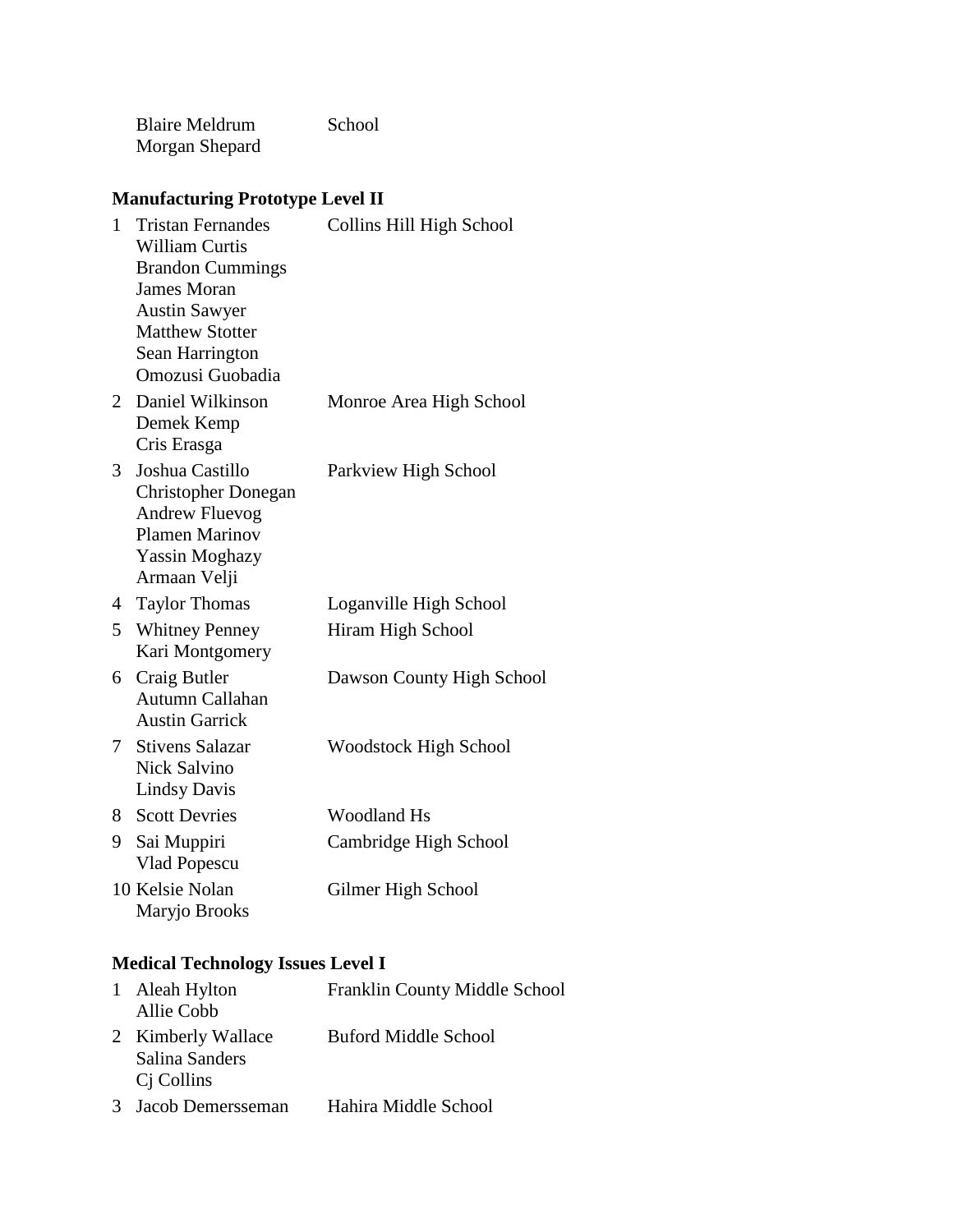Nand Patel

| 4  | <b>Laney Stetson</b><br>Kierstin Worley<br>Lexie Tallent | Hart County Middle School             |
|----|----------------------------------------------------------|---------------------------------------|
| 5  | Sierra Ely<br><b>Taylor Hawley</b><br><b>Shae Horne</b>  | Ben Hill Middle School                |
| 6. | <b>Final Patel</b><br>Elizabeth Lanier                   | <b>Morgan County Middle School</b>    |
| 7  | Maddi Tuggle<br>Sammi Bowen<br>Maribeth Tomberlin        | Irwin County Middle School            |
| 8. | Laine Futral<br>Morgan King                              | East Coweta Middle School             |
| 9  | <b>Aubrey Cullpepper</b><br><b>Emily Joyner</b>          | Lowndes Middle                        |
|    | 10 Essence McKay<br><b>Carson Reynolds</b>               | Harris County Carver Middle<br>School |

#### **Multimedia Production Level I**

|               | 1 Liam Wetherington     | Hahira Middle School                  |
|---------------|-------------------------|---------------------------------------|
|               | 2 Claire Fowler         | Franklin County Middle School         |
| $\mathcal{R}$ | <b>Elizabeth Lanier</b> | Morgan County Middle School           |
| 4             | Thomas Falkenhausen     | <b>Pine Grove Middle School</b>       |
| 5             | Samantha Boren          | Harris County Carver Middle<br>School |
|               | 6 Taylor Hawley         | Ben Hill Middle School                |
| 7             | <b>Christian Devlin</b> | East Coweta Middle School             |
|               | 8 Madi Walker           | <b>Irwin County Middle School</b>     |

#### **Music Production Level II**

Fabienne Durig

| <b>Malik Ford</b>        | Hiram High School              |
|--------------------------|--------------------------------|
| <b>Christopher Owens</b> |                                |
| Jonathan Williams        |                                |
| Kyleia Hutton            | Chamblee High School           |
| Imani Sinclair           |                                |
| <b>William Rountree</b>  |                                |
| Shuvajit Dey             |                                |
| Kyle Aig-Imoukhuede      | Grayson High School            |
| <b>Blake Allman</b>      | Monroe Area High School        |
|                          | $\Gamma_{\alpha}$ kianna Dunia |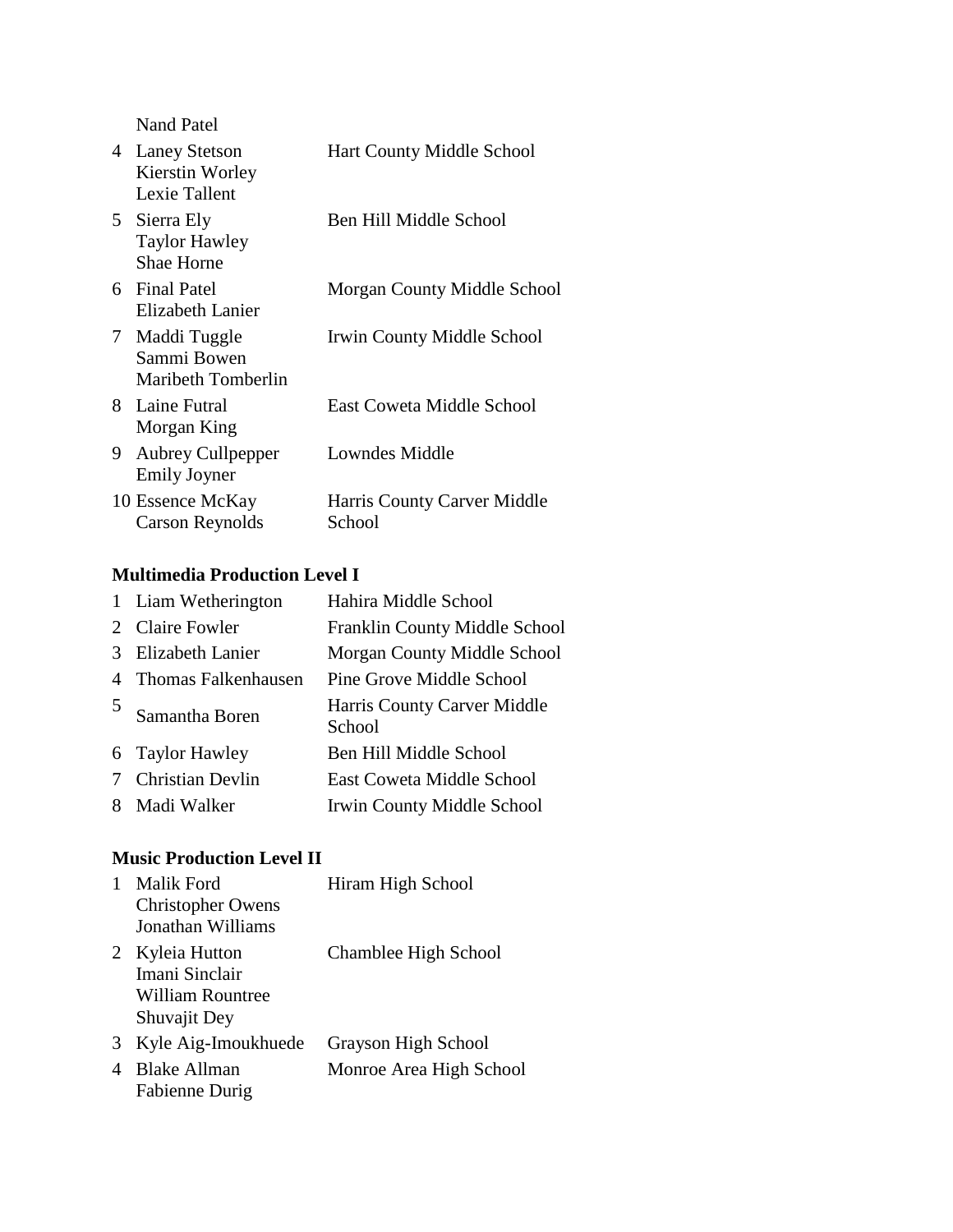|    | Jessica Hutchins<br><b>Caleb Priest</b><br>Joshua Riley                                        |                                                                |
|----|------------------------------------------------------------------------------------------------|----------------------------------------------------------------|
|    | 5 Nauman Lalani<br>Kunal Chawla<br>Sean Harrington                                             | Collins Hill High School                                       |
| 6  | Jacob Godfrey<br><b>Brett Robertson</b>                                                        | Pickens High School                                            |
| 7  | Rodney Little                                                                                  | Riverdale High School                                          |
| 8. | Lucas Carver<br>Joshua Castillo<br>Ziyu Ding<br>Sanih Jiwani<br>Milan Ravenell<br>Meh-Ki White | Parkview High School                                           |
| 9  | Devin Gaston                                                                                   | A.R.Johnson Health Science<br>And Engineering Magnet<br>School |
|    | 10 Jake Stephenson                                                                             | Crawford County High School                                    |

### **On Demand Video Level II**

| $\mathbf{1}$ | Lucas Carver<br>Zain Charaniya<br>Conor Flynn<br>Plamen Marinov<br>Dorena Nguyen<br><b>Milan Ravenell</b>                                                                                                                                        | Parkview High School        |
|--------------|--------------------------------------------------------------------------------------------------------------------------------------------------------------------------------------------------------------------------------------------------|-----------------------------|
| 2            | <b>Colton Alexander</b><br><b>Hannah Courtney</b><br>Makayla Cross<br>Luke Elliot<br><b>Blakely Epperson</b><br><b>Jason Garcia</b><br><b>Hannah Guest</b><br>Chris Hall<br>Cordell Kingsley<br>Sam Snyder<br><b>Rusty Sparks</b><br>Davey Smith | Ridgeland High School       |
| 3            | Alec Leeseberg<br>Alex Bondar<br>Corey Burke<br><b>Matthew Soucie</b><br><b>Jared Sprouse</b>                                                                                                                                                    | Lakeside High School (1805) |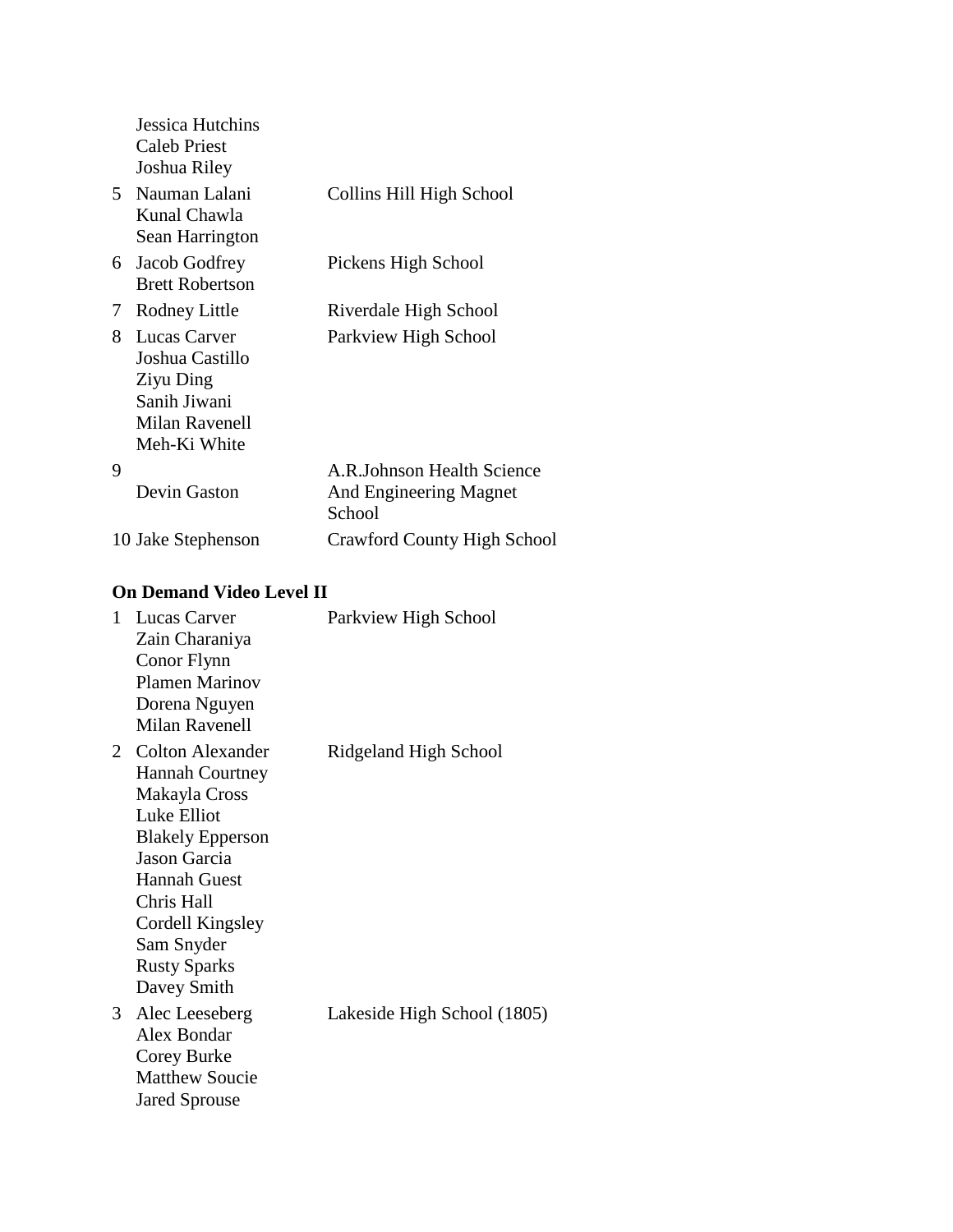|    | 4 Raeanna Greenway<br><b>Kinsley Brown</b><br><b>Ross Morris</b><br>Lauren Cobb<br>Jennifer Kershner<br>Darius Mayfield<br>Malachi Potillo                                                                | Hart County High School         |
|----|-----------------------------------------------------------------------------------------------------------------------------------------------------------------------------------------------------------|---------------------------------|
| 5  | <b>Ryan Hires</b><br><b>Hunter Bragg</b>                                                                                                                                                                  | Bryan County High School        |
| 6  | Meg Garber<br>Leigh Anne Hamlin<br><b>Corbin Hayes</b><br>Megan Shiflett<br><b>Austin Stokes</b><br><b>Brianna Stone</b><br><b>Katelyn Sutton</b><br><b>Shelby Thomas</b><br>Parker Wiley<br>Payton McKie | <b>Fitzgerald High School</b>   |
| 7  | Hang Nguyen<br>Eric Ouy                                                                                                                                                                                   | Jonesboro High School           |
| 8  | Fadil Ali<br>Dj Debois<br>Bryanna Lawton<br>Nick Main<br>Micah Poisal<br><b>Damontae Scott</b>                                                                                                            | North Cobb High School          |
| 9. | <b>Madison Saxon</b><br><b>Brandon Cherry</b>                                                                                                                                                             | <b>Burke County High School</b> |
|    | 10 Joseph An<br>Lacey Brown<br>Marcus Wei<br>Ali Khasravi<br><b>Ryan Hopkinson</b>                                                                                                                        | Northview High School           |
|    | <b>Open Source Software Development Level II</b>                                                                                                                                                          |                                 |
| 1  | Dale Chowtie<br>Daniel Fogie<br>Oscar Gallardo<br>Cole McCord                                                                                                                                             | Monroe Area High School         |
|    | 2 Lucas Carver<br>Alyssa Guo<br>Asimm Hirani                                                                                                                                                              | Parkview High School            |

John Moise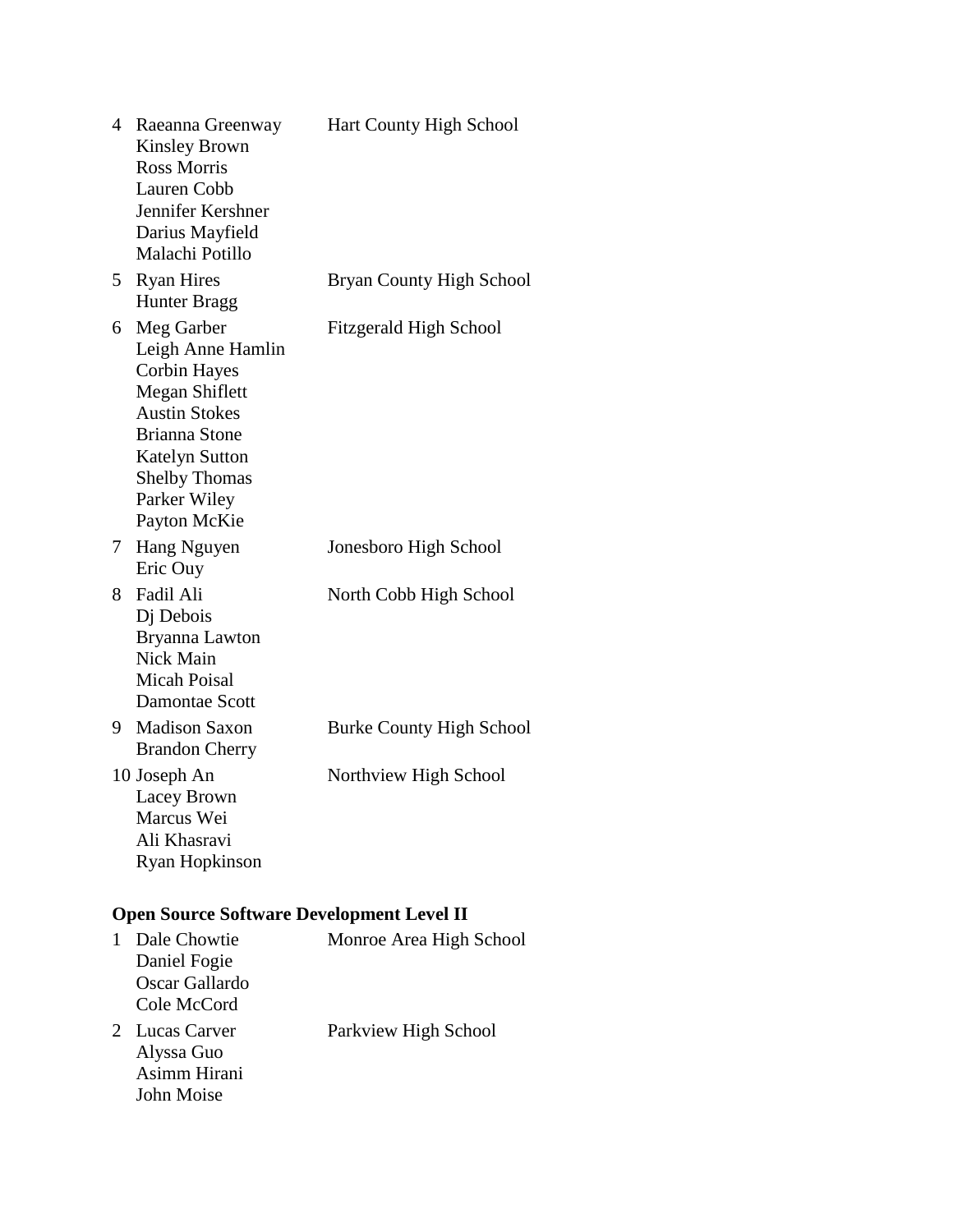Craig Rhodes Sida Tang

| 3 | Joshua Chang<br><b>Andrew Dameron</b>                         | <b>Woodstock High School</b> |
|---|---------------------------------------------------------------|------------------------------|
| 4 | Jessica Tang<br>Arrun Dunna<br>Tanya Sharma<br>Angela Dilorio | South Forsyth High School    |
| 5 | <b>Matthew Pfeiffer</b>                                       | H. V. Jenkins High School    |
| 6 | Michael Phillips<br><b>Clayton Condon</b>                     | Lowndes High School          |
|   | 7 Evan Banygh                                                 | <b>Grady High School</b>     |

# **Outstanding Student (GA Only) Level I**

| 1 John Crawford    | Hahira Middle School              |
|--------------------|-----------------------------------|
| 2 Robby Espano     | <b>Irwin County Middle School</b> |
| 3 Ryan Vannortwick | Pine Grove Middle School          |
| 4 Jade Wester      | Franklin County Middle School     |
| 5 Will Owen        | Morgan County Middle School       |
| 6 Kayla Sims       | East Coweta Middle School         |
| 7 Michael Deese    | Lowndes Middle                    |
| 8 Lindsey Aumann   | <b>Coastal Middle School</b>      |
|                    |                                   |

# **Outstanding Student (GA Only) Level II**

|   | <b>Wesley Newton</b>  | Lowndes High School           |
|---|-----------------------|-------------------------------|
|   | 2 Armaan Velji        | Parkview High School          |
| 3 | Craig Raslawski       | Collins Hill High School      |
| 4 | Ryan Baker            | Monroe Area High School       |
|   | 5 Katelyn Sutton      | <b>Fitzgerald High School</b> |
|   | 6 A.C. Williams       | Savannah Arts Academy         |
|   | 7 Michaela Bailey     | Loganville High School        |
| 8 | Jacob Godfrey         | Pickens High School           |
| 9 | <b>Earnest Rainer</b> | Morrow High School            |

### **Photographic Technology Level II**

| 1 Hannah Velcoff   | Dawson County High School |
|--------------------|---------------------------|
| 2 Summer Pridgen   | Irwin County High School  |
| 3 Aj Santos        | Collins Hill High School  |
| 4 Amanda Middleton | South Forsyth High School |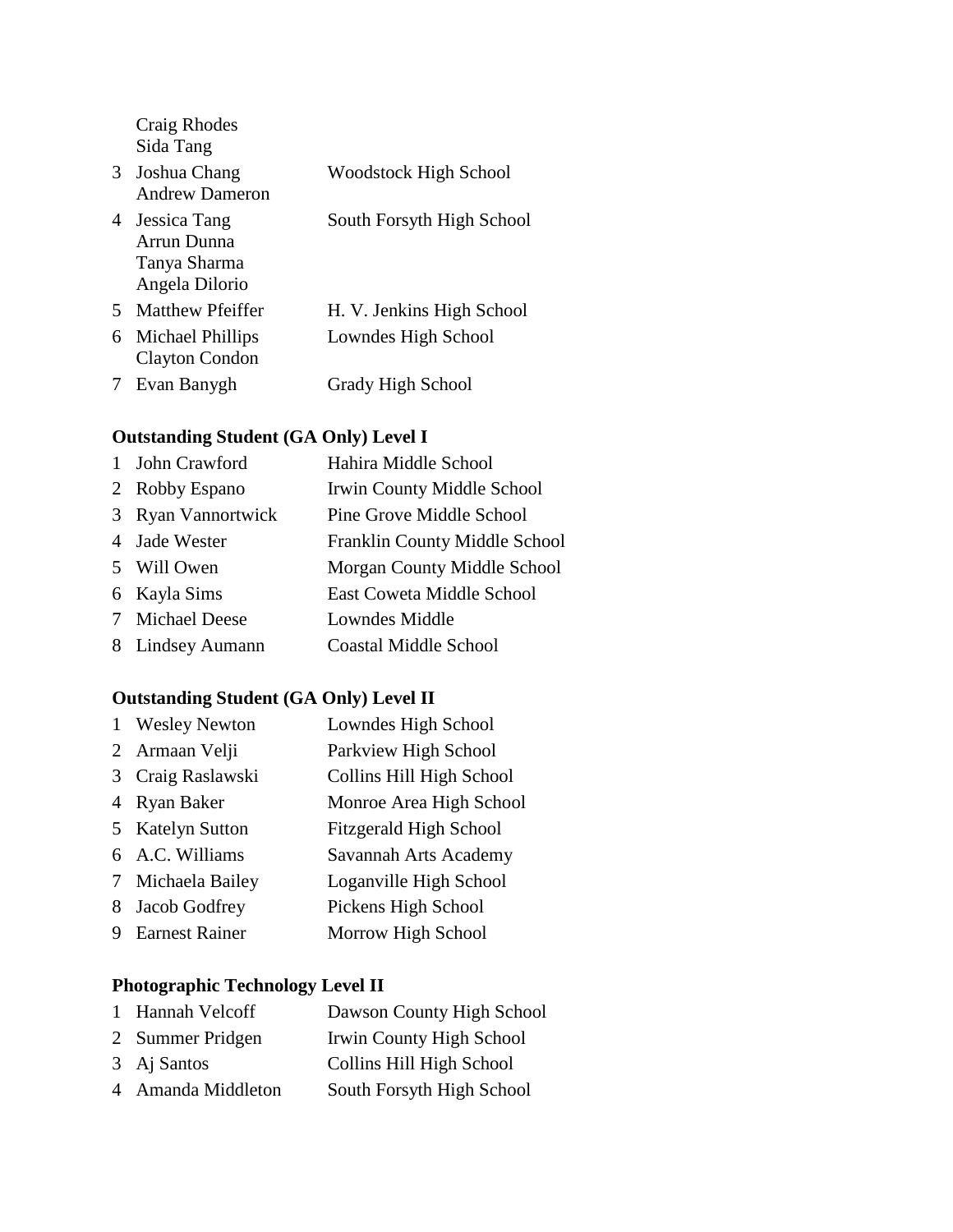| 5 Morgan Tate      | Ridgeland High School |
|--------------------|-----------------------|
| 6 Sara Browning    | Lowndes High School   |
| 7 Andre Quintana   | Cook High School      |
| 8 Nicolai Lambiase | Chamblee High School  |
| 9 Ellyn Duncan     | Pickens High School   |
| 10 Alden Murphy    | Savannah Arts Academy |

# **Prepared Presentation Level II**

|   | Kelah Hendon            | Pickens High School                                             |
|---|-------------------------|-----------------------------------------------------------------|
| 2 | <b>J'wan Morning</b>    | A.R. Johnson Health Science<br>And Engineering Magnet<br>School |
| 3 | MacKenzie Norfolk       | South Forsyth High School                                       |
|   | Dacee Blawn             | Irwin County High School                                        |
| 5 | Kayla McElreath         | Monroe Area High School                                         |
| 6 | <b>Catherine Denney</b> | Parkview High School                                            |
|   | <b>Tillman Griner</b>   | <b>Fitzgerald High School</b>                                   |
| 8 | Laura Wilson            | Lowndes High School                                             |
| 9 | Omotola Akinrolabu      | <b>Charles Drew High School</b>                                 |
|   | 10 Tyler Zeigler        | <b>Brooks County High School</b>                                |

# **Prepared Speech Level I**

|   | Jade Wester           | Franklin County Middle School                 |
|---|-----------------------|-----------------------------------------------|
| 2 | <b>Trevor Terry</b>   | Hahira Middle School                          |
| 3 | Chloe Lynch           | <b>Coastal Middle School</b>                  |
| 4 | <b>Margaret Evans</b> | Ben Hill Middle School                        |
| 5 | Morgan Benefield      | Harris County Carver Middle<br>School         |
| 6 | <b>Madison Morris</b> | Chattanooga Valley Middle                     |
| 7 | Angela Bae            | Pine Grove Middle School                      |
| 8 | Morgan Shepard        | <b>Crawford County Middle</b><br>School       |
| 9 | Whittnay Warren       | Lowndes Middle                                |
|   | Kevin Hopper          | <b>Sandy Springs Charter Middle</b><br>School |

# **Problem Solving Level I**

| 1 Lucas Pleasant | Harris County Carver Middle |
|------------------|-----------------------------|
| Wyatt Redmond.   | School                      |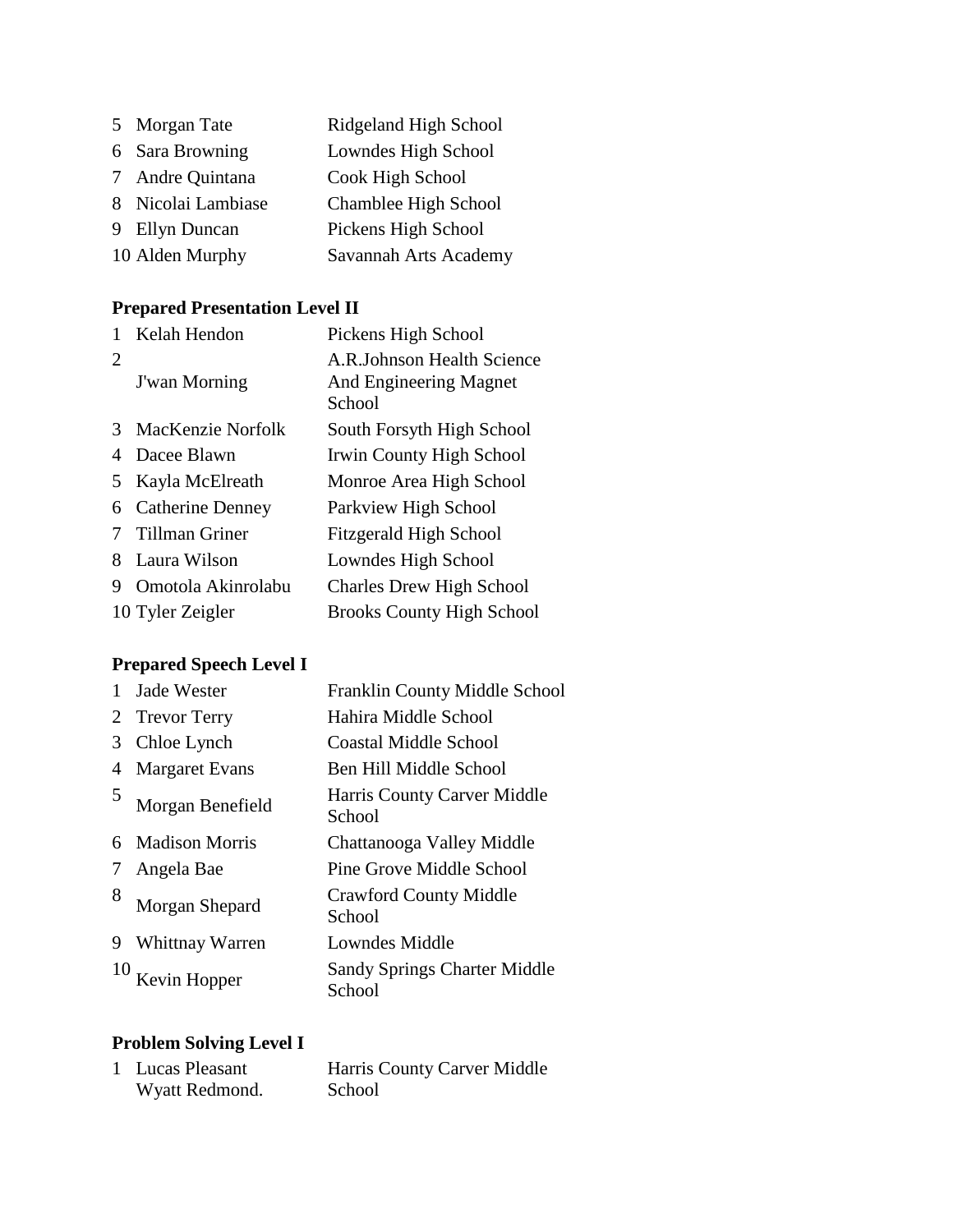| $\overline{2}$ | <b>Madison Morris</b><br>Micah Genter           | Chattanooga Valley Middle                     |
|----------------|-------------------------------------------------|-----------------------------------------------|
| 3              | Kevin Hopper<br>Shayan Lalianpour<br>David Reid | <b>Sandy Springs Charter Middle</b><br>School |
| 4              | Jessica Exley<br>Mary Thompson                  | East Coweta Middle School                     |
| 5.             | <b>Blake Poulos</b><br><b>Ebony Williams</b>    | Pine Grove Middle School                      |
| 6              | Jacob Demersseman<br>Nand Patel                 | Hahira Middle School                          |
|                | 7 Brianna Ellis<br>May Herendon                 | <b>Fannin County Middle</b>                   |
| 8.             | <b>Michael Deese</b><br>Kelby Brown             | <b>Lowndes Middle</b>                         |
| 9.             | Caleb Register<br>Logan Moore                   | <b>Burke County Middle School</b>             |
|                | 10 Christian Davis<br>Deandre Reid              | Freedom Middle School                         |

# **Promotional Design Level I**

| Jaucea Seldon          | Marshall Middle School             |
|------------------------|------------------------------------|
| 2 Kendall Kellum       | East Coweta Middle School          |
| <b>Becky Ballew</b>    | Chattanooga Valley Middle          |
| John Crawford          | Hahira Middle School               |
| 5 Elizabeth Lanier     | Morgan County Middle School        |
| Isabel Dickson         | Chattanooga Valley Middle          |
| 7 Final Patel          | <b>Morgan County Middle School</b> |
| Georgia Flowers        | <b>Brooks County Middle School</b> |
| Alex Clady             | Irwin County Middle School         |
| 10 Thomas Falkenhausen | Pine Grove Middle School           |
|                        |                                    |

# **Promotional Graphics Level II**

|   | 1 Cordell Kingsley | Ridgeland High School                                 |
|---|--------------------|-------------------------------------------------------|
|   | 2 Taabish Basaria  | Parkview High School                                  |
|   | 3 Kevin Bonanno    | Parkview High School                                  |
|   | 4 Merq Belongilot  | Forsyth Central High School                           |
|   | 5 Amy Zhai         | Forsyth Central High School                           |
| 6 | Zenith Gilbert     | Alonzo A Crim Open Campus<br>High School 21st Century |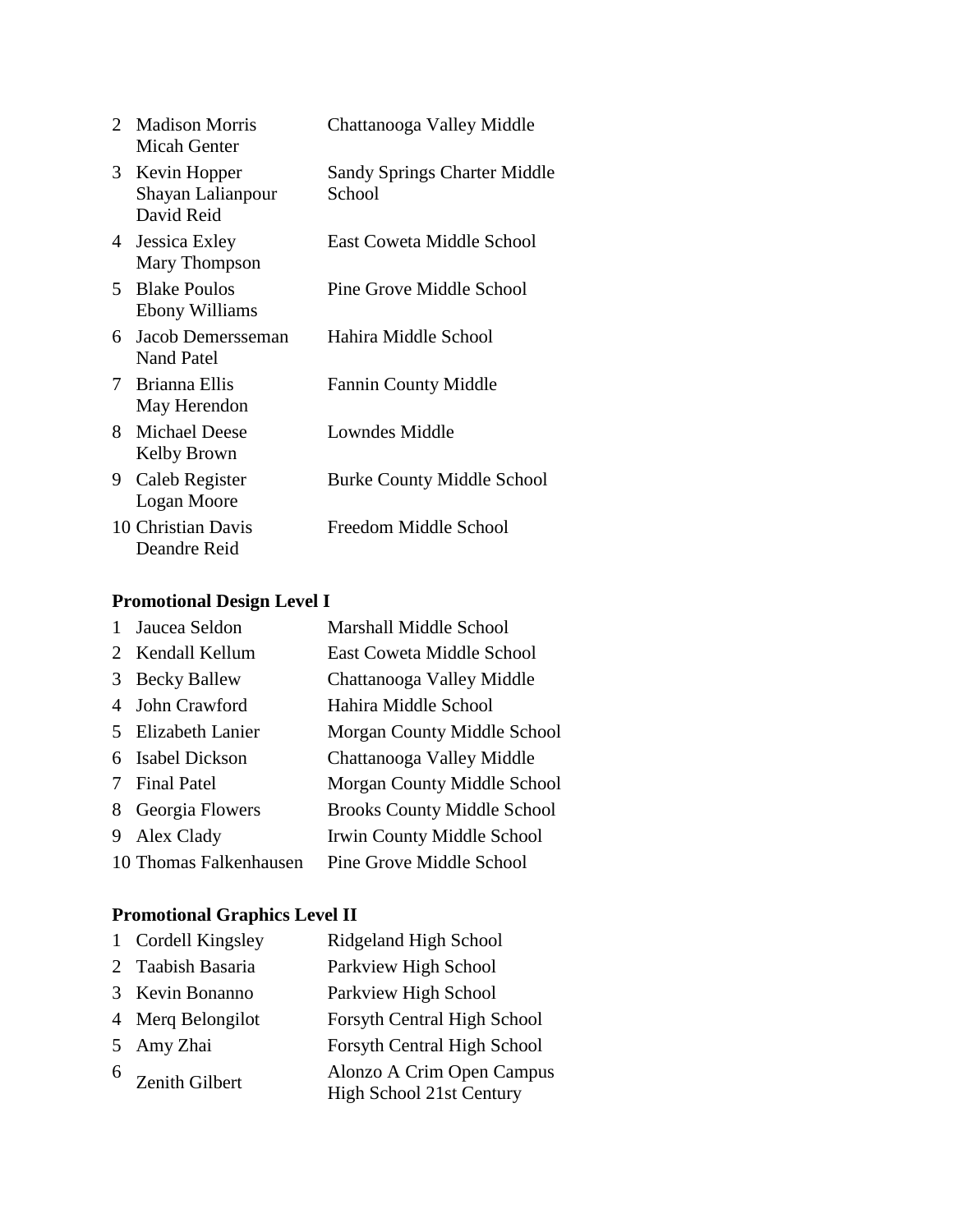|                 | <b>Learning Cente</b>        |
|-----------------|------------------------------|
| 7 Alisa Padgett | Cook High School             |
| 8 Tiffany Chau  | South Forsyth High School    |
| 9 Craig Butler  | Dawson County High School    |
| 10 Ethan Nguyen | <b>Clarkston High School</b> |

### **SciVis Level II**

| $\mathbf{1}$   | Taabish Basaria<br><b>Catherine Denney</b><br>Lily Li<br><b>Milan Ravenell</b><br>Jordan Rice<br><b>Alexander Rush</b> | Parkview High School                                          |
|----------------|------------------------------------------------------------------------------------------------------------------------|---------------------------------------------------------------|
| $2^{\circ}$    | Ashlynne Koerner<br>Meghan Zulock<br><b>Ryan Baker</b><br>Cris Erasga                                                  | Monroe Area High School                                       |
| 3 <sup>1</sup> | Dipan Patel<br>Maximilian Wang                                                                                         | Lowndes High School                                           |
| 4              | Seong Kim                                                                                                              | Collins Hill High School                                      |
| 5              | Laura Sierra                                                                                                           | Northview High School                                         |
| 6.             | Gabriel Arkanum<br>Eric Strozensky<br>Walker Wood                                                                      | South Forsyth High School                                     |
| 7.             | <b>Ryan Foster</b>                                                                                                     | <b>Crawford County High School</b>                            |
| 8.             | <b>Mike Deiters</b><br>Sung (2089010)<br><b>Christopher Mercurio</b><br>Pulkit Gupta<br>Alexander Federico             | Mill Creek High School                                        |
| 9.             | Hannah Hill                                                                                                            | <b>Hart County High School</b>                                |
| 10             | <b>Javarus Murphy</b>                                                                                                  | <b>Woodville Tompkins Technical</b><br>and Career High School |

# **Structural Engineering Level I**

| 1 Bo Breedlove<br>Jared Cobb          | Franklin County Middle School |
|---------------------------------------|-------------------------------|
| 2 Nathaniel Timmerman<br>Kolston Byrd | Chattanooga Valley Middle     |
| 3 Miguel Garcia<br>Will Leonard       | Pine Grove Middle School      |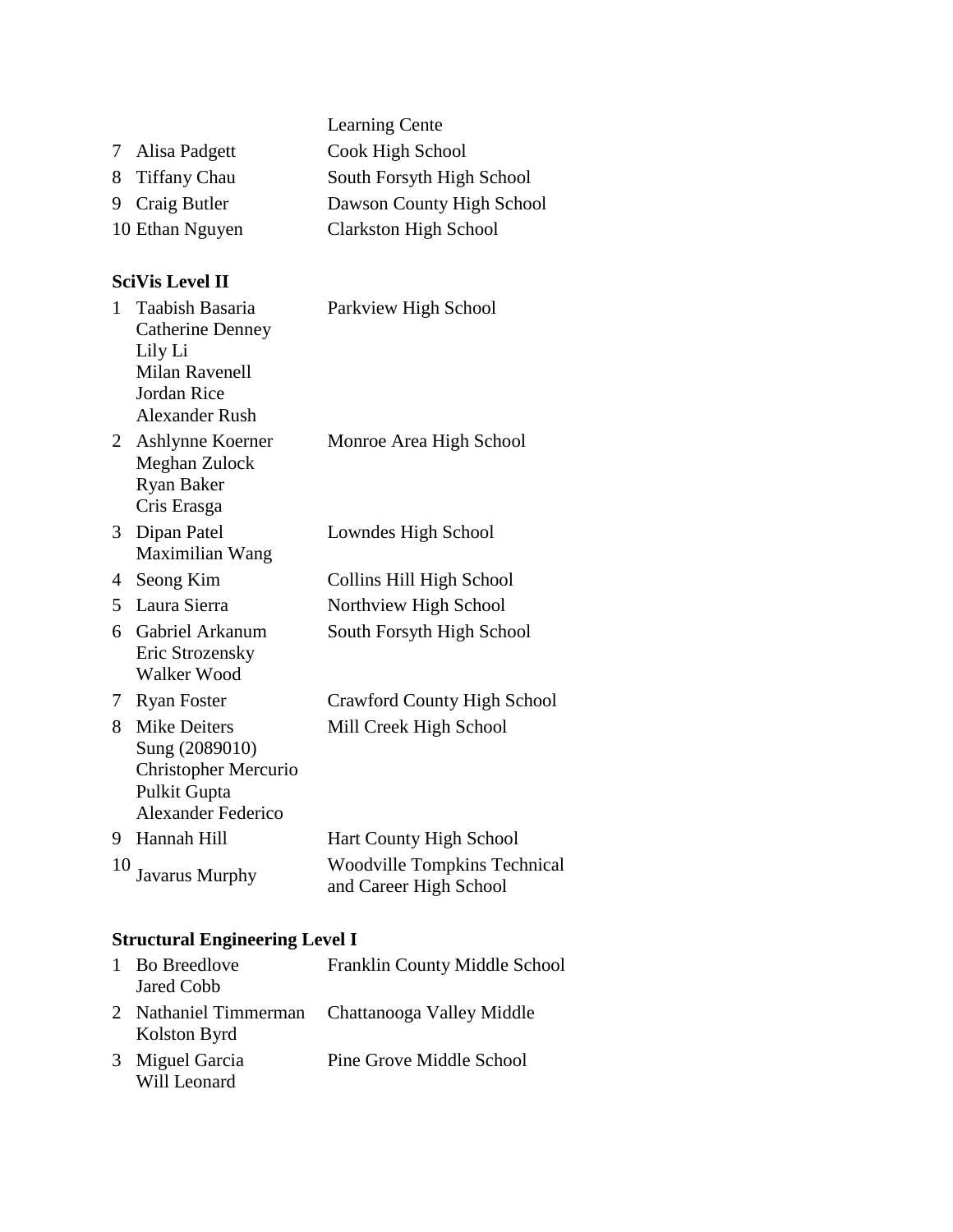|   | 4 Krishan Chib<br>Nathan Reid             | Henderson Middle School                                                 |
|---|-------------------------------------------|-------------------------------------------------------------------------|
| 5 | Roanld Garcia<br>Ethan McKie              | Ben Hill Middle School                                                  |
| 6 | <b>Taylor Charles</b><br>Kayleigh Collier | A. R. Johnson Health Science<br>and Engineering Magnet<br>Middle School |
|   | Jon Waldo<br>MacKenzie Koleff             | Creekland Middle School                                                 |

# **Structural Engineering Level II**

| 1           | Nauman Lalani<br><b>Matthew Stotter</b>       | Collins Hill High School         |
|-------------|-----------------------------------------------|----------------------------------|
|             | 2 Alex Tucker<br><b>Whelan Workmaster</b>     | Loganville High School           |
| 3           | <b>Suzanne Kitchens</b><br>Vidaya Persaud     | Monroe Area High School          |
| 4           | Esteban Vazquez<br>Raymond Zettlemoyer        | <b>Charles Drew High School</b>  |
| 5           | Taylor Kicklighter<br><b>Madison Saxon</b>    | <b>Burke County High School</b>  |
| 6.          | Antonio Chisholm<br><b>Brandon Young</b>      | Archer High School               |
| $7^{\circ}$ | Michael Bell<br><b>Tristan Usry</b>           | Swainsboro High School           |
| 8           | <b>Ethan Morriss</b><br><b>Lindsy Davis</b>   | <b>Woodstock High School</b>     |
| 9           | <b>Wyatt Miles</b><br>Sam Snyder              | Ridgeland High School            |
|             | 10 Nicholas Vargas<br><b>Zachary Eastberg</b> | <b>Brooks County High School</b> |

# **Systems Control Technology Level I**

| 1                      | Rick Jones                                   | Ben Hill Middle School |
|------------------------|----------------------------------------------|------------------------|
|                        | Gage Lokey                                   |                        |
|                        | <b>Welsey McCauley</b>                       |                        |
| $\mathfrak{D}_{\cdot}$ | Callie Rickert                               | Hahira Middle School   |
|                        | Liam Wetherington                            |                        |
|                        | Malkolm Poyer                                |                        |
| 3                      | Christian Marie Lucero Coastal Middle School |                        |
|                        | Ishan Deva                                   |                        |
|                        | Kaleb Gauntt                                 |                        |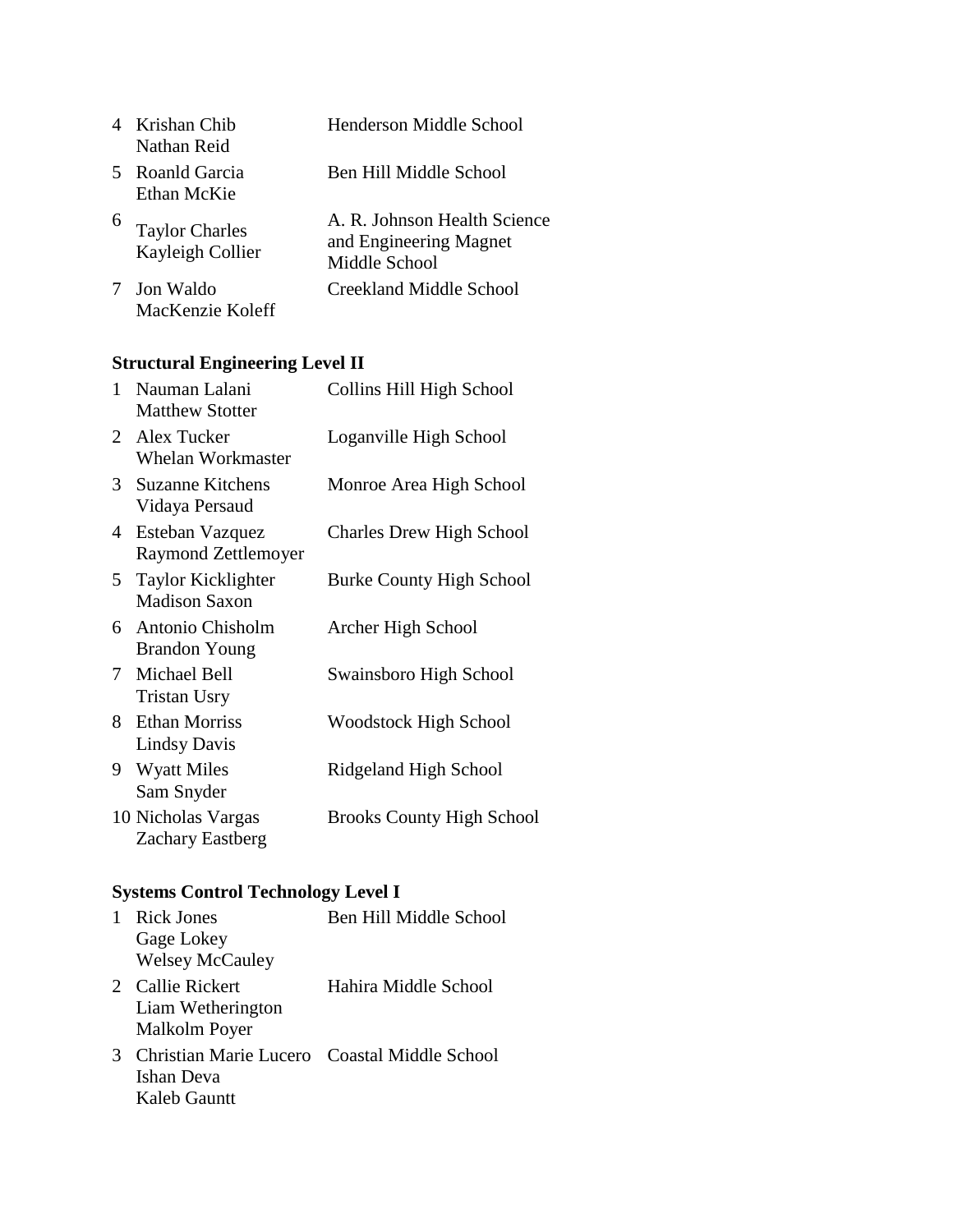| 4  | <b>Dylan Fetherston</b><br>Kevin Hopper<br>Joe Holbrook  | <b>Sandy Springs Charter Middle</b><br>School |
|----|----------------------------------------------------------|-----------------------------------------------|
|    | 5 Noah Seals<br><b>Bo Breedlove</b><br>David Shoemaker   | <b>Franklin County Middle School</b>          |
|    | 6 Krishan Chib<br>Nathan Reid<br>Norman Reid             | Henderson Middle School                       |
| 7  | Palmer Marlowe<br>Peston Millerd<br><b>Brandon Swint</b> | Harris County Carver Middle<br>School         |
| 8. | Caleb Jackson<br>River Hardin<br>Will Futral             | East Coweta Middle School                     |

# **Systems Control Technology Level II**

| 1               | Jack Fontana<br>Asimm Hirani<br><b>Yassin Moghazy</b>           | Parkview High School               |
|-----------------|-----------------------------------------------------------------|------------------------------------|
| 2               | Craig Raslawski<br><b>William Curtis</b><br>David Dorr          | Collins Hill High School           |
|                 | 3 Liam Eastham<br>Tejas Sardas<br>Jeremy Teissler               | Dunwoody Hs                        |
|                 | 4 Pascal Seier<br>Daniel Wilkinson<br>Demek Kemp                | Monroe Area High School            |
| 5               | <b>Taylor Windham</b><br>Casey Loftin<br><b>Justin Koss</b>     | Ola High School                    |
|                 | 6 Michael Bell<br><b>Tristan Usry</b><br><b>Matthew Meadows</b> | Swainsboro High School             |
| $7\phantom{.0}$ | Suryabrata Dutta<br><b>Garrett Kolls</b><br><b>Nandan Dave</b>  | Chattahoochee High School          |
| 8               | Nick Salvino<br>Joshua Chang<br>Nathan Gerl                     | Woodstock High School              |
| 9               | Zane Evans<br>Cody Lee                                          | <b>Crawford County High School</b> |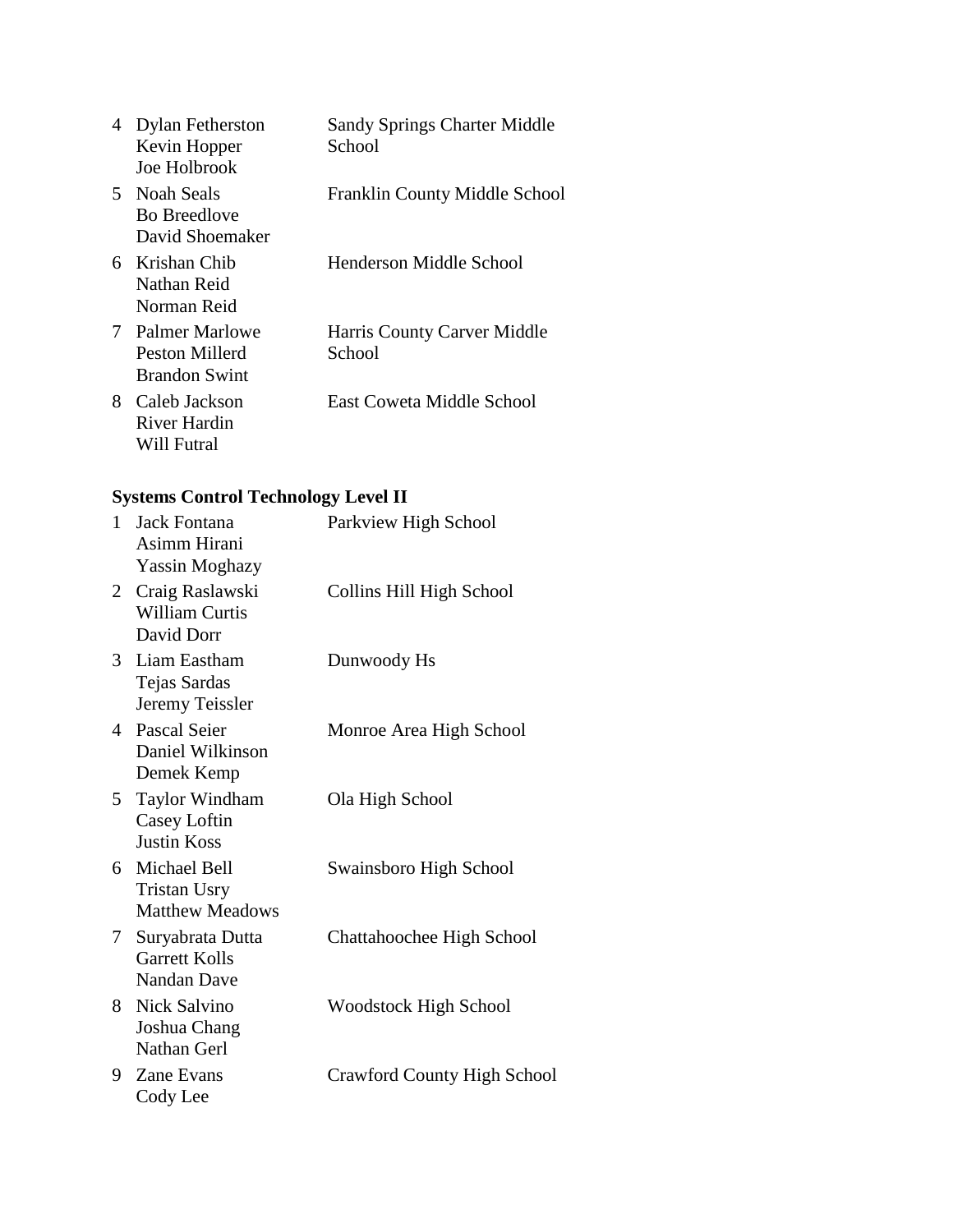Jake Williams

| 9. | <b>Whitaker Antalek</b><br><b>Aaron Merkison</b><br>Cody Bochese<br><b>Shelton Loggins</b> | Loganville High School             |
|----|--------------------------------------------------------------------------------------------|------------------------------------|
| 9  | <b>Gregory Lindsey</b><br>Jalen Weise<br>Benjamin Martin                                   | Lowndes High School                |
| 9  | <b>Courtney Robertson</b><br><b>Auston Davenport</b><br>John Caruso                        | Pickens High School                |
| 9. | <b>Phillip Laplante</b><br><b>Josh Plotner</b><br><b>Ben Kitchin</b><br>Syed Ali           | South Forsyth High School          |
|    | <b>Tech Bowl Level I</b>                                                                   |                                    |
| 1. | <b>Isabel Dickson</b><br><b>Micah Genter</b><br>Will Tate                                  | Chattanooga Valley Middle          |
| 2  | Alex Clady<br>Reid Griffin<br><b>Wesley McGill</b>                                         | Irwin County Middle School         |
|    | 3 Brennan Coile<br>Jacob Heider<br>David Shoemaker                                         | Franklin County Middle School      |
| 4  | Trey Ekker<br>Wyatt Harrell<br><b>Caleb Maine</b>                                          | Lowndes Middle                     |
| 5  | Sarah Adam<br>MacKenzie Koleff<br><b>William Sanders</b>                                   | <b>Creekland Middle School</b>     |
| 6  | Angela Bae<br>Devon Knudson<br><b>Ryan Vannortwick</b>                                     | Pine Grove Middle School           |
| 7  | <b>Charles Wetherington</b><br><b>Trevor Terry</b><br><b>John Crawford</b>                 | Hahira Middle School               |
| 8  | Jessi Salas<br><b>Kimberley Lammons</b><br>Macle Taylor                                    | <b>Brooks County Middle School</b> |
| 9  | <b>Lindsey Aumann</b><br>Chloe Lynch                                                       | <b>Coastal Middle School</b>       |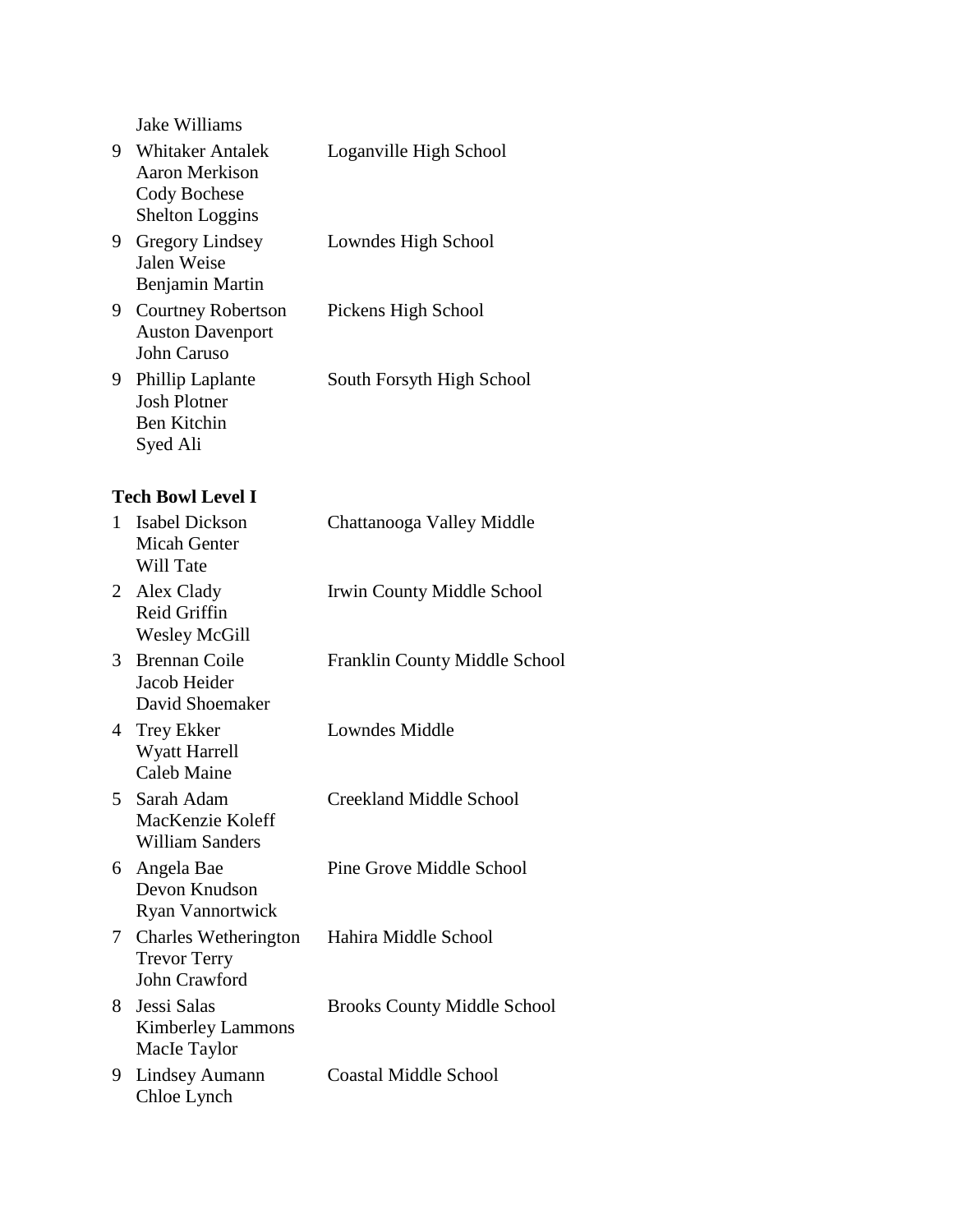Kaleb Gauntt

| 10 Seth Chapman      | Harris County Carver Middle |
|----------------------|-----------------------------|
| Wyatt Redmond.       | School                      |
| <b>Brandon Swint</b> |                             |

### **Technical Design Level I**

| $\mathbf{1}$ | <b>Jake Howard</b>               | Morgan County Middle School      |
|--------------|----------------------------------|----------------------------------|
|              | 2 Zane Davis<br>Micah Genter     | Chattanooga Valley Middle        |
| 3            | Alex Clady                       | Irwin County Middle School       |
| 4            | Mia Richardson                   | Morgan County Middle School      |
|              | 5 Lanae Boleman                  | <b>Hart County Middle School</b> |
|              | 6 Tre Bennett<br>Andrew Thomas   | Franklin County Middle School    |
|              | 7 Will Schalch                   | Irwin County Middle School       |
|              | 8 Isabel Pinacho                 | <b>Hart County Middle School</b> |
| 9            | <b>Jake Powell</b><br>Lucas Moss | Druid Hills Middle               |
|              | 10 Rick Jones<br>Gage Lokey      | Ben Hill Middle School           |

# **Technical Sketching and Application Level II**

|   | Kaitlyn Shinault           | A.R.Johnson Health Science<br>And Engineering Magnet<br>School |
|---|----------------------------|----------------------------------------------------------------|
|   | 2 William Curtis           | Collins Hill High School                                       |
|   | Alexander Rush             | Parkview High School                                           |
| 4 | William Lacey              | Gilmer High School                                             |
| 5 | Benjamin Martin            | Lowndes High School                                            |
| 6 | Amy Zhai                   | <b>Forsyth Central High School</b>                             |
|   | <b>Brendan Driscoll</b>    | Mill Creek High School                                         |
| 8 | Joseph Cason               | East Laurens High School                                       |
| 9 | <b>Christopher Donegan</b> | Parkview High School                                           |
|   | 10 Nauman Lalani           | Collins Hill High School                                       |

### **Techno Talk Level I**

| 1 Sydney Collier  | Harris County Carver Middle   |
|-------------------|-------------------------------|
| Samantha Thomas   | School                        |
| 1 Derek Walker Jr | Tucker Middle School          |
| 2 Haley Gaines    | Franklin County Middle School |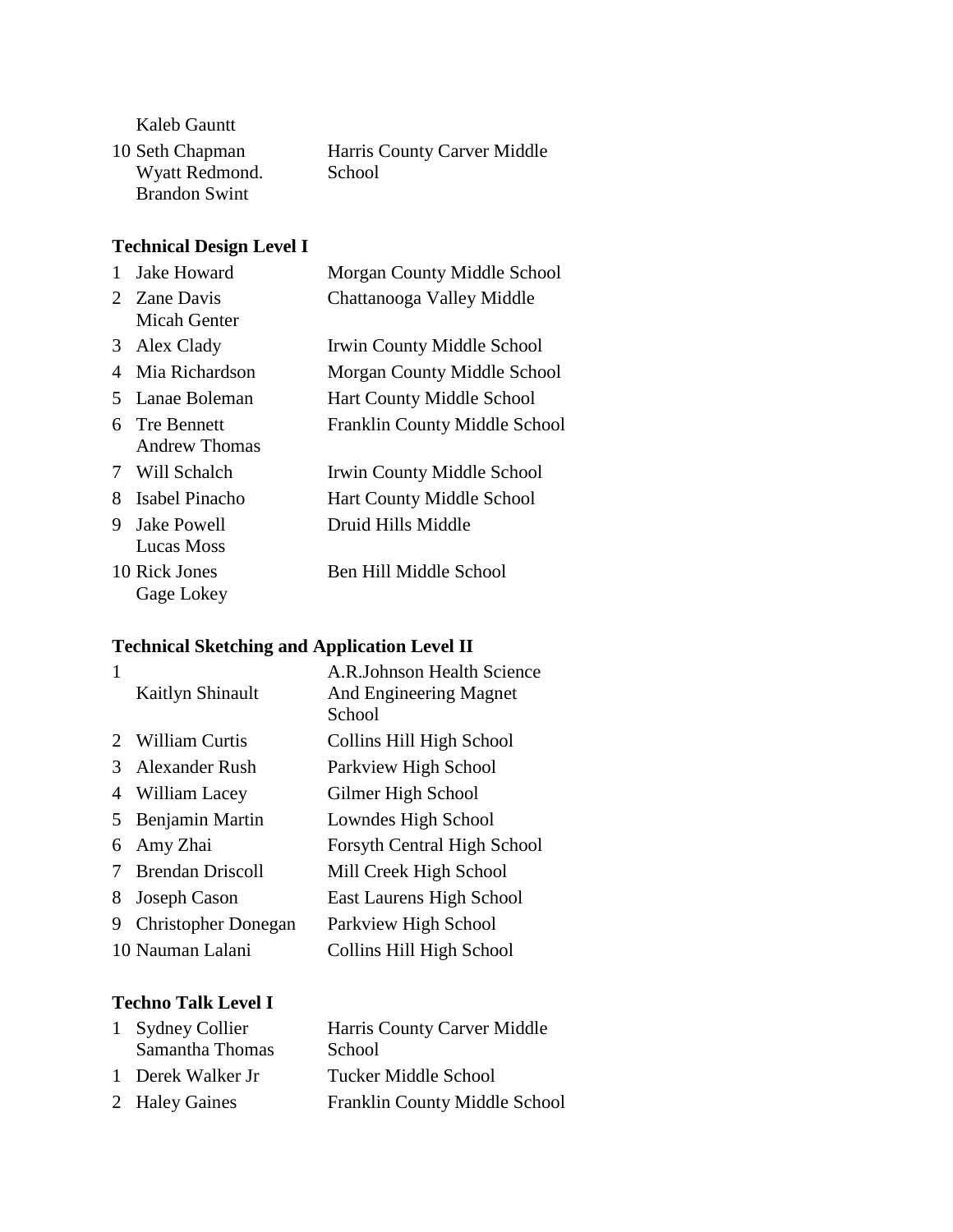Hannah Cary

|    | 2 Jonathan Garner<br><b>Thomas Bailey</b> | Morgan County Middle School |
|----|-------------------------------------------|-----------------------------|
|    | 3 Laurel Sparks<br>Katherine Samuelson    | Monroe County Middle School |
|    | 3 Alana Kelly<br>Katelyn Walp             | Southwest Middle School     |
|    | 4 Kasey Kight<br>Karsyn Vaughn            | Ben Hill Middle School      |
| 4  | <b>Britney Clifton</b><br>Sam Sharpe      | Perry Middle School         |
|    | 5 Kayla Sims<br><b>Andrew Parten</b>      | East Coweta Middle School   |
| 5. | Peyton Martin                             | Irwin County Middle School  |
|    |                                           |                             |

# **Technology Bowl Level II**

| 1              | Suryabrata Dutta<br>Deepak Rao<br><b>Bill Rettig</b>           | Chattahoochee High School |
|----------------|----------------------------------------------------------------|---------------------------|
| $\overline{2}$ | Michaela Bailey<br><b>Tommy Rogers</b><br><b>Taylor Thomas</b> | Loganville High School    |
| 3              | Daniel Cottongim<br>Kevin Culp<br>Cristian Maldonado           | West Forsyth High School  |
| 4              | Justin Estep<br><b>Derrick Bailey</b><br>Lisa Reed             | Mill Creek High School    |
|                | 5 Clinton Flowers<br>Nick Main<br>Will O'Rourke                | North Cobb High School    |
| 6              | <b>Tyler Bredow</b><br>James Ivey<br><b>Jacky Fong</b>         | Apalachee Hs              |
| 7              | Takuto Osawa<br>Armaan Velji<br>Anchen Yao                     | Parkview High School      |
| 8.             | <b>Brannon Thompson</b><br>Will Crawford<br><b>Justin Koss</b> | Ola High School           |
| 9              | <b>Edgar Gonzalez</b><br>Wolfgang Whitney-Hul                  | H. V. Jenkins High School |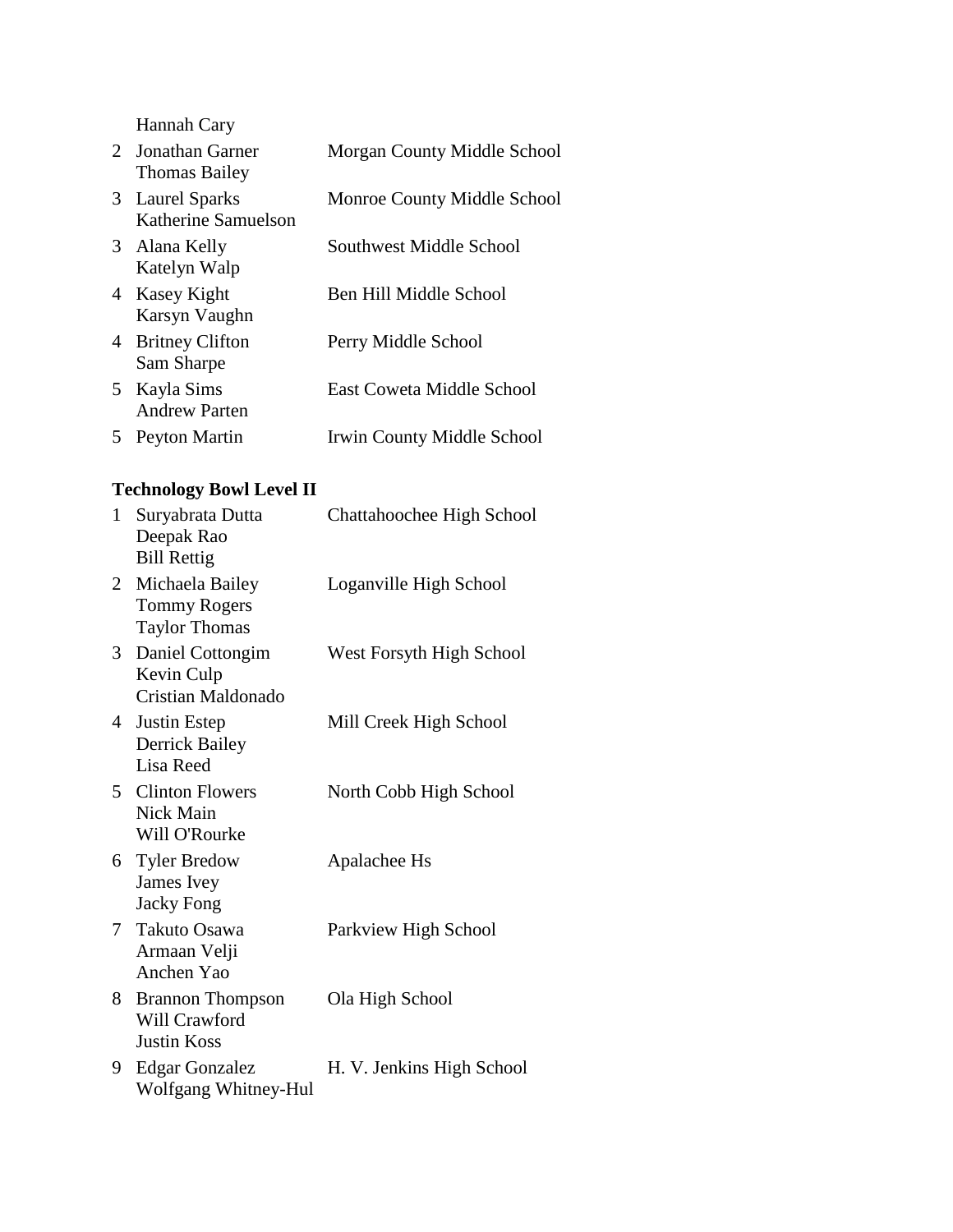Matthew Pfeiffer

10 Wei Lin Kristaps Berzinch George Saussy Ware County High School

#### **Technology Problem Solving Level II**

| $\mathbf{1}$   | Ashlynne Koerner<br>Joey Van Osch       | Monroe Area High School         |
|----------------|-----------------------------------------|---------------------------------|
|                | 2 Anthony Luke<br><b>Andrew Molloy</b>  | Richmond Hill High School       |
|                | 3 Aj Santos<br>Nauman Lalani            | Collins Hill High School        |
|                | 4 Deepak Rao<br><b>Bill Rettig</b>      | Chattahoochee High School       |
| 5              | <b>Wesley Johnston</b><br>Will Crawford | Ola High School                 |
|                | 6 Campbell Dixon<br>Nick Gogal          | Oconee County High School       |
| 7 <sup>1</sup> | Esteban Vazquez<br>Raymond Zettlemoyer  | <b>Charles Drew High School</b> |
| 8              | <b>Katy McCune</b><br>Jasmine Mayfield  | Wilkinson County High School    |
| 9.             | Katie Arney<br>John Baik                | Loganville High School          |
|                | 10 Chris Nacon<br>Michael Bailey        | <b>Woodstock High School</b>    |

### **Transportation Modeling Level II**

|               | Oscar Gallardo              | Monroe Area High School            |
|---------------|-----------------------------|------------------------------------|
|               | 2 Lance Grimes              | Monroe Area High School            |
| $\mathcal{F}$ | <b>Nathaniel Richardson</b> | <b>Forsyth Central High School</b> |
|               | 4 Thomas Stewart            | <b>Tucker High School</b>          |
|               | 5 Michael Bell              | Swainsboro High School             |
|               | 6 David Dorr                | Collins Hill High School           |
| 7             | Jeyanth John Britto         | South Forsyth High School          |
| 8             | <b>Dharuv Patel</b>         | South Forsyth High School          |
| 9             | <b>Plamen Marinov</b>       | Parkview High School               |
|               | 10 Wesley Newton            | Lowndes High School                |

# **Transportation Systems Level I**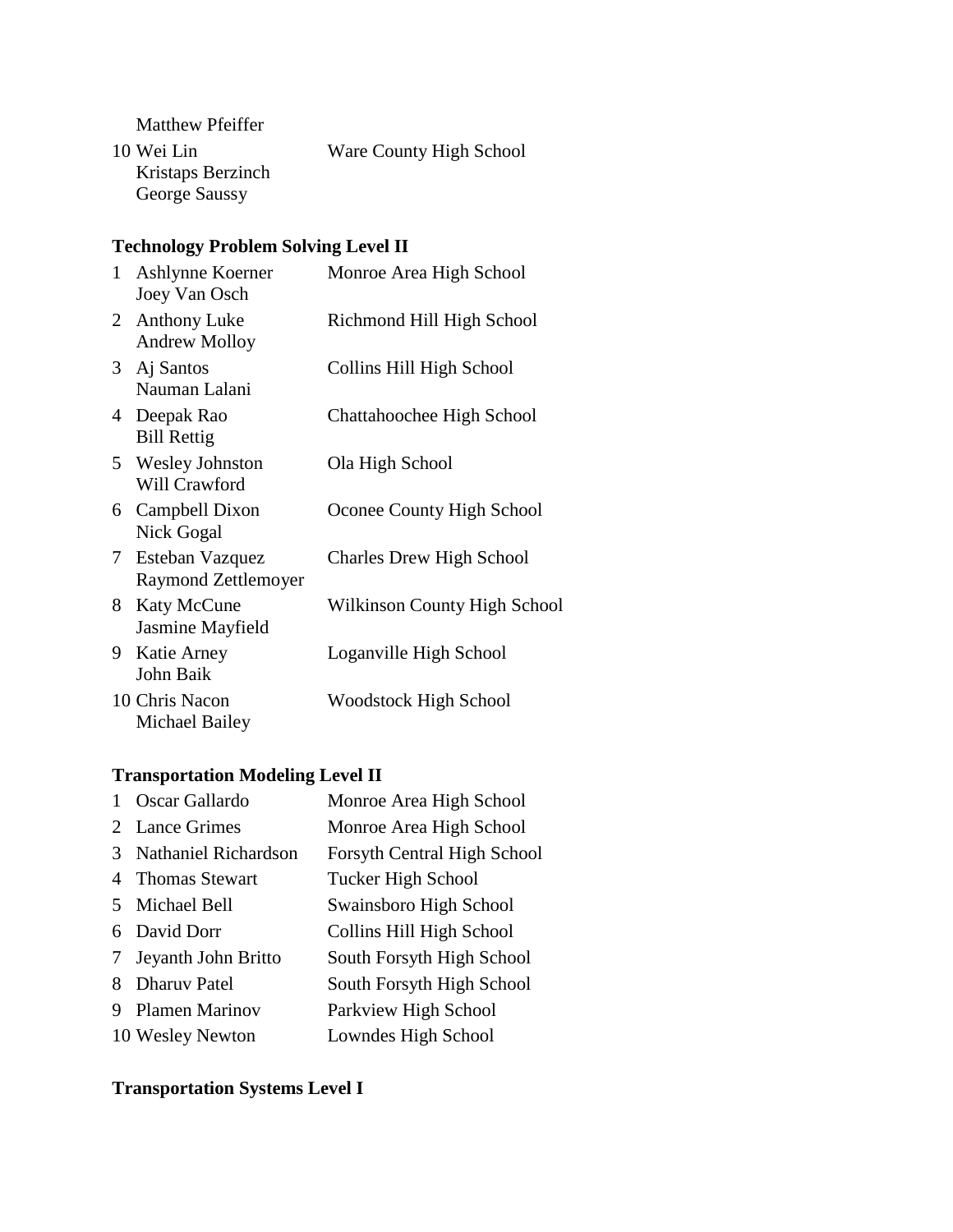|    | <b>Brett Beals</b>   | Lowndes Middle                        |
|----|----------------------|---------------------------------------|
| 2  | Ebony Williams       | Pine Grove Middle School              |
| 3  | Chuck Vickery        | Franklin County Middle School         |
| 4  | Kathryn Rothenhofer  | Hahira Middle School                  |
| 5. | <b>Andrew Thomas</b> | Franklin County Middle School         |
| 6  | Dakota Still         | <b>East Coweta Middle School</b>      |
|    | Seth Chapman         | Harris County Carver Middle<br>School |
| 8  | Wyatt Harrell        | Lowndes Middle                        |
| 9  | Hunter O'Neal        | Monroe County Middle School           |
|    | 10 Zyon Ross         | Irwin County Middle School            |

# **Vex robotics for Registered VEX teams only Level II**

| $\mathbf{1}$   | Dipan Patel<br><b>Gregory Lindsey</b>                                                                                                                                                                 | Lowndes High School                                       |
|----------------|-------------------------------------------------------------------------------------------------------------------------------------------------------------------------------------------------------|-----------------------------------------------------------|
| 2              | <b>Nick Nelson</b><br><b>Jesus Torres</b><br><b>Marvin Beecher</b>                                                                                                                                    | Dalton High School                                        |
| 2              | Jeyanth John Britto<br>Phillip Laplante<br><b>Josh Plotner</b><br><b>Ben Kitchin</b>                                                                                                                  | South Forsyth High School                                 |
| 3 <sup>1</sup> | Suryabrata Dutta<br><b>Constantino Borrelli</b><br>Deepak Rao<br><b>Garrett Kolls</b><br><b>Nandan Dave</b><br>Sandeep Ravikumar<br><b>Chris Richards</b><br>Joseph Mastrangelo<br><b>Bill Rettig</b> | Chattahoochee High School                                 |
| 3              | Chaturvedi Archish<br>Liam Eastham<br>Wilson Pu<br>Tejas Sardas                                                                                                                                       | Dunwoody Hs                                               |
| 4              | Shin Kasahara                                                                                                                                                                                         | <b>Floyd County Schools College</b><br>And Career Academy |
| 4              | <b>Andrew Detherow</b><br>Javier Galvan<br>Helen Luu<br><b>Johnson Nguyen</b><br><b>Hsun Nguyen</b>                                                                                                   | <b>Stone Mountain High</b>                                |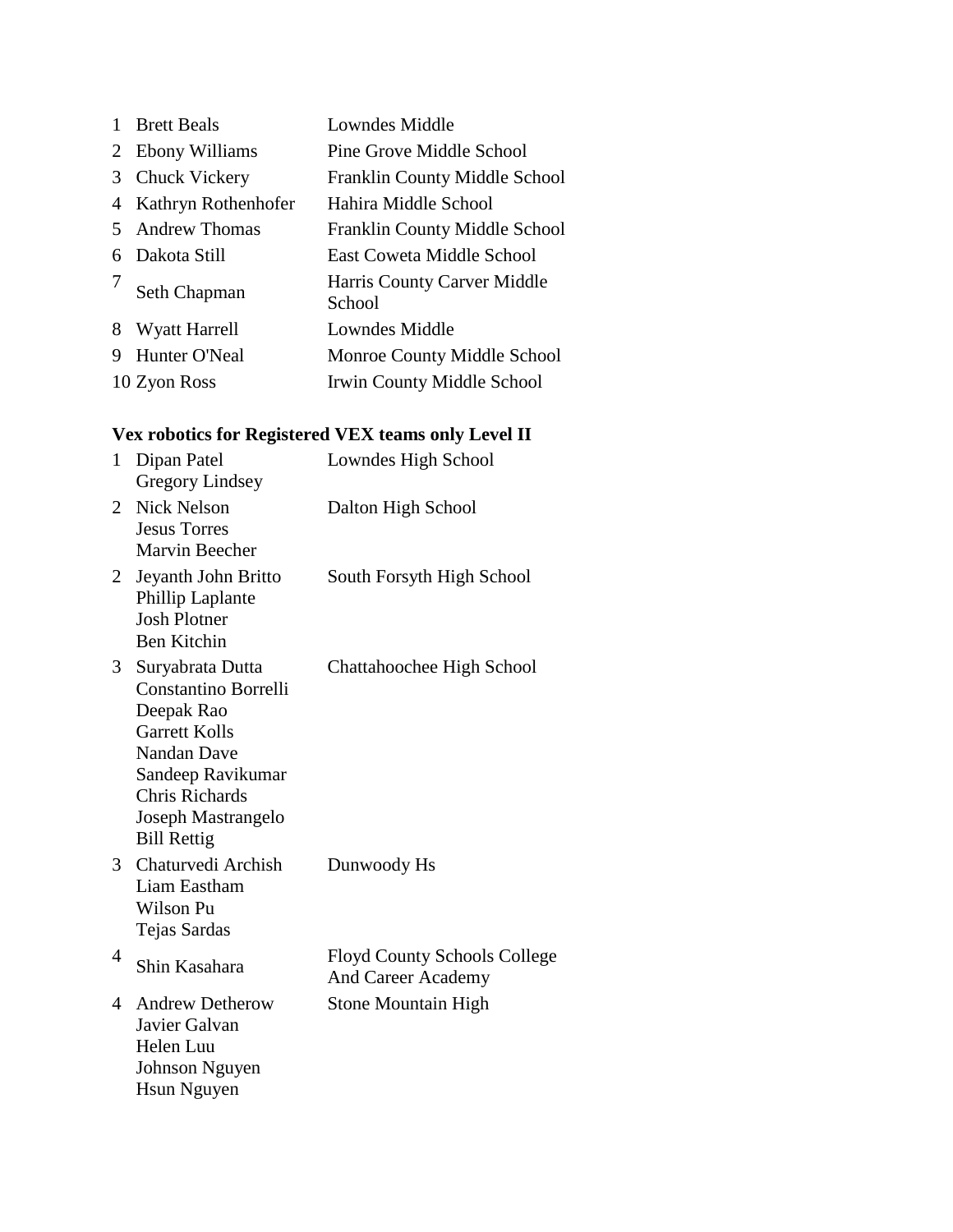|                 | Kristy Lam                                                                                     |                                                                  |
|-----------------|------------------------------------------------------------------------------------------------|------------------------------------------------------------------|
| 5               | John Barnhill<br>Kristaps Berzinch                                                             | Ware County High School                                          |
| 6               | Jalen Weise<br>Benjamin Martin<br>Michael Phillips                                             | Lowndes High School                                              |
| 6               | <b>Josh Hill</b>                                                                               | Ola High School                                                  |
| 7               | Craig Raslawski<br><b>William Curtis</b><br><b>Wilson Chin</b><br>Gi Won Shin                  | Collins Hill High School                                         |
| $7\phantom{.0}$ | Cody Dreher<br><b>Brandon Gross,</b><br><b>Richard Garcia</b><br>Ian Trobaugh                  | Forsyth Central High School                                      |
| 8               | Jacob Francis<br>Sai Molugoori<br>Brian John<br><b>Quintin Crist</b><br><b>Blake Lafayette</b> | South Forsyth High School                                        |
| 9               | <b>Nick Williams</b>                                                                           | <b>Floyd County Schools College</b><br><b>And Career Academy</b> |
| 9               | <b>Zachary Robertson</b>                                                                       | West Forsyth High School                                         |
|                 | 10 Tyler Zeigler<br>Nicholas Vargas<br><b>Ryan Krontz</b><br>Michael Tidwell                   | <b>Brooks County High School</b>                                 |
|                 | 10 Jameson Batten<br><b>Oscar Fabian</b><br>Fabi Garcia                                        | Coffee High School                                               |

# **Video Game Design Level I**

| 1 | <b>Malkolm Poyer</b>                                                             | Hahira Middle School        |
|---|----------------------------------------------------------------------------------|-----------------------------|
|   | 2 Alex Jenkins                                                                   | Buford Middle School        |
|   | Caleb Maine<br>Peerless Williams                                                 | Lowndes Middle              |
| 4 | <b>Cassidy Hofer</b><br>Jonathan Garner<br>Bowen O'Steen<br><b>Thomas Bailey</b> | Morgan County Middle School |
| 5 | Hunter O'Neal<br>Nick McGouirk                                                   | Monroe County Middle School |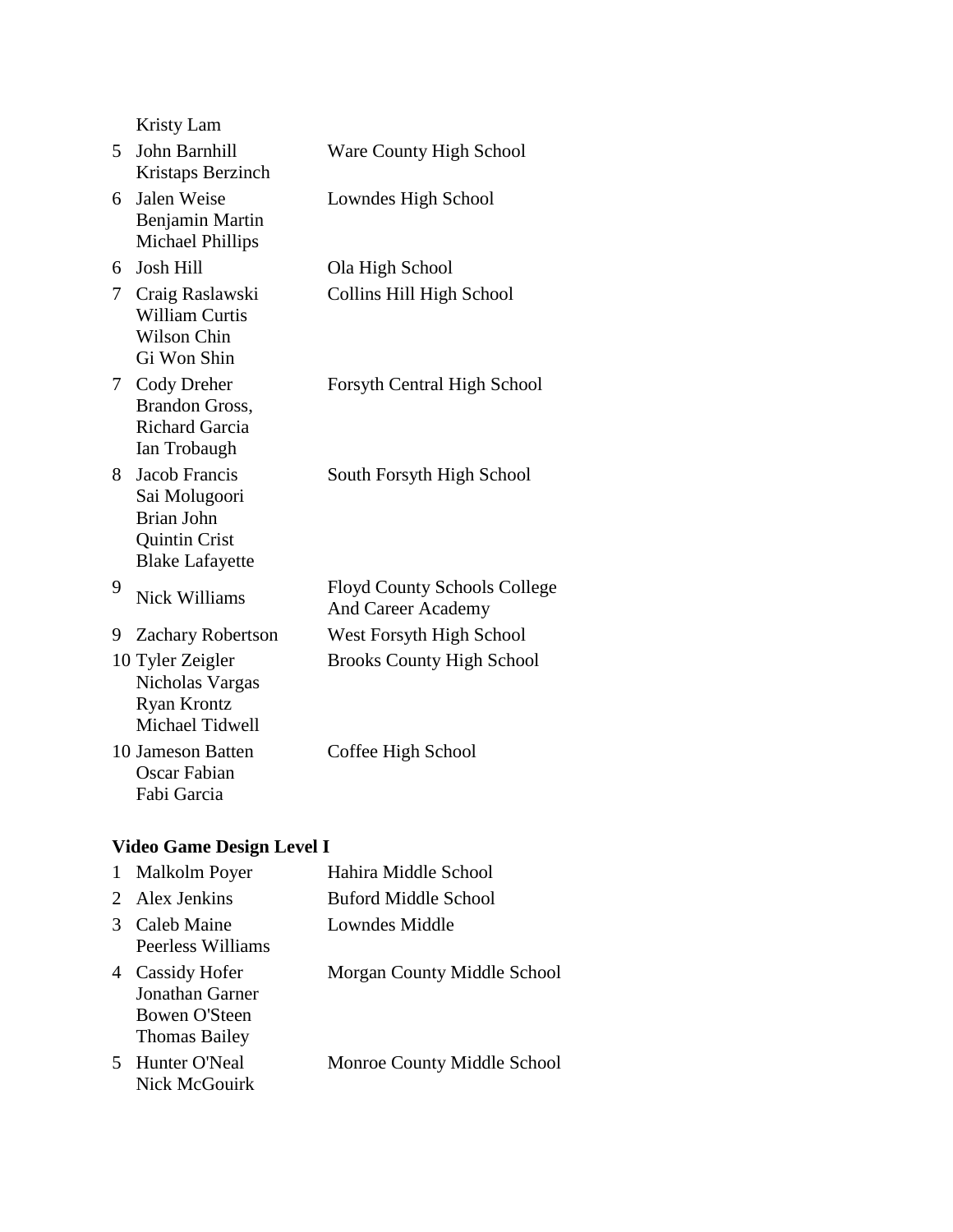| 6 | Lauryn Jennings<br>Dakota Still<br><b>Heather Dayton</b><br><b>Madison Hightower</b> | East Coweta Middle School        |
|---|--------------------------------------------------------------------------------------|----------------------------------|
|   | 7 Chase Risner<br>Jq Craft<br>Richie Delgado                                         | <b>Hart County Middle School</b> |
|   | 8 Jared Cobb<br>Jacob Heider                                                         | Franklin County Middle School    |
| 9 | Thomas Falkenhausen<br>Lito Miller                                                   | Pine Grove Middle School         |
|   | 10 Zane Davis<br>Kaden Llewellyn                                                     | Chattanooga Valley Middle        |

# **Video Game Design Level II**

| $\mathbf{1}$ | Sargun Vohra<br>Cheyenne Anderson<br><b>Brandon Alva</b><br>Syed Ali                                                           | South Forsyth High School                      |
|--------------|--------------------------------------------------------------------------------------------------------------------------------|------------------------------------------------|
| 2            | <b>Jason Cheng</b><br>James Moran<br><b>Austin Sawyer</b><br>Kevin Nguyen                                                      | Collins Hill High School                       |
| 3            | Morgan Ott<br><b>Christopher Owens</b><br>Patrick Werth<br><b>Hunter Brumelow</b>                                              | Hiram High School                              |
| 4            | <b>Richard Nguyen</b>                                                                                                          | Morrow High School                             |
| 5            | Liam Eastham<br>Darwin Osorio<br>Tejas Sardas<br>Jeremy Teissler<br>Derek Santistevan<br><b>Justin Alcober</b>                 | Dunwoody Hs                                    |
| 6            | Abrahim Ladha<br><b>Matthew Pfeiffer</b>                                                                                       | Wolfgang Whitney-Hul H. V. Jenkins High School |
| 7            | <b>Robert Anderson</b><br>Zain Charaniya<br><b>Milan Ravenell</b><br><b>Craig Rhodes</b><br><b>Jordan Rice</b><br>Michael Webb | Parkview High School                           |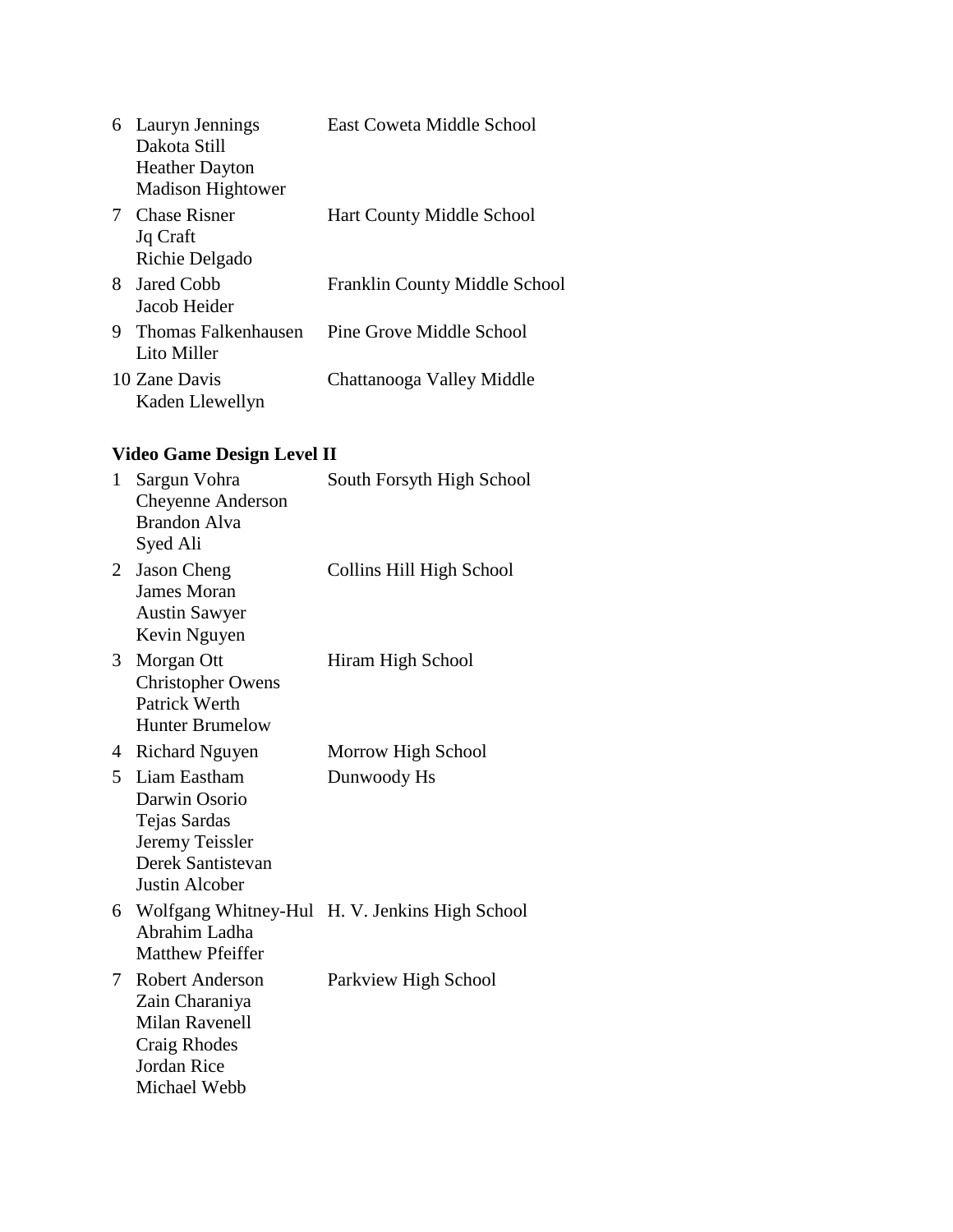| 8           | Daniel Fogie<br>Cole McCord<br><b>Ernest Coley</b>                               | Monroe Area High School          |
|-------------|----------------------------------------------------------------------------------|----------------------------------|
| 9           | <b>Andrew Purcell</b><br>Johnathan Magee                                         | <b>Tucker High School</b>        |
|             | 10 Kaleb Grieshop<br>John Caruso                                                 | Pickens High School              |
|             | <b>Webmaster Level II</b>                                                        |                                  |
| 1           | Akhila Moturu<br>Norris Nicholson<br>Keenan Nicholson                            | South Forsyth High School        |
|             | 2 Huijae Choi<br>Alyssa Guo<br>Asimm Hirani<br>John Moise<br><b>Craig Rhodes</b> | Parkview High School             |
| 3           | Daniel Fogie<br><b>Suzanne Kitchens</b><br>Meghan Zulock                         | Monroe Area High School          |
| 4           | Dipan Patel<br><b>Michael Phillips</b><br><b>Clayton Condon</b>                  | Lowndes High School              |
| $5^{\circ}$ | Alex Tucker<br><b>Aaron Merkison</b><br><b>Whelan Workmaster</b>                 | Loganville High School           |
| 6           | <b>James Moran</b><br><b>Austin Sawyer</b><br>Kevin Nguyen                       | Collins Hill High School         |
| 7           | Fabi Garcia<br>Kendra Calel<br><b>Jamie Merritt</b>                              | Coffee High School               |
| 8           | <b>April Salas</b><br><b>Zachary Eastberg</b><br>Ajhelic Hamilton                | <b>Brooks County High School</b> |
| 9.          | <b>Auston Davenport</b><br><b>Nick Jacobs</b><br><b>John Caruso</b>              | Pickens High School              |
|             | 10 Lawson Garlin<br>Victoria Lummus<br><b>Curtis Samuels</b>                     | Rockdale Career Academy          |

# **Website Design Level I**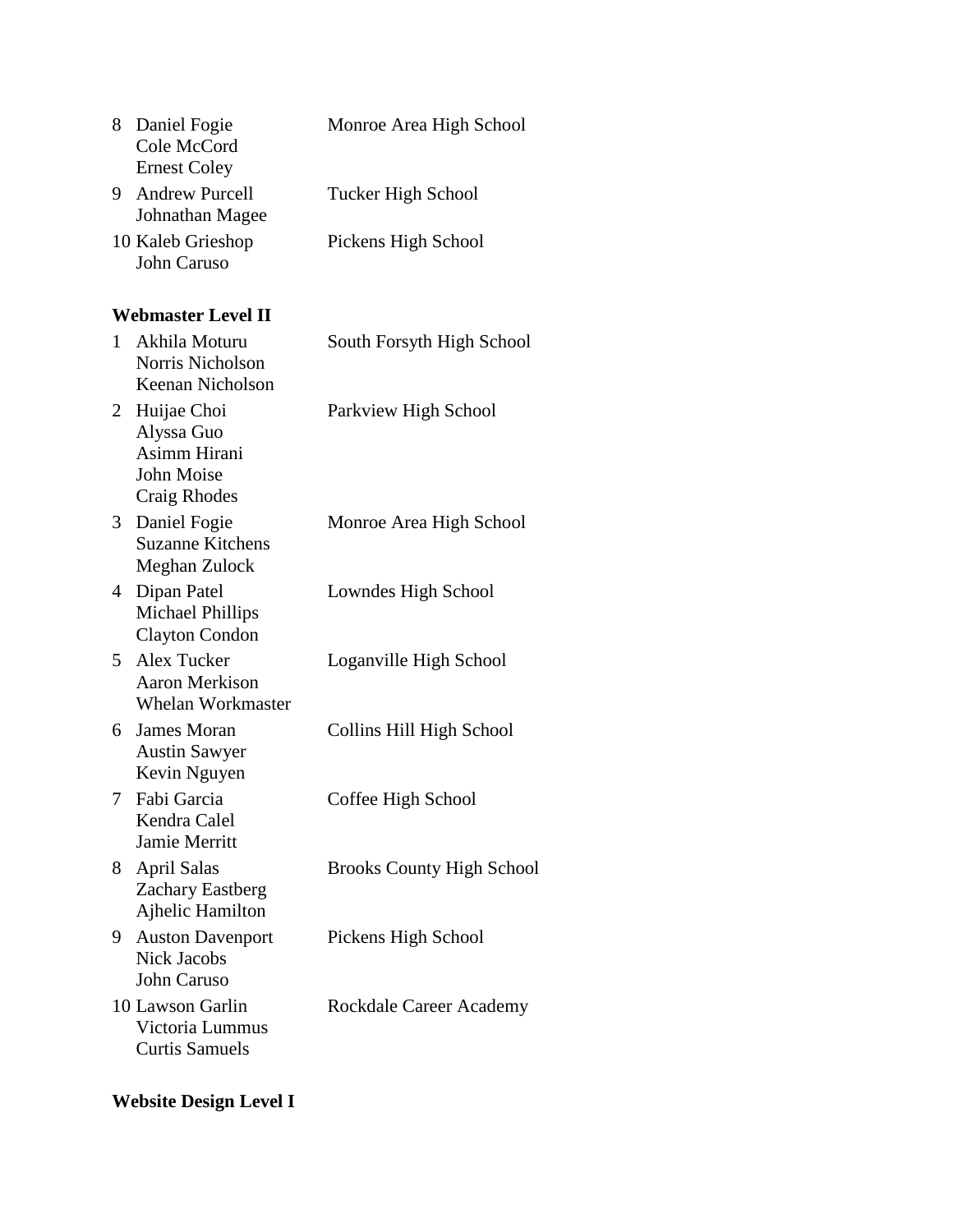|                                  | 1 Angela Bae<br>Amber Saddler<br>Ramiro Santillan                                    | Pine Grove Middle School              |
|----------------------------------|--------------------------------------------------------------------------------------|---------------------------------------|
|                                  | 2 Trey Ekker<br>John Michael McRae<br><b>Amber Dayghtry</b>                          | Lowndes Middle                        |
| 3                                | <b>Spencer Pipkin</b><br><b>Callie Rickert</b><br>Kylee Lindsey                      | Hahira Middle School                  |
|                                  | 4 Jake Howard<br>Dylan Meyer<br>Will Owen<br>Jonathan Garner<br><b>Bowen O'Steen</b> | Morgan County Middle School           |
|                                  | 5 Noah Seals<br><b>Brennan Coile</b><br>Aleah Hylton<br>Hannah Cary                  | Franklin County Middle School         |
|                                  | 6 Tillman Kinley<br><b>Savannah Gaines</b><br>Kierstin Worley                        | <b>Hart County Middle School</b>      |
| 7                                | <b>Matthew Burgamy</b><br>Kyle Hoogendorn<br>Aidan Komendantov                       | Harris County Carver Middle<br>School |
|                                  | 8 Ansley Harden<br><b>Kasey Kight</b><br><b>Ashley Roberts</b><br>Karsyn Vaughn      | Ben Hill Middle School                |
| 9                                | Vishal Vijay<br>Abhinav Gaddipati<br>Maanas Purushothapu                             | <b>Taylor Road</b>                    |
|                                  | 10 Melanie Payne<br>Madi Walker<br><b>Madison Young</b>                              | Irwin County Middle School            |
| <b>Tech Bowl Written Level I</b> |                                                                                      |                                       |
|                                  |                                                                                      |                                       |

| 1 Bryce Karlins    | Creekland MS              |
|--------------------|---------------------------|
| 2 Ryan Northwick   | Pine Grove MS             |
| 3 Kimberly Commons | <b>Brooks County MS</b>   |
| 4 Brennan Coile    | <b>Franklin County MS</b> |
| 5 Vunden Patel     | Creekland MS              |
| 6 Micah Gente      | Chattanooga Valley MS     |